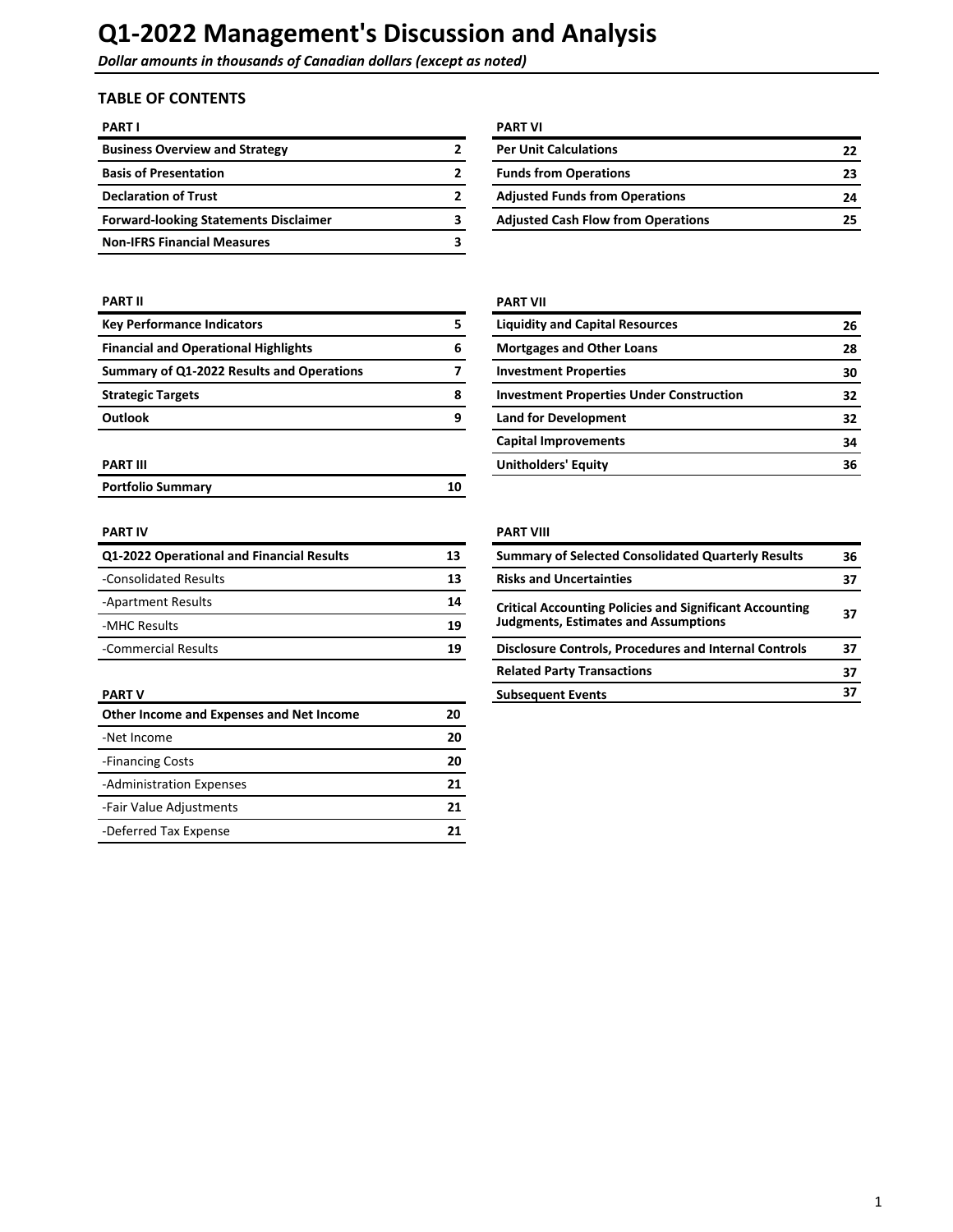## <span id="page-1-0"></span>**PART I**

## **Business Overview and Strategy**

Killam Apartment REIT ("Killam," the "Trust," or the "REIT"), based in Halifax, Nova Scotia (NS), is one of Canada's largest multiresidential property owners, owning, operating, managing and developing a \$4.6 billion portfolio of apartments, manufactured home communities (MHCs) and commercial properties across seven provinces. Killam was founded in 2000 to create value through the consolidation of apartments in Atlantic Canada and MHCs across Canada. Killam entered the Ontario (ON) apartment market in 2010, the Alberta (AB) apartment market in 2014, and the British Columbia (BC) apartment market in 2020. Killam broke ground on its first development in 2010 and has completed fourteen projects to date, with a further four projects currently under construction.

Killam's strategy to drive value and profitability focuses on three priorities:

- 1) Increase earnings from the existing portfolio;
- 2) Expand the portfolio and diversify geographically through accretive acquisitions, targeting newer properties; and
- 3) Develop high-quality properties in its core markets.

The apartment business is Killam's largest segment and accounted for 90.1% of Killam's net operating income (NOI) for the three months ended March 31, 2022. As at March 31, 2022, Killam's apartment portfolio consisted of 18,970 units, including 1,176 units jointly owned with institutional partners. Killam's 225 apartment properties are located in Atlantic Canada's six largest urban centres (Halifax, Moncton, Saint John, Fredericton, Charlottetown and St. John's), Ontario (Ottawa, London, Toronto and Kitchener-Waterloo-Cambridge), Alberta (Edmonton and Calgary), and British Columbia (Greater Victoria). Killam is Atlantic Canada's largest owner of multi-residential apartments and plans to continue increasing its presence outside Atlantic Canada through acquisitions and developments; however, it will continue to invest strategically in Atlantic Canada to maintain its market presence.

In addition, Killam owns 5,875 sites in 39 MHCs, also known as land-lease communities or trailer parks, in Ontario and Atlantic Canada. Killam owns the land and infrastructure supporting these communities and leases sites to tenants who own their own homes and pay Killam site rent. The MHC portfolio accounted for 4.4% of Killam's NOI for the three months ended March 31, 2022. Killam also owns 946,372 square feet (SF) of stand-alone commercial space that accounted for 5.5% of Killam's NOI for the three months ended March 31, 2022.

## **Declaration of Trust**

Killam's investment guidelines and operating policies are set out in its Amended and Restated Declaration of Trust (DOT) dated November 27, 2015, which is available on SEDAR. A summary of the guidelines and policies is as follows:

#### **Investment Guidelines**

- The Trust will acquire, hold, develop, maintain, improve, lease and manage income-producing real estate properties;
- Investments in joint ventures, partnerships (general or limited) and limited liability companies are permitted;
- Investments in land for development that will be capital property for Killam are permitted; and
- Investments that would disqualify Killam as a "mutual fund trust" or a "unit trust" as defined within the Income Tax Act (Canada) are prohibited.

#### **Operating Policies**

- Overall indebtedness is not to exceed 70% of Gross Book Value, as defined by the DOT;
- Guarantees of indebtedness that would disqualify Killam as a "mutual fund trust" or a "unit trust" as defined within the *Income Tax* Act (Canada) are prohibited; and
- Killam must maintain property insurance coverage in respect of potential liabilities of the Trust.

As at March 31, 2022, Killam was in compliance with all investment guidelines and operating policies.

## **Basis of Presentation**

The following Management's Discussion and Analysis (MD&A) has been prepared by Management and focuses on key statistics from the annual consolidated financial statements, including the notes thereto, and pertains to known risks and uncertainties. This MD&A should be read in conjunction with the Trust's audited consolidated financial statements for the years ended December 31, 2021 and 2020, which have been prepared in accordance with International Financial Reporting Standards (IFRS) as issued by the International Accounting Standards Board (IASB). These documents, along with Killam's 2021 Annual Information Form (AIF), are available on SEDAR at [www.sedar.com](http://www.sedar.com).

The discussions in this MD&A are based on information available as at May 4, 2022. This MD&A has been reviewed and approved by Management and the REIT's Board of Trustees.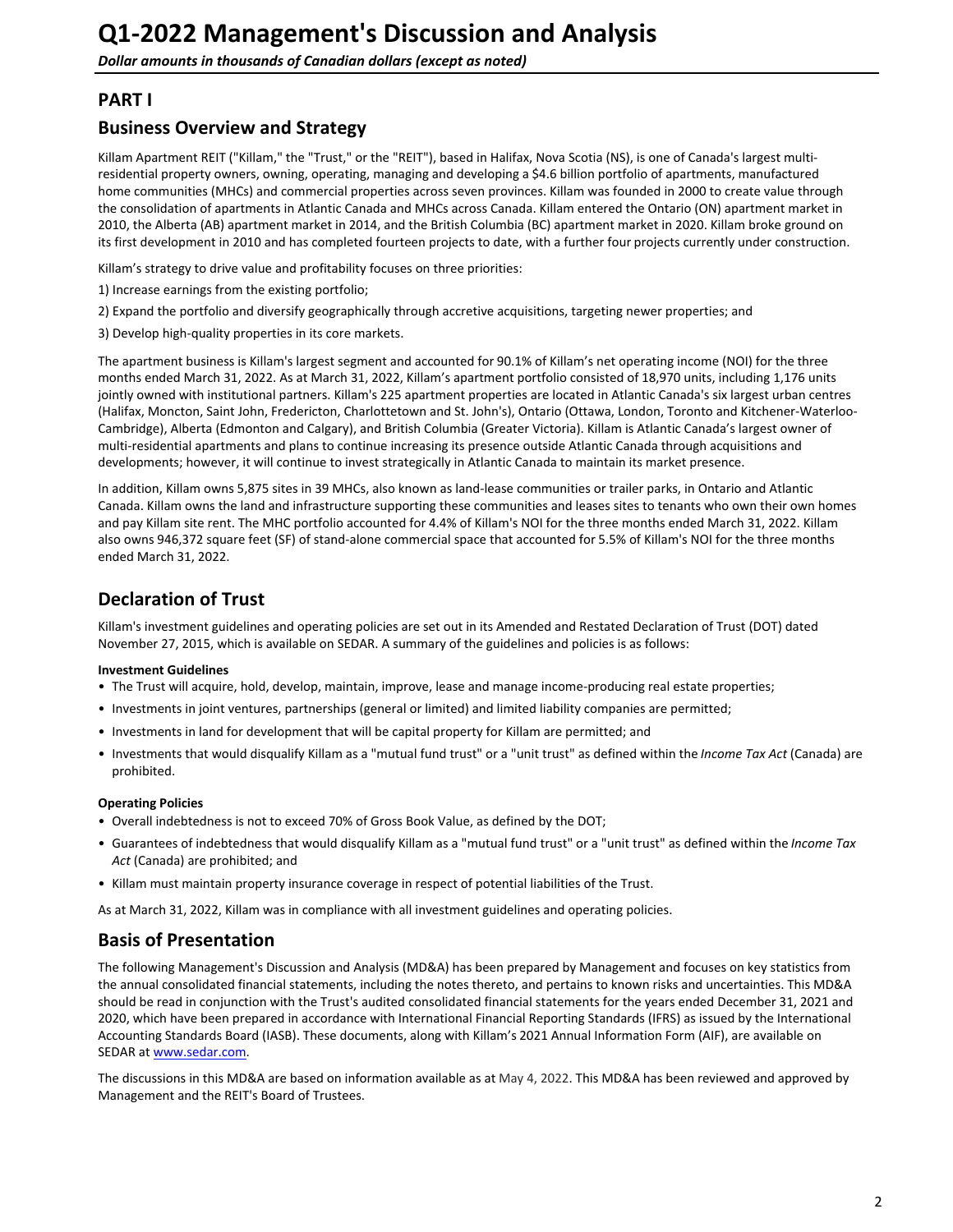## <span id="page-2-0"></span>**Forward-looking Statements Disclaimer**

Certain statements contained in this MD&A may contain forward-looking statements and forward-looking information (collectively, "forward-looking statements"), including within the meaning of applicable securities law.

In some cases, forward-looking statements can be identified by the use of words such as "may," "will," "should," "expect," "plan," "anticipate," "believe," "estimate," "potential," "continue," "target," "committed," "priority," "remain," "strategy," or the negative of these terms or other comparable terminology, and by discussions of strategies that involve risks and uncertainties.

Such forward-looking statements contained in this MD&A may include, among other things, statements regarding: Killam's expectations with regard to market demand and rent growth; the effect of government-imposed rental rate restrictions; Killam's growth strategy; net asset value growth; planned growth of the property portfolio; the expansion of the land portfolio for future developments; future acquisitions, including the amount expected to be invested in such acquisitions, the location of such acquisitions, improvements in profitability of Killam's property portfolio, Killam's property developments, including cost and timing of completion thereof, and Management's expectations regarding capital improvement costs; short- and longer-term targets relating to same property NOI growth, portfolio growth, NOI generated outside of Atlantic Canada, investment in completed developments, debt maintenance or reductions, environmental, social and governance (ESG) investment, return on investment, and affordable housing; Killam's joint venture partners; Killam's ability to mitigate cost increases; maintenance costs; the effect of completed developments on Killam's business; the expansion of Killam's repositioning program; uncertainties and risks arising as a result of the spread of the COVID-19 pandemic, including uncertainty surrounding disruptions to financial markets, regional economies and the world economy; the return to pre-pandemic employment levels; interest rate fluctuations; credit availability; financing costs; market values; pace and scope on future acquisitions, construction, development and renovation, renewals and leasing; the ability to expand into other geographical regions of Canada in an economically viable way and geographically diversify Killam's portfolio; the estimated population and economic growth in key markets; the rate of transition from rental to homeownership; the GDP growth across the country post-pandemic; the continued capital investment from governments and the private sector in key markets; the availability of capital to fund further acquisitions and investments in Killam's business; replacing construction financing with permanent mortgage financing; Killam's commitment to ESG and its ESG policy, including investment in ESG initiatives and technology and its impact on Killam's energy consumption and costs; augmenting Killam's sustainability programs and improving its GRESB rating; reducing Killam's impact on the environment; and the benefit of building certifications and high operating and living standards.

Readers should be aware that these forward-looking statements are subject to known and unknown risks, uncertainties and other factors that could cause actual results to differ materially from those anticipated or implied, or those suggested by any forward-looking statements, including: the effects and duration of, as well as government responses to, the COVID-19 pandemic, and the effectiveness of measures intended to mitigate the impact of COVID-19; national and regional economic conditions; and the availability of capital to fund further investments in Killam's business. Further information regarding these risks, uncertainties and other factors may be found under the "Risk Management" section of Killam's MD&A for the year ended December 31, 2021 and Killam's most recent AIF. Given these uncertainties, readers are cautioned not to place undue reliance on any forward-looking statements contained, or incorporated by reference, in Killam's MD&A for the year ended December 31, 2021.

By their nature, forward-looking statements involve numerous assumptions, inherent risks and uncertainties, both general and specific, that contribute to the possibility that the predictions, forecasts, projections and various future events contained therein may not occur. Although Management believes that the expectations reflected in the forward-looking statements are reasonable, there can be no assurance that future results, levels of activity, performance or achievements will occur as anticipated.

While Killam anticipates that subsequent events and developments may cause Killam's view to change, Killam does not intend to update or revise any forward-looking statement, whether as a result of new information, future events, circumstances, or such other factors that affect this information, except as required by applicable law. The forward-looking statements in this document are provided for the limited purpose of enabling current and potential investors to evaluate an investment in Killam. Readers are cautioned that such statements may not be appropriate and should not be used for any other purpose.

## **Non-IFRS Financial Measures**

Management believes the following non-IFRS financial measures, ratios and supplementary information are relevant measures of the ability of Killam to earn revenue and to evaluate Killam's financial performance. Non-IFRS measures should not be construed as alternatives to net income or cash flow from operating activities determined in accordance with IFRS, as indicators of Killam's performance or sustainability of Killam's distributions. These measures do not have standardized meanings under IFRS and, therefore, may not be comparable to similarly titled measures presented by other publicly traded organizations.

#### **Non-IFRS Financial Measures**

• Funds from operations (FFO) is a non-IFRS financial measure of operating performance widely used by the Canadian real estate industry based on the definition set forth by REALPAC. FFO, and applicable per unit amounts, are calculated by Killam as net income adjusted for fair value gains (losses), interest expense related to exchangeable units, gains (losses) on disposition, deferred tax expense (recovery), unrealized gains (losses) on derivative liability, internal commercial leasing costs, depreciation on an owneroccupied building, interest expense related to lease liabilities, and non-controlling interest. FFO is calculated in accordance with the REALPAC definition. A reconciliation between net income and FFO is included on page 23.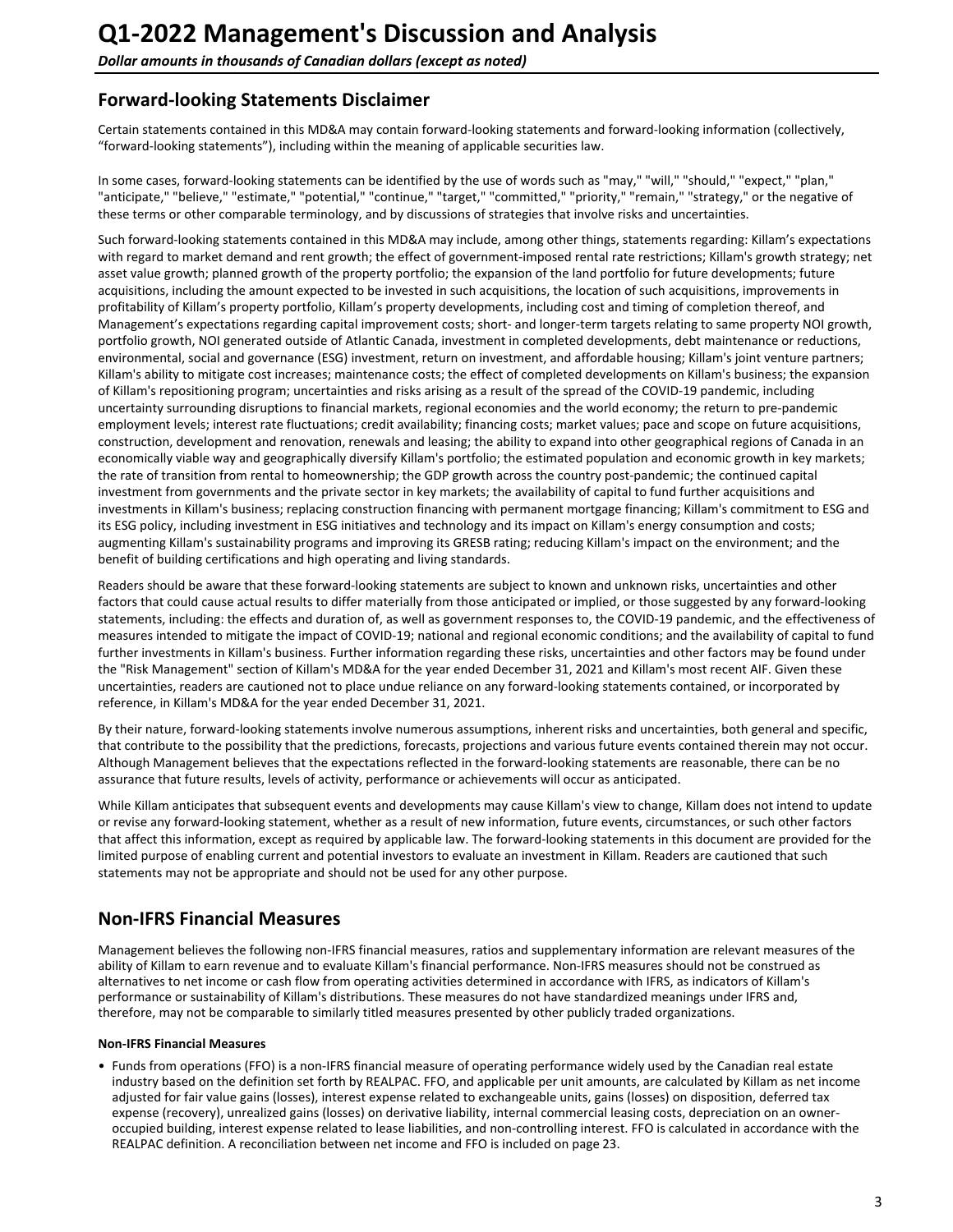### **Dollar amounts in thousands of Canadian dollars (except as noted)**

- Adjusted funds from operations (AFFO) is a non-IFRS financial measure of operating performance widely used by the Canadian real estate industry based on the definition set forth by REALPAC. AFFO, and applicable per unit amounts and payout ratios, are calculated by Killam as FFO less an allowance for maintenance capital expenditures ("capex") (a three-year rolling historical average capital investment to maintain and sustain Killam's properties), commercial leasing costs and straight-line commercial rents. AFFO is calculated in accordance with the REALPAC definition. Management considers AFFO an earnings metric. A reconciliation from FFO to AFFO is included on page [24.](#page-23-0)
- Adjusted cash flow from operations (ACFO) is a non-IFRS financial measure of operating performance widely used by the Canadian real estate industry based on the definition set forth by REALPAC. ACFO is calculated by Killam as cash flow provided by operating activities with adjustments for changes in working capital that are not indicative of sustainable cash available for distribution, maintenance capital expenditures, commercial leasing costs, amortization of deferred financing costs, interest expense related to lease liabilities and non-controlling interest. Management considers ACFO a measure of sustainable cash flow. A reconciliation from cash provided by operating activities to ACFO is included on page [25.](#page-24-0) ACFO is calculated in accordance with the REALPAC definition.
- Adjusted earnings before interest, tax, depreciation and amortization ("adjusted EBITDA") is calculated by Killam as net income before fair value adjustments, gains (losses) on disposition, income taxes, interest, depreciation and amortization. A reconciliation is included on page 27.
- Normalized adjusted EBITDA is calculated by Killam as adjusted EBITDA that has been normalized for a full year of stabilized earnings from recently completed acquisitions and developments, on a forward-looking basis. A reconciliation is included on page 34.
- Net debt is a non-IFRS measure used by Management in the computation of debt to normalized adjusted EBITDA. Net debt is calculated as the sum of mortgages and loans payable, credit facilities and construction loans (total debt) reduced by the cash balances at the end of the period. The most directly comparable IFRS measure to net debt is debt.

#### **Non-IFRS Ratios**

- Interest coverage is calculated by dividing adjusted EBITDA by mortgage, loan and construction loan interest and interest on credit facilities. The calculation is included on page 27.
- Debt service coverage is calculated by dividing adjusted EBITDA by mortgage loan and construction loan interest, interest on credit facilities and principal mortgage repayments. The calculation is included on page 27.
- Per unit calculations are calculated using the applicable non-IFRS financial measures noted above, i.e. FFO, AFFO and/or ACFO, divided by the basic or diluted number of units outstanding at the end of the relevant period.
- Payout ratios are calculated using the distribution rate for the period divided by the applicable per unit amount, i.e. AFFO and/or ACFO.
- Debt to normalized adjusted EBITDA is calculated by dividing net debt by normalized adjusted EBITDA. The calculation is included on page 27.

#### **Supplementary Financial Measure**

- Same property NOI is a supplementary financial measure defined as NOI for stabilized properties that Killam has owned for equivalent periods in 2022 and 2021. Same property results represent 90.5% of the fair value of Killam's investment property portfolio as at March 31, 2022. Excluded from same property results in 2022 are acquisitions, dispositions and developments completed in 2021 and 2022, and non-stabilized commercial properties linked to development projects.
- Same property average rent is calculated by taking a weighted average of the total residential rent for the last month of the reporting period, divided by the relevant number of the units per region for stabilized properties that Killam has owned for equivalent periods in 2022 and 2021. For total residential rents, rents for occupied units are based on contracted rent, and rents for vacant units are based on estimated market rents if the units were occupied.

#### **Capital Management Financial Measure**

• Total debt as a percentage of total assets is a capital management financial measure and is calculated by dividing total debt by total assets, excluding right-of-use assets. This measure is reconciled in Note 21 of the condensed consolidated interim financial statements.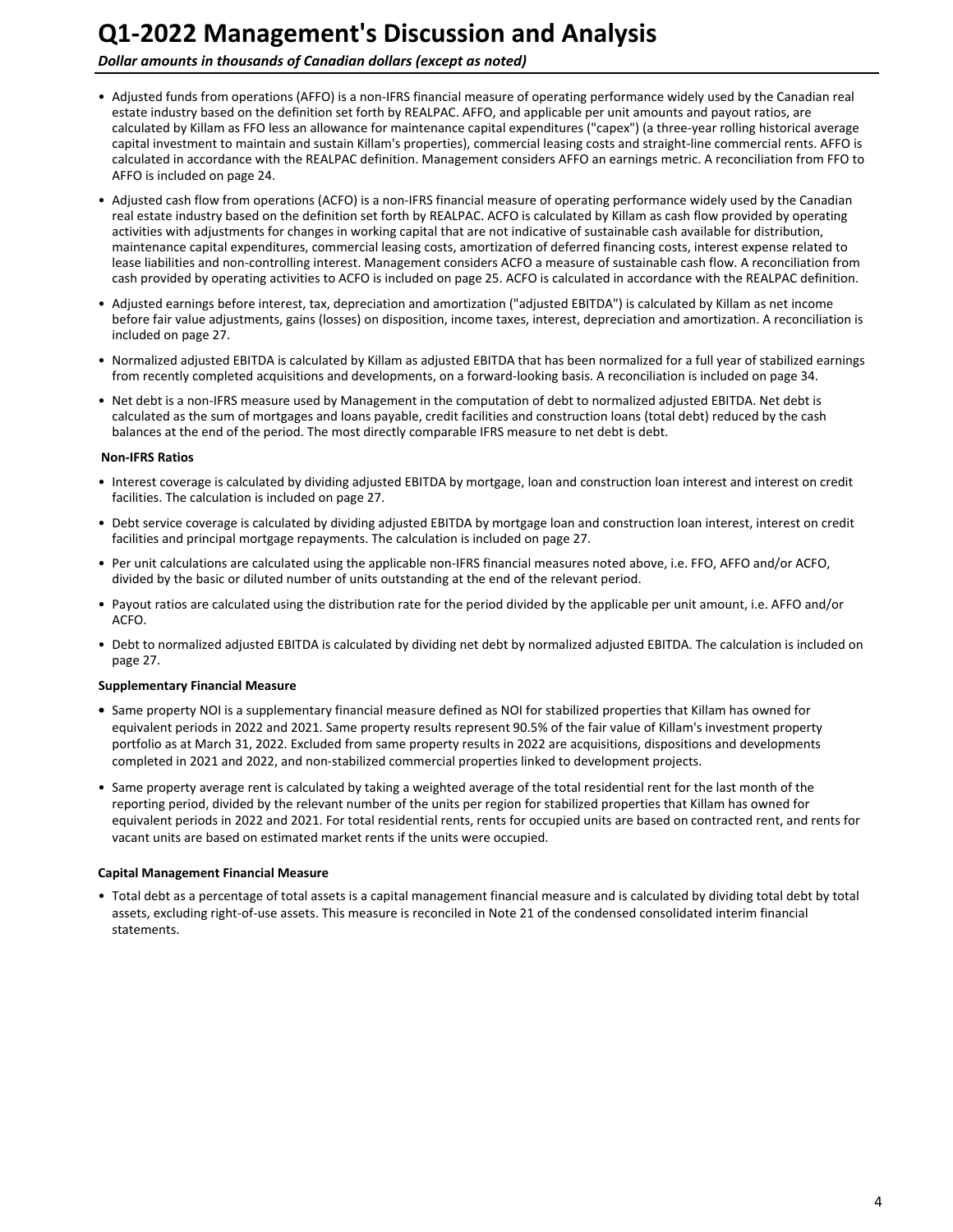## <span id="page-4-0"></span>**PART II**

## **Key Performance Indicators**

To assist Management and investors in monitoring Killam's achievement of its objectives, Killam utilizes a number of key performance indicators to measure the success of its operating and financial performance:

- 1) FFO per Unit A standard measure of earnings for real estate entities. Management is focused on growing FFO per unit.
- 2) AFFO per Unit A standard measure of earnings for real estate entities. Management is focused on growing AFFO per unit.
- 3) Payout Ratio Killam monitors its AFFO and ACFO payout ratios and targets lower payout ratios. The ACFO payout ratio is a measure to assess the sustainability of distributions. The AFFO payout ratio is used as a supplementary measure. Although Killam expects to sustain and grow distributions, the amount of distributions will depend on debt repayments and refinancings, capital investments, and other factors which may be beyond the control of the REIT.
- 4) Same Property NOI This measure considers Killam's ability to increase its same property NOI, removing the impact of recent acquisitions, dispositions and developments.
- 5) Occupancy Management is focused on maximizing occupancy, while also managing the impact of higher rental rates. This measure is a percentage based on gross potential residential rent less dollars of lost rent from vacancy, divided by gross potential residential rent.
- 6) Rental Increases Management expects to increase average annual rental rates and tracks average annual rate increases.
- 7) Total Debt as a Percentage of Total Assets Killam's primary measure of its leverage is total debt as a percentage of total assets. Killam's DOT operating policies stipulate that overall indebtedness is not to exceed 70% of Gross Book Value. Total debt as a percentage of total assets is calculated by dividing total interest-bearing debt by total assets, excluding right-of-use assets.
- 8) Weighted Average Interest Rate of Mortgage Debt and Total Debt Killam monitors the weighted average cost of its mortgage and total debt.
- 9) Weighted Average Years to Debt Maturity Management monitors the weighted average number of years to maturity on its debt.
- 10) Debt to Normalized Adjusted EBITDA A common measure of leverage used by lenders, this measure considers Killam's financial health and liquidity. In normalizing recently completed acquisitions and developments, Killam uses a forward-looking full year of stabilized earnings. Generally, the lower the debt to normalized adjusted EBITDA ratio, the lower the credit risk.
- 11) Debt Service Coverage A common measure of credit risk used by lenders, this measure considers Killam's ability to pay both interest and principal on outstanding debt. Generally, the higher the debt service coverage ratio, the lower the credit risk.
- 12) Interest Coverage A common measure of credit risk used by lenders, this measure considers Killam's ability to pay interest on outstanding debt. Generally, the higher the interest coverage ratio, the lower the credit risk.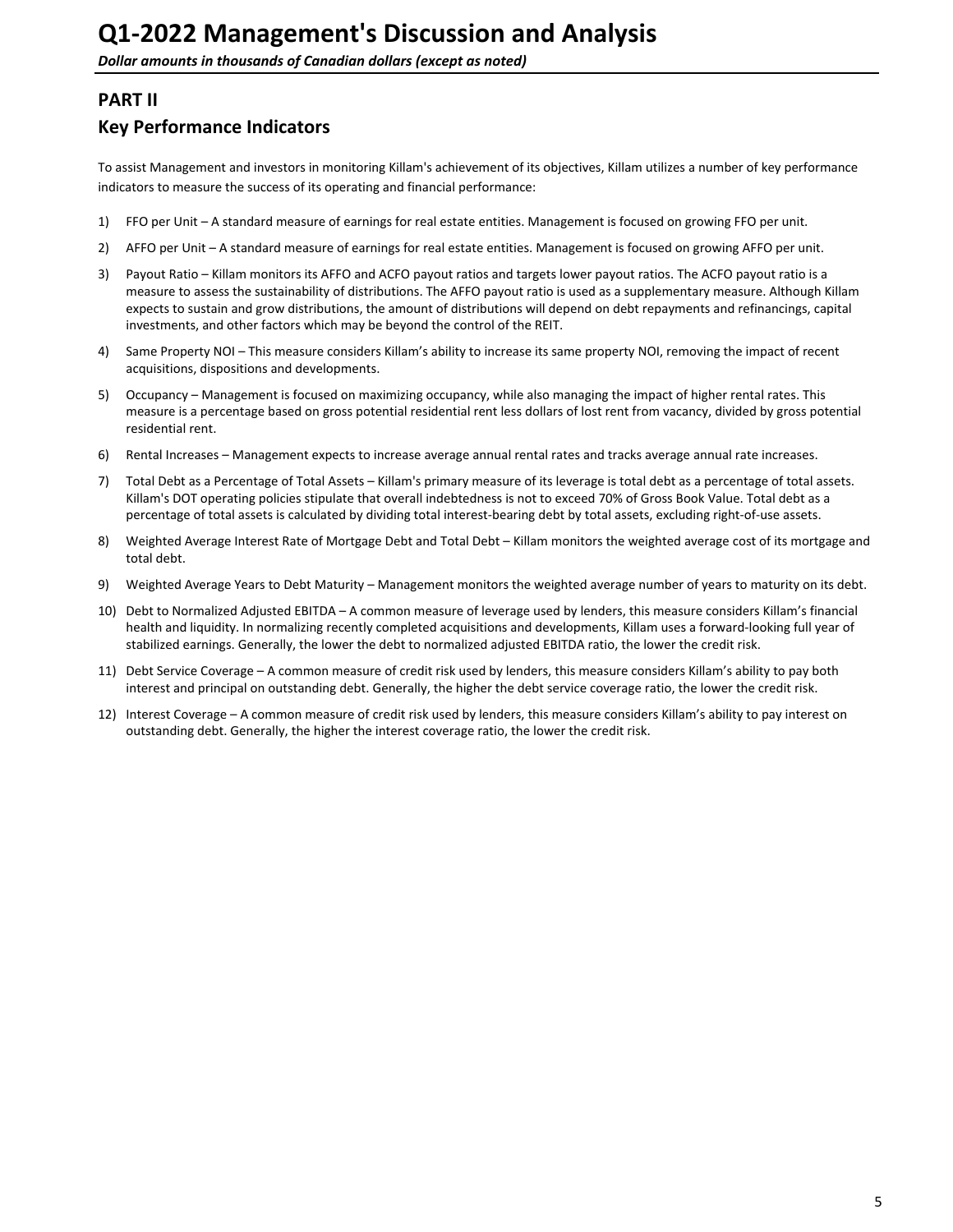<span id="page-5-0"></span>**Dollar amounts in thousands of Canadian dollars (except as noted)** 

## **Financial and Operational Highlights**

The following table presents a summary of Killam's key IFRS and non-IFRS financial and operational performance measures:

|                                                                         | Three months ended March 31, |          |                   |
|-------------------------------------------------------------------------|------------------------------|----------|-------------------|
| <b>Operating Performance</b>                                            | 2022                         |          | 2021 Change $(1)$ |
| Property revenue                                                        | \$77,464                     | \$67,374 | 15.0%             |
| Net operating income                                                    | \$45,263                     | \$40,263 | 12.4%             |
| Net income                                                              | \$60,027                     | \$27,422 | 118.9%            |
| FFO <sup>(2)</sup>                                                      | \$28,665                     | \$25,107 | 14.2%             |
| FFO per unit $-$ diluted $(2)$                                          | \$0.24                       | \$0.23   | 4.3%              |
| AFFO <sup>(1)</sup>                                                     | \$23,739                     | \$20,486 | 15.9%             |
| AFFO per unit $-$ diluted $(2)$                                         | \$0.20                       | \$0.19   | 5.3%              |
| Weighted average number of units outstanding – diluted (000s)           | 117,765                      | 107,669  | 9.4%              |
| Distributions paid per unit <sup>(3)</sup>                              | \$0.18                       | \$0.17   | 4.8%              |
| AFFO payout ratio – diluted $(2)$                                       | 87%                          | 89%      | $(200)$ bps       |
| AFFO payout ratio – rolling 12 months $(2)$                             | 76%                          | 81%      | (500) bps         |
| <b>Portfolio Performance</b>                                            |                              |          |                   |
| Same property NOI <sup>(2)</sup>                                        | \$41,248                     | \$40,004 | 3.1%              |
| Same property NOI margin                                                | 59.3%                        | 60.5%    | $(120)$ bps       |
| Same property apartment occupancy                                       | 98.0%                        | 95.8%    | 220 bps           |
| Same property apartment weighted average rental increase <sup>(4)</sup> | 3.3%                         | 3.3%     | $-\mathsf{bps}$   |

| As at                                    |        | March 31, 2022 December 31, 2021 | Change $(2)$    |
|------------------------------------------|--------|----------------------------------|-----------------|
| <b>Leverage Ratios and Metrics</b>       |        |                                  |                 |
| Debt to total assets                     | 43.3%  | 45.0%                            | (170) bps       |
| Weighted average mortgage interest rate  | 2.58%  | 2.58%                            | $-\mathsf{bps}$ |
| Weighted average years to debt maturity  | 4.0    | 4.0                              |                 |
| Debt to normalized EBITDA <sup>(2)</sup> | 10.94x | 11.33x                           | (3.4)%          |
| Debt service coverage <sup>(2)</sup>     | 1.53x  | 1.53x                            | $-$ %           |
| Interest coverage <sup>(2)</sup>         | 3.58x  | 3.53x                            | 1.4%            |

(1) Change expressed as a percentage, basis points (bps) or years.

(2) FFO, AFFO, AFFO payout ratio, debt to normalized EBITDA ratio, debt service coverage ratio, interest coverage ratio and same property NOI are not defined by IFRS, do not have standard meanings and may not be comparable with other industries or entities (see "Non-IFRS and Supplementary Financial Measures").

(3) The Board of Trustees approved a 2.9% increase in Killam's distribution on an annualized basis to \$0.70 per unit, effective for the September 2021 distribution. 

(4) Year-over-year, as at March 31.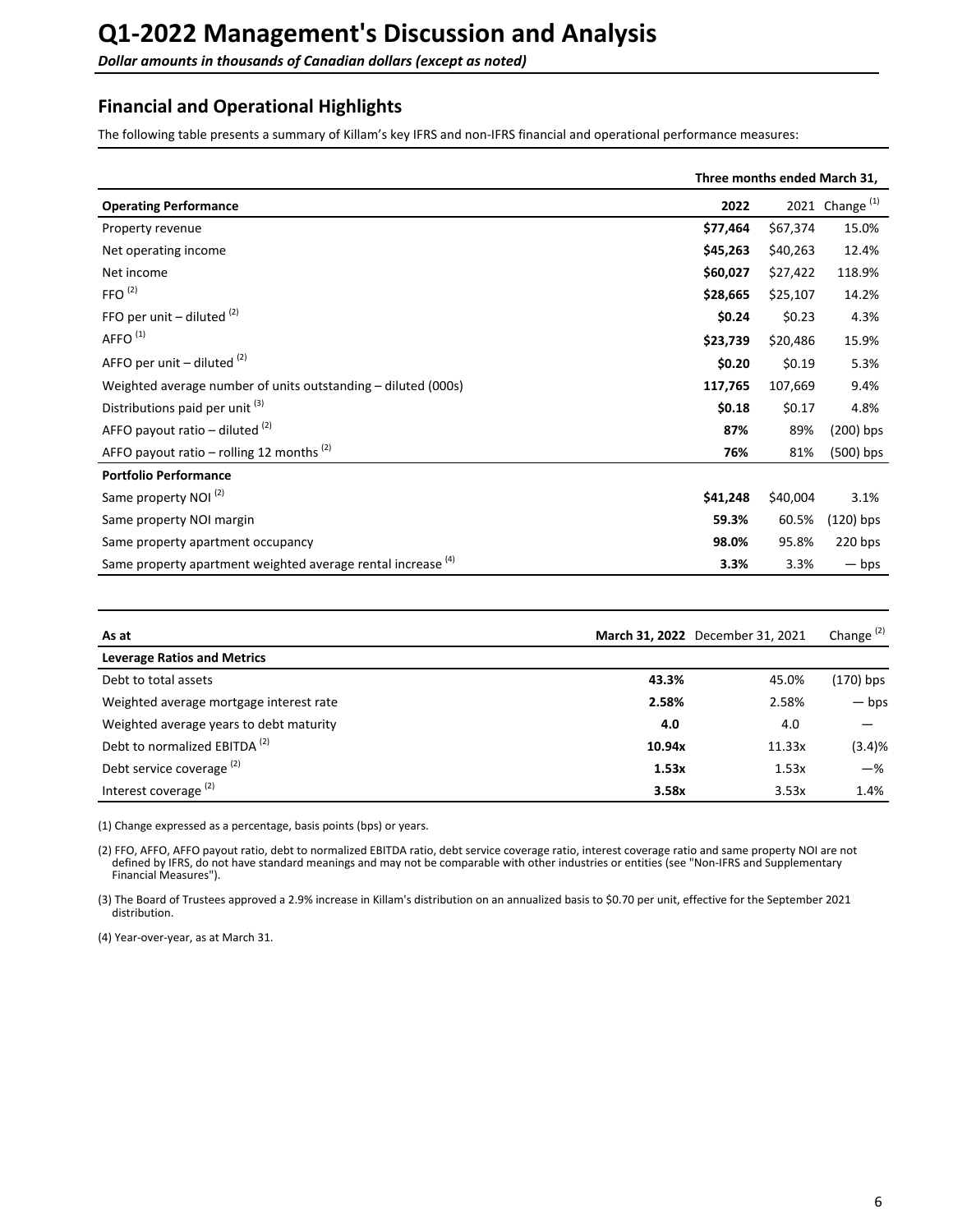## <span id="page-6-0"></span>**Summary of Q1-2022 Results and Operations**

#### **Earned Net Income of \$60.0 Million**

Killam earned net income of \$60.0 million in Q1-2022, compared to \$27.4 million in Q1-2021. The increase in net income is primarily attributable to fair value gains on investment properties, growth through acquisitions, completed developments, and increased earnings from the existing portfolio.

### Delivered 4.3% FFO per Unit Growth

Killam generated FFO per unit of \$0.24 in Q1-2022, a 4.3% increase from \$0.23 per unit in Q1-2021. AFFO per unit increased 5.3% to \$0.20, compared to \$0.19 in Q1-2021. The growth in FFO and AFFO was primarily attributable to increased NOI from Killam's same property portfolio and incremental contributions from over \$400 million in recent acquisitions. This growth was partially offset by a 9.4% increase in the weighted average number of units outstanding.

#### **Revenue Growth Supports Same Property NOI Growth of 3.1%**

Despite inflationary pressures, Killam achieved 3.1% growth in same property consolidated NOI during the quarter. This improvement was driven by 5.1% growth in revenue, partially offset by an 8.2% increase in operating expenses. A 220 bps increase in same property apartment occupancy coupled with a 3.3% increase in apartment rental rates drove overall revenue growth. Operating expenses increased largely due to higher utility and fuel costs as a result of increases in natural gas pricing across all of Killam's core markets, as well as increased consumption due to a colder winter. A 5.5% increase in property taxes also contributed to higher-than-normal expense growth.

#### **Continued Advancement of Development Pipeline**

Killam continues to advance its development pipeline, with four developments underway totaling 477 units (393 units representing Killam's ownership interest) for an expected total development cost of \$241.1 million (\$195.3 million for Killam's ownership interest). During the first quarter, Killam invested \$20.5 million in its active development projects, the majority of which was funded through construction financing. Killam's joint development project, Latitude, a 208-unit building located in Ottawa, Ontario, was completed during the first quarter. This development reached substantial completion in March 2022 and is currently 61% leased. Overall, this asset generated \$8.9 million in fair value gains since the project began in 2018 and is expected to contribute \$2.0 million in NOI annually, once stabilized.

#### **Strong Rent Growth Supports \$28 Million in Fair Value Gains**

Killam recorded \$28.0 million in fair value gains related to its investment properties in Q1-2022, supported by robust NOI growth driven by strong apartment fundamentals. Killam's weighted average cap-rate for its apartment portfolio as at March 31, 2022, was 4.41%, consistent with December 31, 2021.

### **Rising Interest Rates**

Killam benefited from lower interest rates on mortgages refinanced in Q1-2022; however, this trend is not expected to continue throughout the remainder of the year, as interest rates continue to rise. During Q1-2022, Killam refinanced \$36.2 million of maturing mortgages with \$58.8 million of new debt, the majority of which was for 10-year terms at a weighted average interest rate of 3.08%, slightly lower than 3.11% for the maturing debt.

#### **ESG Update**

During Q1-2022, Killam completed its third-party verified energy consumption and greenhouse gas (GHG) review. Killam achieved a 5.6% reduction in like-for-like energy consumption and an 8.6% reduction in GHG intensity (tCO2e per square foot) in 2021, compared to 2020. Killam now has 12 photovoltaic (PV) solar arrays producing power, with an expected 1,300 MWh of annual energy production. PV solar arrays, along with geothermal heating and cooling systems at Killam's new developments, illustrate Killam's on-going commitment to lower its carbon footprint.

Killam has published its 2021 ESG report, which can be accessed on its website at https://killamreit.com/esg. The report summarizes Killam's 2021 achievements, describes Killam's commitment to creating and maintaining sustainable communities, and details its progress and future plans to achieve its long-term targets.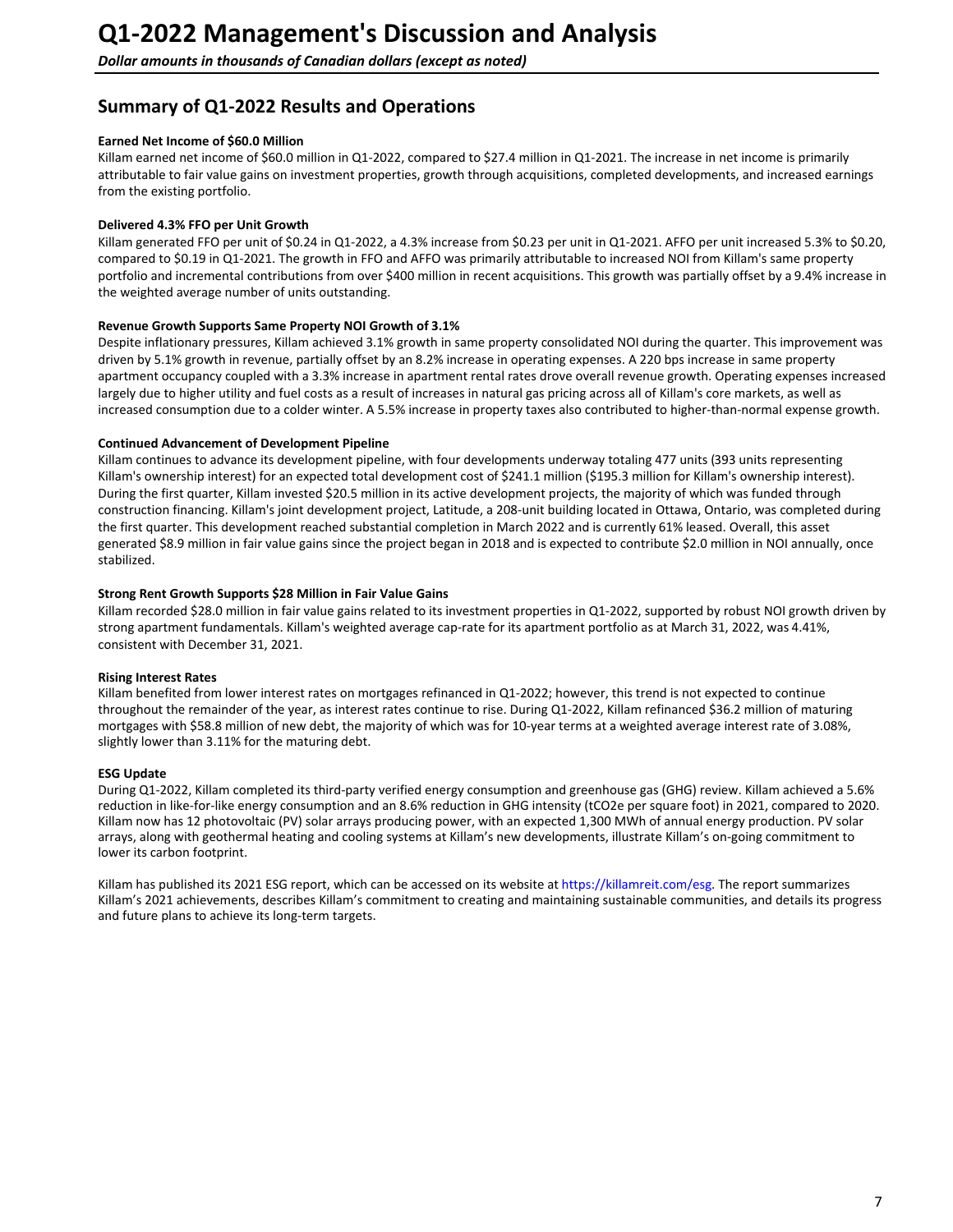<span id="page-7-0"></span>**Dollar amounts in thousands of Canadian dollars (except as noted)** 

## **Strategic Targets**

| <b>Growth in Same Property NOI</b>            |                                                                                                                                                                                                                                                                                                           |
|-----------------------------------------------|-----------------------------------------------------------------------------------------------------------------------------------------------------------------------------------------------------------------------------------------------------------------------------------------------------------|
| 2022 Target                                   | Achieve same property NOI growth averaging 2.0%-3.0%.                                                                                                                                                                                                                                                     |
| 2022 Performance to Date                      | Killam achieved same property NOI growth of 3.1% for the three months<br>ended March 31, 2022.                                                                                                                                                                                                            |
| <b>Expanded Portfolio</b>                     |                                                                                                                                                                                                                                                                                                           |
| 2022 Target                                   | Complete a minimum of \$150 million in acquisitions.                                                                                                                                                                                                                                                      |
| 2022 Performance to Date                      | Year-to-date, Killam has grown its portfolio by \$60.5 million with acquisitions<br>in Halifax, Waterloo, Guelph and Victoria. Killam is further expanding its BC<br>presence and expects to close its first acquisition in Courtenay, BC, acquiring<br>150 newly-built units, for \$55.6 million in May. |
| <b>Geographic Diversification</b>             |                                                                                                                                                                                                                                                                                                           |
| 2022 Target                                   | Earn at least 35% of 2022 NOI outside Atlantic Canada.                                                                                                                                                                                                                                                    |
| 2022 Performance to Date                      | Killam is on track to meet this target, with 34% of NOI generated outside<br>Atlantic Canada in Q1-2022. The completion and lease-up of Latitude and The<br>Kay, as well as recently completed acquisitions, will further augment NOI<br>generated outside Atlantic Canada during the year.               |
| <b>Development of High-Quality Properties</b> |                                                                                                                                                                                                                                                                                                           |
| 2022 Target                                   | Complete construction of four buildings and break ground on two additional<br>developments in 2022.                                                                                                                                                                                                       |
| 2022 Performance to Date                      | The Latitude opened to tenants in January 2022 and the development reached<br>substantial completion in March 2022. The Kay opened to tenants in April<br>2022. Killam expects to break ground on its next two developments in the<br>second half of 2022.                                                |
| <b>Strengthened Balance Sheet</b>             |                                                                                                                                                                                                                                                                                                           |
| 2022 Target                                   | Maintain debt as a percentage of total assets ratio below 45%.                                                                                                                                                                                                                                            |
| 2022 Performance to Date                      | Debt as a percentage of total assets was 43.3% as at March 31, 2022.                                                                                                                                                                                                                                      |
| Sustainability                                |                                                                                                                                                                                                                                                                                                           |
| 2022 Target                                   | Invest a minimum of \$8.0 million in energy initiatives in 2022.                                                                                                                                                                                                                                          |
| 2022 Performance to Date                      | Killam invested \$1.1 million in energy initiatives in Q1-2022, including \$0.4<br>million in solar panel investments, and has over 50% of its 2022 energy<br>projects committed.                                                                                                                         |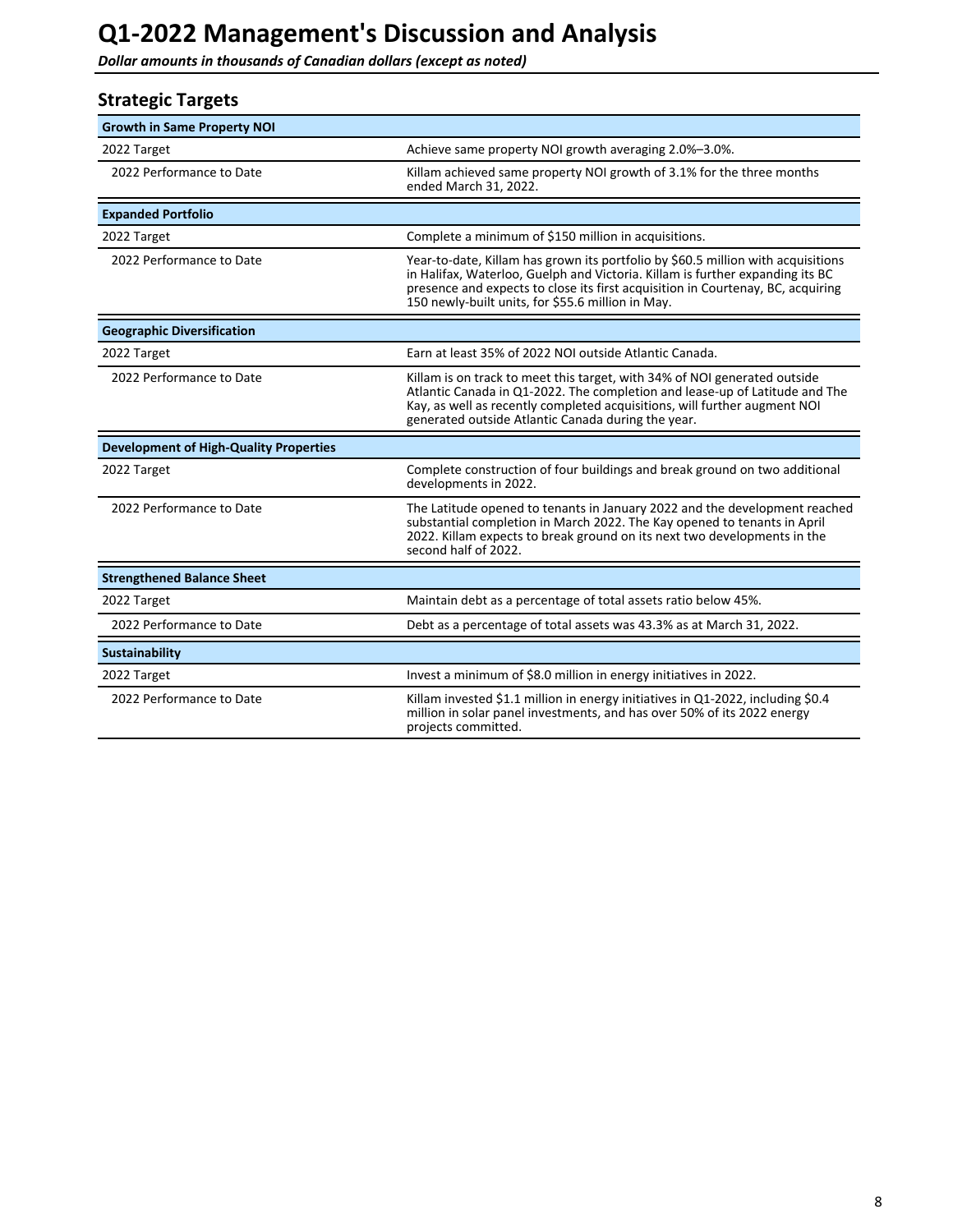## <span id="page-8-0"></span>**Outlook**

#### **Demand for Apartments Remains Strong**

Killam expects robust demand for apartments to continue in 2022. Management expects to move rents higher as vacant units are released, which is expected to lead to continued top-line growth. For renewals, however, rent growth is likely to be tempered by government-imposed rental rate restrictions in four of Killam's core markets, namely Ontario (capped at 1.2% in 2022), New Brunswick (capped at 3.8% in 2022), Nova Scotia (capped at 2.0% in 2022 and 2023), British Columbia (capped at 1.5% in 2022) and Prince Edward Island (capped at 1.1% in 2022). Canada's immigration target to add 1.2 million new permanent residents from 2021 to 2023 is contributing to the strong demand for apartments.

#### \$169 Million of Developments Expected to be Completed in 2022

Development remains an important component of Killam's growth strategy, and Killam expects to complete \$169 million in development projects in 2022. Latitude, located in Ottawa, reached substantial completion in Q1-2022 and is 61% leased. The Kay, located in Mississauga, opened to tenants in April 2022, and is currently 57% leased. Killam's active developments, Luma and The Governor, are expected to be completed by the end of 2022. The completion and stabilization of the developments underway is expected to contribute positively to Killam's future FFO per unit growth. In addition, Killam has land for over 4,200 units in its development pipeline.

#### **Continued Expansion of Unit Repositioning Program**

Management is committed to Killam's unit repositioning program, targeting over 600 units in 2022. In addition, Killam is improving repositioning efficiencies and targeting improved performance metrics, including the percentage of repositionings completed in 28 days. Unit repositionings represent unit upgrades costing more than \$10,000, and Killam targets a return on investment (ROI) of at least 10%. Killam has been successful and will continue to mitigate construction cost increases through the use of bulk purchasing of renovation products, as well as the use of in-house labour. Killam has over 5,500 units that are eligible for repositioning as they come vacant.

### Investments in Energy-Efficiency Programs to Reduce CO<sub>2</sub> Emissions and Mitigate Rising Operating Costs

Investments in energy and water-saving initiatives, as well as operational efficiencies, are expected to continue to reduce Killam's energy consumption and help offset rising operating costs, including property taxes and insurance. Management expects to invest a minimum of \$8.0 million in energy-related projects in 2022. These projects should contribute to same property NOI growth by reducing consumption and also improve Killam's sustainability metrics.

#### **Rising Interest Rates**

Killam has \$125.7 million of remaining mortgages maturing in 2022, with an average interest rate of 2.72%. Interest rates are rising and forecasted to continue to rise throughout the remainder of 2022; however, Management has diversified Killam's mortgages to avoid dependence on any one lending institution and has staggered maturity dates to mitigate interest rate risk. Killam's mortgage maturity schedule is included on page 28. Killam is also focused on reducing its debt levels with a longer-term target of maintaining debt to total assets of less than 40% by the end of 2025.

#### **Increasing Risk of Inflation, Higher Commodity Pricing and Increasing Property Taxes**

Killam monitors inflation closely given the risk of increasing operating and capital costs in an inflationary environment, especially the risk of increased commodity pricing. With approximately 58% of units heated with natural gas, fluctuations in natural gas pricing impact Killam's operating costs. Domestic and international natural gas markets have continued to experience cost pressures in early 2022. The fixed component of Killam's natural gas costs represent 48% of total costs, which partially mitigates its exposure to volatile natural gas pricing. Additionally, Killam has pricing agreements in place for an additional 9% of total costs, limiting exposure to uncertain pricing for 57% of its natural gas costs. Killam continues to invest in energy-efficiency projects targeted at reducing consumption.

In addition, Killam has received its final property tax bills for 2022 from the Province of New Brunswick with an average increase of 15% for the same property portfolio, down from the initial 23% increase in the assessments. Killam will continue to submit property tax assessment appeals where reasonable.

### **Positive Same Property NOI Expected**

Despite inflationary pressures, Killam expects top-line revenue growth to drive same property NOI growth in 2022 and to meet its target of 2.0%-3.0% NOI growth in 2022.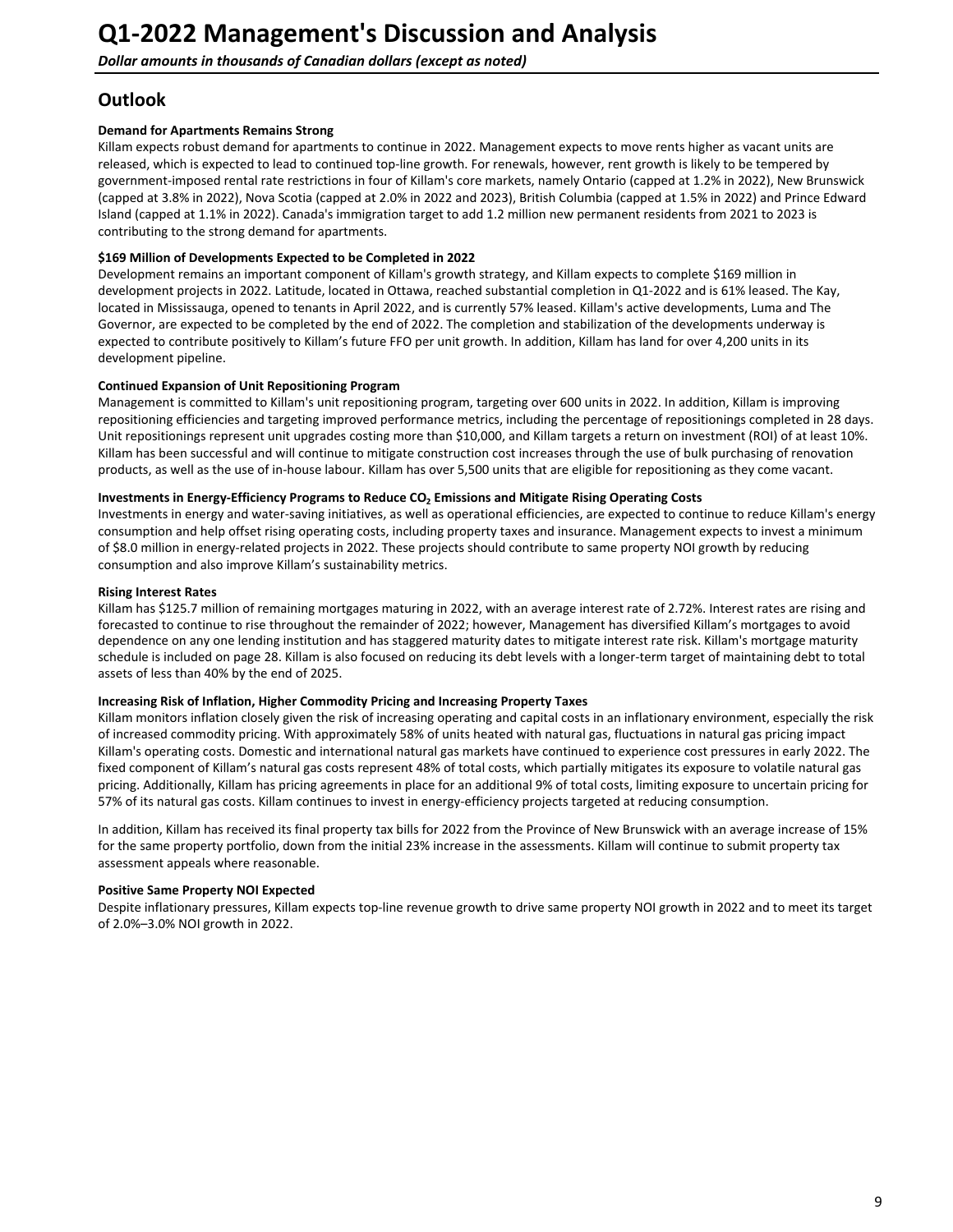<span id="page-9-0"></span>**Dollar amounts in thousands of Canadian dollars (except as noted)** 

## **PART III**

## **Portfolio Summary**

The following table summarizes Killam's apartment, MHC and commercial portfolios by market as at March 31, 2022:

| <b>Number of</b><br>Units <sup>(1)</sup><br>NOI (\$) <sup>(2)</sup><br>(% of Total)<br><b>Properties</b><br><b>Nova Scotia</b><br>Halifax<br>\$13,850<br>5,820<br>66 | NOI <sup>(2)</sup><br>30.6%<br>0.7% |
|----------------------------------------------------------------------------------------------------------------------------------------------------------------------|-------------------------------------|
|                                                                                                                                                                      |                                     |
|                                                                                                                                                                      |                                     |
|                                                                                                                                                                      |                                     |
| 139<br>2<br>\$334<br>Sydney                                                                                                                                          |                                     |
| 5,959<br>68<br>\$14,184<br>31.3%                                                                                                                                     |                                     |
| <b>New Brunswick</b>                                                                                                                                                 |                                     |
| 39<br>\$4,032<br>2,246<br>Moncton                                                                                                                                    | 9.0%                                |
| 1,529<br>23<br>\$3,065<br>Fredericton                                                                                                                                | 6.8%                                |
| 1,202<br>\$1,599<br>Saint John<br>14                                                                                                                                 | 3.5%                                |
| 96<br>\$170<br>Miramichi<br>1                                                                                                                                        | 0.4%                                |
| 5,073<br>77<br>\$8,866                                                                                                                                               | 19.7%                               |
| Ontario                                                                                                                                                              |                                     |
| \$2,509<br>Ottawa<br>1,424<br>10                                                                                                                                     | 5.5%                                |
| London<br>523<br>5<br>\$1,360                                                                                                                                        | 3.0%                                |
| 1,627<br>\$4,477<br>Kitchener-Waterloo-Cambridge-GTA<br>11                                                                                                           | 9.9%                                |
| 3,574<br>26<br>\$8,346                                                                                                                                               | 18.4%                               |
| <b>Newfoundland &amp; Labrador</b>                                                                                                                                   |                                     |
| St. John's<br>955<br>\$1,851<br>13                                                                                                                                   | 4.1%                                |
| <b>Grand Falls</b><br>148<br>2<br>\$173                                                                                                                              | 0.4%                                |
| 1,103<br>\$2,024<br>15                                                                                                                                               | 4.5%                                |
| <b>Prince Edward Island</b>                                                                                                                                          |                                     |
| \$2,101<br>Charlottetown<br>1,163<br>24                                                                                                                              | 4.5%                                |
| 86<br>$\overline{2}$<br>\$127<br>Summerside                                                                                                                          | 0.3%                                |
| 1,249<br>26<br>\$2,228                                                                                                                                               | 4.8%                                |
| Alberta                                                                                                                                                              |                                     |
| 764<br>\$1,785<br>Calgary<br>4                                                                                                                                       | 3.9%                                |
| 882<br>\$2,156<br>Edmonton<br>6                                                                                                                                      | 4.8%                                |
| 1,646<br>10<br>\$3,941                                                                                                                                               | 8.7%                                |
| <b>British Columbia</b>                                                                                                                                              |                                     |
| 366<br>3<br>\$1,211<br>Victoria                                                                                                                                      | 2.7%                                |
| 18,970<br>225<br>\$40,800<br><b>Total Apartments</b>                                                                                                                 | 90.1%                               |
| <b>Manufactured Home Community Portfolio</b>                                                                                                                         |                                     |
| NOI $(5)^{(2)}$<br>(% of Total)<br><b>Communities</b><br><b>Sites</b>                                                                                                |                                     |
| 2,749<br>\$1,272<br>Nova Scotia<br>17                                                                                                                                | 2.8%                                |
| Ontario <sup>(3)</sup><br>2,284<br>\$662<br>17                                                                                                                       | 1.5%                                |
| New Brunswick <sup>(3)</sup><br>672<br>(523)<br>3                                                                                                                    | (0.1)%                              |
| <b>Newfoundland &amp; Labrador</b><br>2<br>\$96<br>170                                                                                                               | 0.2%                                |
| 5,875<br>39<br>\$2,007<br><b>Total MHCs</b>                                                                                                                          | 4.4%                                |
| Commercial Portfolio <sup>(4)</sup>                                                                                                                                  |                                     |
| SF <sup>(5)</sup><br>NOI (\$) <sup>(2)</sup><br><b>Properties</b><br>(% of Total)                                                                                    |                                     |
| Prince Edward Island <sup>(5)</sup><br>383,222<br>$\mathbf 1$<br>\$564                                                                                               | 1.2%                                |
| Ontario<br>311,106<br>2<br>\$1,200                                                                                                                                   | 2.8%                                |
| Nova Scotia <sup>(6)</sup><br>5<br>218,829<br>\$598                                                                                                                  | 1.3%                                |
| <b>New Brunswick</b><br>\$94<br>33,215<br>$\mathbf{1}$                                                                                                               | 0.2%                                |
| <b>Total Commercial</b><br>9<br>946,372<br>\$2,456                                                                                                                   | 5.5%                                |
| <b>Total Portfolio</b><br>273<br>\$45,263<br>100.0%                                                                                                                  |                                     |

(1) Unit count includes the total unit count of properties held through Killam's joint arrangements. Killam has a 50% ownership interest in two apartment properties in Ontario, representing a proportionate ownership of 588 units of the 1,176 units in these properties. Killam manages the operations of all the co-owned apartment properties.

(2) For the three months ended March 31, 2022.

(3) Killam's New Brunswick and Ontario MHC communities include seasonal operations, which typically commence in mid-May and run through the end of October.

(4) Killam also has 181,117 SF of ancillary commercial space in various residential properties across the portfolio, which is included in apartment results.

(5) Square footage represents 100% of the commercial property located in PEI.

(6) Square footage includes Killam's 50% ownership interest in two office properties that are third-party managed.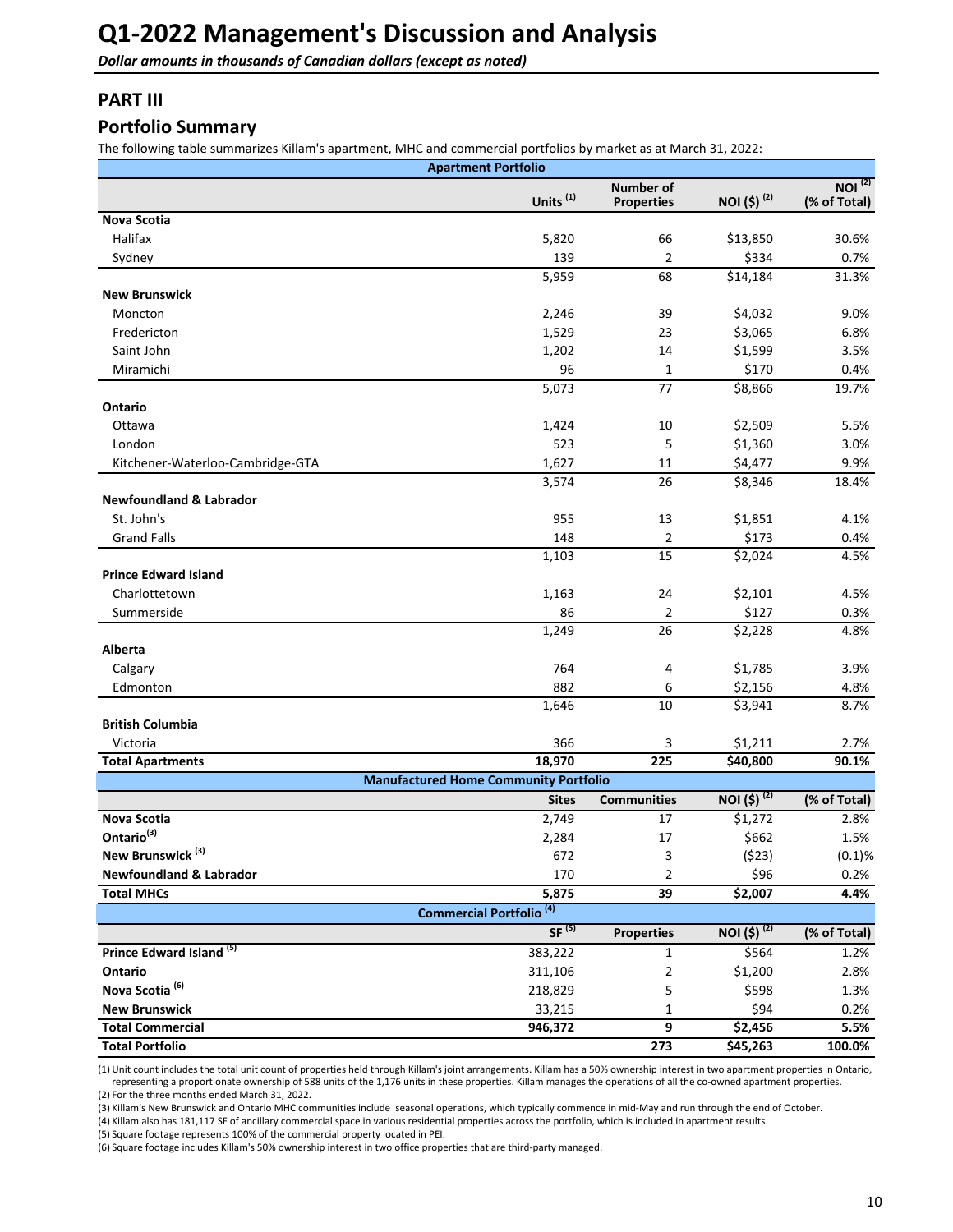**Dollar amounts in thousands of Canadian dollars (except as noted)** 

## **Core Market Update**

### **Halifax**

Thirty-one percent of Killam's NOI is generated by its Halifax apartment properties. Halifax is the largest city in Atlantic Canada and is home to 18% of Atlantic Canadians. Halifax's diverse economy generates 56% of Nova Scotia's GDP and is home to 46% of the province's population. According to CMHC's Rental Market Report, the city's rental market totals 56,100 units, with an additional 5,890 rental units currently under construction. Halifax's vacancy rate decreased to 1.0% in 2021, compared to 1.9% in 2020. The decrease in vacancy is largely attributed to the city's rising population and lack of housing availability, specifically in the city's downtown core. CMHC reported that the average rent for a two-bedroom increased 6.4% to \$1,334 in 2021, compared to \$1,254 in 2020.

With six degree-granting universities and three large community college campuses, Halifax has approximately 41,000 full-time students, including 7,600 international students. Halifax's employment base is diversified, with the largest sectors focused on public service, health care, education, and retail and wholesale trade. Halifax is home to the largest Canadian Forces Base by number of personnel, and the Department of National Defence is the city's largest single employer.

Scotiabank's January 2022 provincial analysis report noted that Halifax remains Atlantic Canada's high wage services hub, showing resilience with greater capacities for work to be carried out remotely, which is expected to contribute to continued provincial migration. The economic outlook forecasts year-over-year gains in 2022 for Nova Scotia's GDP growth, employment rates and Consumer Price Index. 

There is tremendous opportunity to leverage science and technology in Canada's ocean sectors, furthering the knowledge-based ocean economy. Canada's Ocean Supercluster aims to build Canada's ocean economy into one of the country's most significant and sustainable economic segments, through federal government and private sector co-investment totalling more than \$300 million over the next four years. Over 300 companies are participating in ocean-sector businesses in Nova Scotia, with more than 80 innovators of new, high-tech products and services.

The following chart summarizes Halifax's population growth from 2005 to 2021, the most recent year for which detailed population growth data is available:



## **Historical Population Growth, Halifax** Annually from July 1 - June 30

Source: Statistics Canada

Halifax's population has been rising by approximately 2.0% per year since 2016, and has grown by an average of 2.2% per year between 2019 and 2021, primarily driven by immigration and urbanization. Halifax is one of Canada's fastest-growing cities, showing the thirdhighest growth across all Canadian metropolitan areas, and Nova Scotia as a whole is benefiting from increased population growth. RBC's March 2022 Provincial Outlook expects momentum to slow slightly in 2022 and 2023, with forecasted GDP growth of 2.5% and 1.6% respectively, compared to the achieved growth rate of 6.0% in 2021, as the economy hits capacity constraints. However, stronger population growth, residential investment and growing export opportunities provide scope for the provincial economy to expand.

In response to an increasing population, there has been an increase in housing starts over the last five years. Despite this increase, housing prices were up 26.1% in March 2022 compared to March 2021.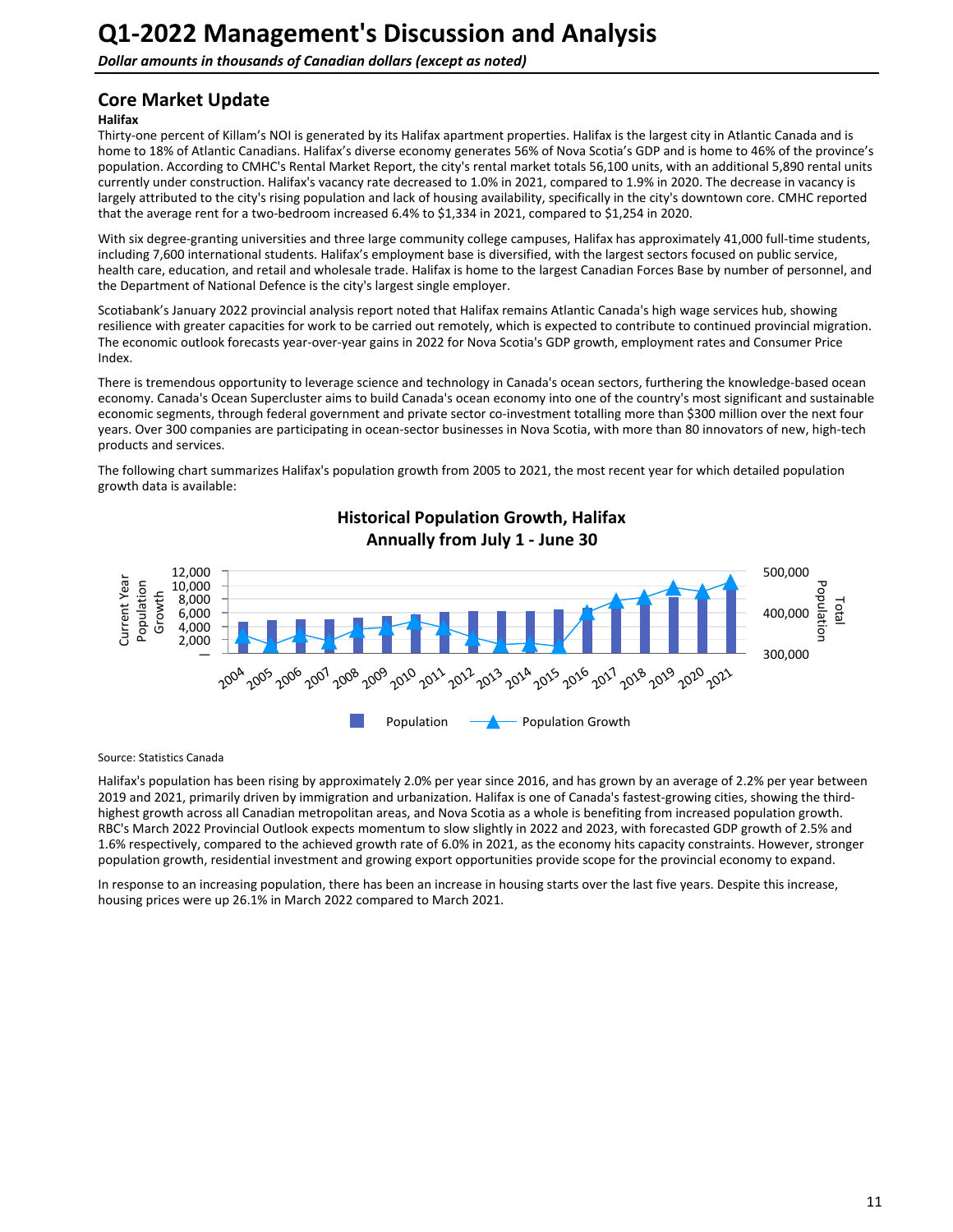**Dollar amounts in thousands of Canadian dollars (except as noted)** 

The following chart summarizes Halifax's housing start activity from 2007 to 2021:



#### Source: CMHC

#### **New Brunswick**

Twenty percent of Killam's NOI is generated by apartments in New Brunswick's three major urban centres – Fredericton, Moncton and Saint John. Fredericton is the provincial capital and home to the province's largest university and a significant public-sector workforce. Moncton is the province's largest city and is a transportation and distribution hub for Atlantic Canada. New Brunswick saw a significant increase in net migration from other provinces during the pandemic, as noted in Scotiabank's January 2022 Provincial Analysis, the vast majority from Ontario. New Brunswick saw an increase in both immigration and net interprovincial migration in the last six years, leading to population growth in the province and its core cities. This has led to decreased vacancy in the region; according to CMHC, New Brunswick's vacancy decreased to 1.7% in 2021, compared to 3.0% in 2020.

According to RBC's March 2022 Provincial Outlook report, New Brunswick's outlook for 2022 is positive, with expected growth of 2.6% in 2022 and 1.5% in 2023, which is expected to more than reverse the 3.2% decline in 2020. RBC reports New Brunswick's economic growth is expected to remain strong, as lumber and energy exports, demand for housing, and tourism continue to drive growth.

#### **St. John's, Newfoundland**

Four percent of Killam's NOI is generated by apartments in St. John's, Newfoundland. RBC's March 2022 Provincial Outlook report noted that Newfoundland's economy is projected to have a more delayed recovery from the 2020 downturn compared to other provinces, with a full recovery projected to occur in 2023. The projected GDP growth rate is 2.5% in 2022 and 3.0% in 2023. One of the main impediments the province faces is declining capital investment as significant projects wind down. However, higher mineral production, retail sales growth and rebounding tourism are expected to drive economic growth in 2022. CMHC reported the St. John's vacancy rate was 3.3% in 2021, down from 7.3% in 2020.

#### **Prince Edward Island**

Five percent of Killam's NOI is generated by apartments in Prince Edward Island. According to RBC's December 2021 and March 2022 Provincial Outlook reports, PEI's economy appears to have fully recovered to pre-pandemic levels. CMHC reported the region's vacancy rate decreased by 90 bps to 1.3% in 2021, in line with 2019's vacancy rate of 1.1%. Strong residential investment, further recovery in the manufacturing sector and consumer spending are expected to drive GDP growth at a rate of 2.7% in 2022 and 1.7% in 2023. Prince Edward Island is seeing strong population growth driven by immigration and net interprovincial migration.

#### **Ontario**

Killam's Ontario apartment portfolio generated 18.4% of NOI for the three months ended March 31, 2022. RBC's March 2022 Provincial Outlook reported Ontario's projected GDP growth rate to be 4.2% in 2022 and 2.8% in 2023. According to CMHC, vacancy rates in Ontario increased slightly to 3.4% in 2021, compared to 3.2% in 2020, as the market appears to be responding to 76,110 new units entering the market in 2021. Ontario's economy is expected to recover to pre-pandemic levels in 2022 as supply chain issues ease and consumer spending continues to expand.

#### **Alberta**

Nine percent of Killam's NOI was earned in Alberta for the three months ended March 31, 2022. According to RBC's March 2022 Provincial Outlook report, Alberta is expected to lead national growth in 2022, with its strongest expansion since 2011. Increased oil production and capital investments into the energy sector, increased housing starts and recovery of the agricultural sector are expected to have positive impacts on the economy in 2022. The projected GDP growth rate is 5.8% in 2022 and 3.8% in 2023, which would allow the economy to recover to pre-pandemic levels after the nearly 8.0% decline in GDP in 2020. CMHC reported that 25,195 new units entered the market in 2021, with vacancy rates in the region decreasing slightly to 6.5%, compared to 6.9% in 2020.

#### **British Columbia**

Killam earned 2.7% of NOI in the British Columbia market for the three months ended March 31, 2022. RBC's March 2022 Provincial Outlook reported British Columbia as having some of the strongest economic growth in Canada, projecting GDP growth rates of 4.3% in 2022 and 2.6% in 2023. Growth in the province is aided by the wider re-opening of the Canadian border, contributing to renewed immigration and tourism, which is leading to increased consumption and investment. Net migration from other provinces reached a 25-year high during the pandemic, and RBC expects a sharp rise in immigration in 2022 will boost population growth to pre-pandemic levels. This is in line with a drop in vacancy rates in the region, which decreased to 1.4% in 2021, compared to 2.5% in 2020, as reported by CMHC.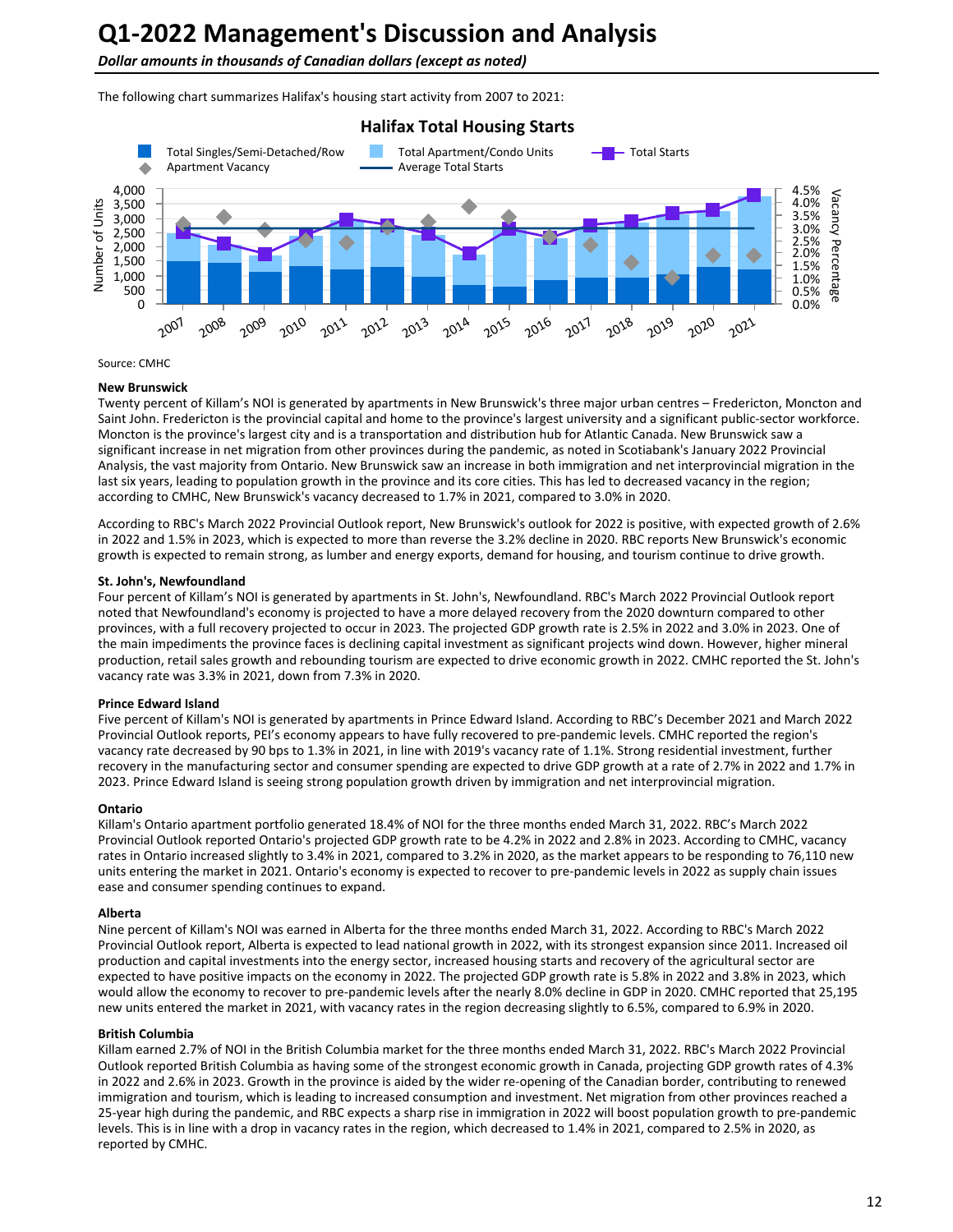## <span id="page-12-0"></span>**PART IV**

## **Q1-2022 Operational and Financial Results**

## **Consolidated Results**

#### For the three months ended March 31,

|                             | <b>Total Portfolio</b> |          |             |          | Same Property <sup>(1)</sup> |           |
|-----------------------------|------------------------|----------|-------------|----------|------------------------------|-----------|
|                             | 2022                   | 2021     | % Change    | 2022     | 2021                         | % Change  |
| Property revenue            | \$77,464               | \$67,374 | 15.0%       | \$69,500 | \$66,105                     | 5.1%      |
| Property operating expenses |                        |          |             |          |                              |           |
| General operating expenses  | 12,218                 | 11,238   | 8.7%        | 10,899   | 10,704                       | 1.8%      |
| Utility and fuel expenses   | 9,693                  | 7,259    | 33.5%       | 8,539    | 7,043                        | 21.2%     |
| Property taxes              | 10,290                 | 8,614    | 19.5%       | 8,814    | 8,354                        | 5.5%      |
| Total operating expenses    | \$32,201               | \$27,111 | 18.8%       | \$28,252 | \$26,101                     | 8.2%      |
| NOI                         | \$45,263               | \$40,263 | 12.4%       | \$41,248 | \$40,004                     | 3.1%      |
| Operating margin %          | 58.4%                  | 59.8%    | $(140)$ bps | 59.3%    | 60.5%                        | (120) bps |

(1) Same property results excludes acquisitions and developments completed during the comparable 2022 and 2021 periods, which are classified as nonsame property. For the three months ended March 31, 2022, NOI contributions from acquisitions and developments completed in 2021 and 2022 were \$4.6 million and \$0.02 million. For the three months ended March 31, 2021, the NOI contribution from acquisitions and developments completed in 2021 was \$1.0 million.

For the three months ended March 31, 2022, Killam achieved strong overall portfolio performance. This strength, along with contributions from acquisitions and developments, resulted in 12.4% NOI growth for the three months ended March 31, 2022.

Same property results include properties owned during comparable 2022 and 2021 periods. Same property results represent 90.5% of the fair value of Killam's investment property portfolio as at March 31, 2022. Non-same property results include acquisitions, dispositions and developments completed in 2021 and 2022 and commercial assets acquired for future residential development.

Same property revenue grew by 5.1% for the three months ended March 31, 2022, as compared to the same period of 2021. This growth was driven by an impressive 220 bps increase in apartment occupancy due to strong market conditions, rental rate growth and growth in commercial revenues.

Total same property operating expenses increased 8.2% for the three months ended March 31, 2022, compared to the same period of 2021. The increase was driven by a 21.2% increase in utility and fuel expenses due to increases in natural gas pricing across Killam's regions and a colder winter. In addition, property taxes increased 5.5% and general operating expenses increased 1.8%.

Overall, same property NOI grew by 3.1% for the three months ended March 31, 2022.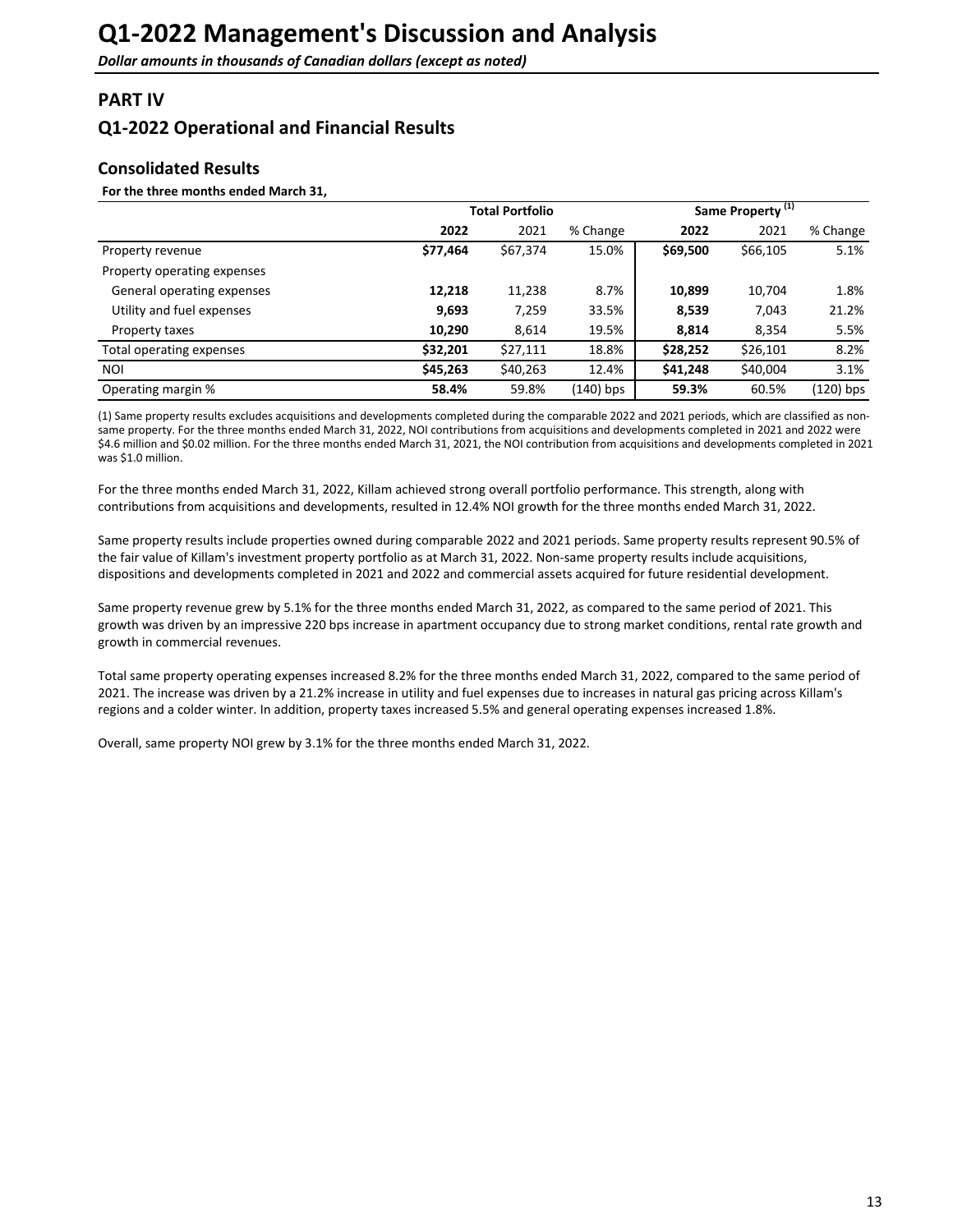<span id="page-13-0"></span>**Dollar amounts in thousands of Canadian dollars (except as noted)** 

### **Apartment Results**

For the three months ended March 31,

|                             | <b>Total</b> |          |           | <b>Same Property</b> |          |           |
|-----------------------------|--------------|----------|-----------|----------------------|----------|-----------|
|                             | 2022         | 2021     | % Change  | 2022                 | 2021     | % Change  |
| Property revenue            | \$69,341     | \$59,932 | 15.7%     | \$62,647             | \$59,583 | 5.1%      |
| Property operating expenses |              |          |           |                      |          |           |
| General operating expenses  | 10,529       | 9,281    | 13.4%     | 9,438                | 9,195    | 2.6%      |
| Utility and fuel expenses   | 8,803        | 6,519    | 35.0%     | 7,902                | 6,478    | 22.0%     |
| Property taxes              | 9,209        | 7,542    | 22.1%     | 7,956                | 7,452    | 6.8%      |
| Total operating expenses    | \$28,541     | \$23,342 | 22.3%     | \$25,296             | \$23,125 | 9.4%      |
| NOI                         | \$40,800     | \$36,590 | 11.5%     | \$37,351             | \$36,458 | 2.5%      |
| Operating margin %          | 58.8%        | 61.1%    | (230) bps | 59.6%                | 61.2%    | (160) bps |

#### **Apartment Revenue**

Total apartment revenue for the three months ended March 31, 2022, was \$69.3 million, an increase of 15.7% over the same period of 2021. Revenue growth was augmented by contributions from recently acquired and developed properties. Same property apartment revenue increased 5.1% for the three months ended March 31, 2022, driven by a 220 bps increase in occupancy and rental rate growth. The operating margin on Killam's same property apartment portfolio was down 160 bps to 59.6%, due to the significant increase in utility and fuel expenses during the quarter.

## Apartment Occupancy Analysis by Core Market (% of Residential Rent)<sup>(1)</sup>

|                                            |            | <b>Total Occupancy</b> |       | <b>Same Property Occupancy</b> |       |       |                 |
|--------------------------------------------|------------|------------------------|-------|--------------------------------|-------|-------|-----------------|
| For the three months ended March 31,       | # of Units | 2022                   | 2021  | Change<br>(bps)                | 2022  | 2021  | Change<br>(bps) |
| <b>Nova Scotia</b>                         |            |                        |       |                                |       |       |                 |
| Halifax                                    | 5,959      | 99.2%                  | 97.0% | 220                            | 99.2% | 97.0% | 220             |
| Ontario                                    |            |                        |       |                                |       |       |                 |
| Ottawa <sup>(2)</sup>                      | 1,424      | 81.9%                  | 93.5% | (1, 160)                       | 93.4% | 93.5% | (10)            |
| London                                     | 523        | 99.0%                  | 95.2% | 380                            | 99.0% | 95.2% | 380             |
| <b>KWC-GTA</b>                             | 1,627      | 99.0%                  | 97.8% | 120                            | 98.9% | 97.9% | 100             |
| <b>New Brunswick</b>                       |            |                        |       |                                |       |       |                 |
| Moncton                                    | 2,342      | 98.0%                  | 95.6% | 240                            | 98.7% | 95.6% | 310             |
| Fredericton                                | 1,529      | 98.1%                  | 98.2% | (10)                           | 98.1% | 98.2% | (10)            |
| Saint John                                 | 1,202      | 98.2%                  | 97.5% | 70                             | 98.2% | 97.5% | 70              |
| <b>Newfoundland and Labrador</b>           |            |                        |       |                                |       |       |                 |
| St. John's                                 | 1,103      | 94.5%                  | 88.6% | 590                            | 94.5% | 88.6% | 590             |
| <b>Prince Edward Island</b>                |            |                        |       |                                |       |       |                 |
| Charlottetown                              | 1,249      | 99.5%                  | 92.4% | 710                            | 99.7% | 93.7% | 600             |
| Alberta                                    |            |                        |       |                                |       |       |                 |
| Calgary <sup>(3)</sup>                     | 764        | 94.9%                  | 75.8% | 1,910                          | 93.4% | 91.4% | 200             |
| Edmonton                                   | 882        | 93.5%                  | 93.6% | (10)                           | 94.6% | 93.6% | 100             |
| <b>British Columbia</b>                    |            |                        |       |                                |       |       |                 |
| Victoria                                   | 366        | 99.5%                  | 97.7% | 180                            | 99.5% | 97.7% | 180             |
| <b>Total Apartments (weighted average)</b> | 18,970     | 97.0%                  | 94.9% | 210                            | 98.0% | 95.8% | 220             |

(1) Occupancy as a percentage of residential rent is calculated as vacancy (in dollars) divided by gross potential residential rent (in dollars) for the period.

(2) Total 2022 occupancy for Ottawa was impacted by Latitude, a recently completed 208-unit development property which was undergoing initial leaseup during the first quarter.

(3) Total 2021 occupancy for Calgary was impacted by Nolan Hill, a 233-unit development which was undergoing initial lease-up during the first half of 2021.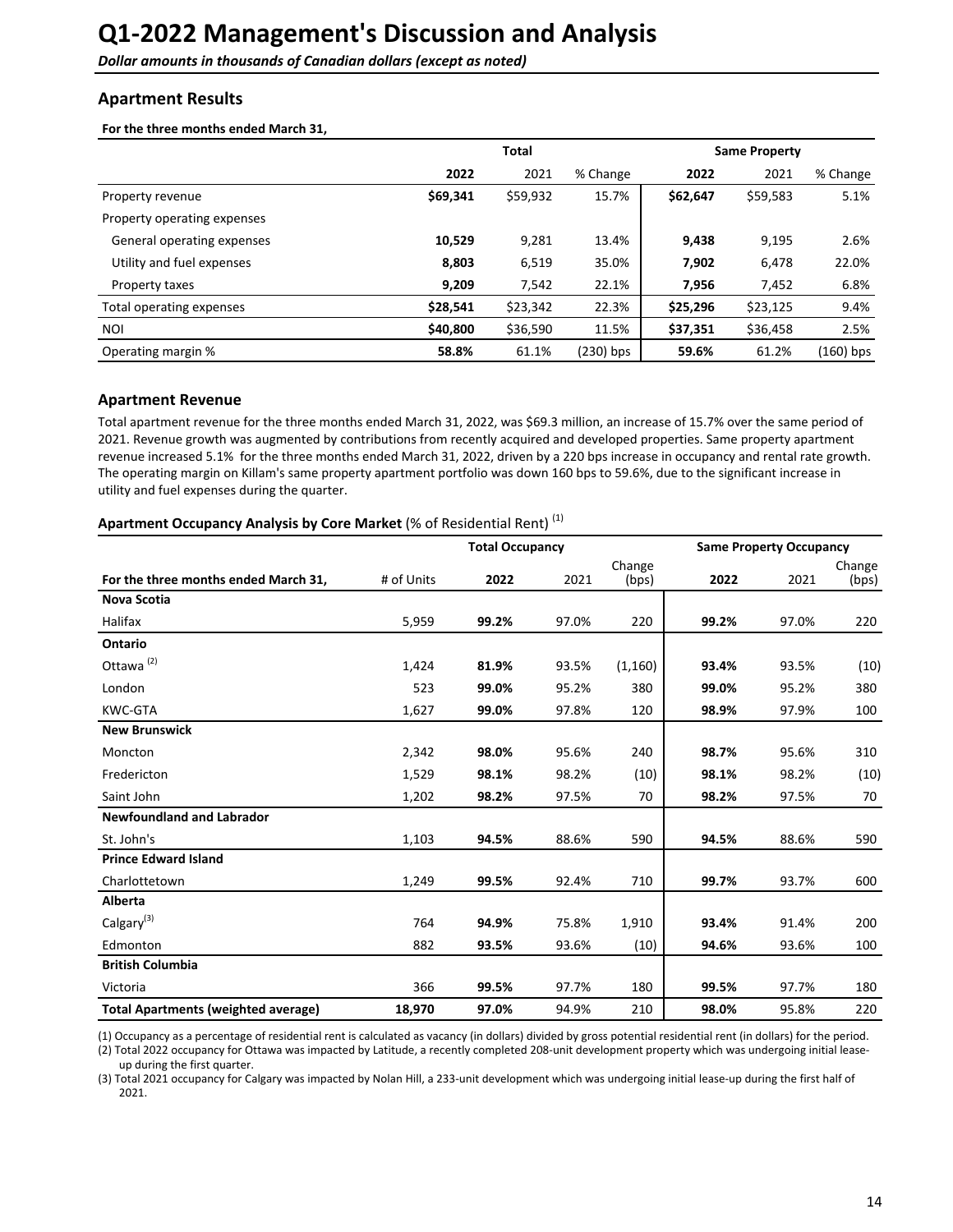**Dollar amounts in thousands of Canadian dollars (except as noted)** 



### **Historical Same Property Apartment Occupancy & Rental Incentives (as a % of Revenue)**

Killam continues to see an uptick in rental incentives as a percentage of total revenue during Q1-2022 compared to Q1-2021, due primarily to its Alberta and Ottawa portfolios, which saw 39% and 134% increases in rental incentives during the first quarter. Rental incentives were relatively flat across all other regions.

#### **Average Rent Analysis by Core Market**

#### As at March 31,

|                                            | <b>Average Rent</b> |         |         |          |         | <b>Same Property Average Rent</b> |          |
|--------------------------------------------|---------------------|---------|---------|----------|---------|-----------------------------------|----------|
|                                            | # of Units          | 2022    | 2021    | % Change | 2022    | 2021                              | % Change |
| Nova Scotia                                |                     |         |         |          |         |                                   |          |
| Halifax                                    | 5,959               | \$1,241 | \$1,192 | 4.1%     | \$1,239 | \$1,193                           | 3.9%     |
| Ontario                                    |                     |         |         |          |         |                                   |          |
| Ottawa                                     | 1,424               | \$1,874 | \$1,802 | 4.0%     | \$1,837 | \$1,802                           | 1.9%     |
| London                                     | 523                 | \$1,405 | \$1,373 | 2.3%     | \$1,405 | \$1,373                           | 2.3%     |
| <b>KWC-GTA</b>                             | 1,627               | \$1,437 | \$1,562 | (8.0)%   | \$1,622 | \$1,562                           | 3.8%     |
| <b>New Brunswick</b>                       |                     |         |         |          |         |                                   |          |
| Moncton                                    | 2,342               | \$1,089 | \$1,042 | 4.5%     | \$1,068 | \$1,039                           | 2.8%     |
| Fredericton                                | 1,529               | \$1,132 | \$1,071 | 5.7%     | \$1,132 | \$1,071                           | 5.7%     |
| Saint John                                 | 1,202               | \$930   | \$884   | 5.2%     | \$930   | \$884                             | 5.2%     |
| <b>Newfoundland and Labrador</b>           |                     |         |         |          |         |                                   |          |
| St. John's                                 | 1,103               | \$988   | \$976   | 1.2%     | \$992   | \$976                             | 1.6%     |
| <b>Prince Edward Island</b>                |                     |         |         |          |         |                                   |          |
| Charlottetown                              | 1,249               | \$1,110 | \$1,089 | 1.9%     | \$1,086 | \$1,072                           | 1.3%     |
| Alberta                                    |                     |         |         |          |         |                                   |          |
| Calgary                                    | 764                 | \$1,278 | \$1,308 | (2.3)%   | \$1,274 | \$1,262                           | 1.0%     |
| Edmonton                                   | 882                 | \$1,491 | \$1,476 | 1.0%     | \$1,478 | \$1,476                           | 0.1%     |
| <b>British Columbia</b>                    |                     |         |         |          |         |                                   |          |
| Victoria                                   | 366                 | \$1,793 | \$1,737 | 3.2%     | \$1,793 | \$1,737                           | 3.2%     |
| <b>Total Apartments (weighted average)</b> | 18,970              | \$1,242 | \$1,193 | 4.1%     | \$1,229 | \$1,190                           | 3.3%     |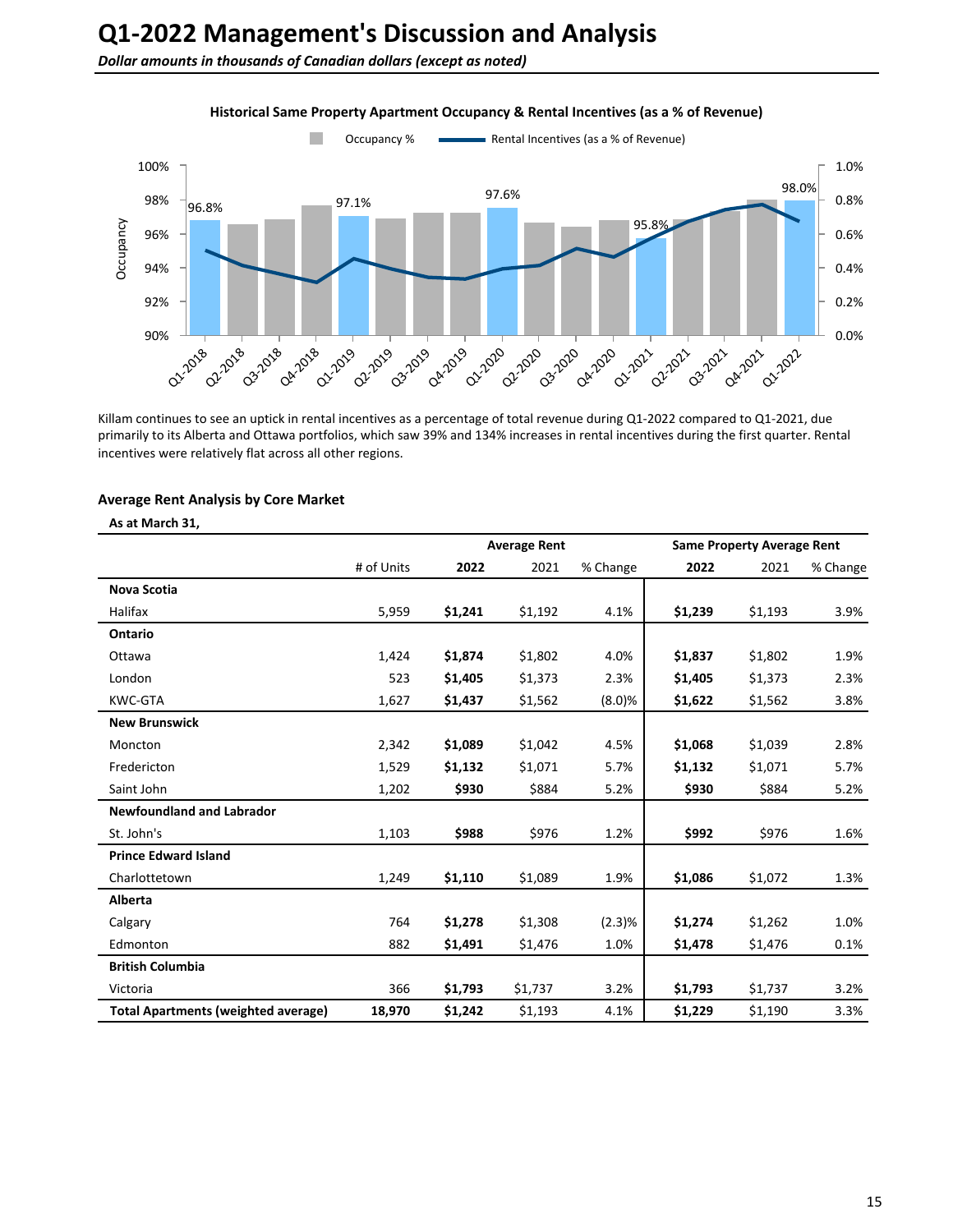#### Same Property Rental Increases – Tenant Renewals versus Unit Turns

The rental increases in the table below reflect rental increases achieved on units renewed or turned for the three months ended March 31, 2022, whereas rental increases in the previous section reflect the year-over-year change in average rent by region as at March 31 2022, compared to March 31, 2021.

Killam historically turned approximately 30%–32% of its units each year; however, the trend has declined over the past two years. Turnover levels in 2020 were down 160 bps from 2019 at approximately 29%, with a further decrease in 2021 to approximately 26%, due to the tightening of the housing and rental markets across Canada.

Upon turn, Killam will typically generate rental increases by moving rental rates to market and, where market demand exists, by upgrading units for unlevered returns of 10%–15% on capital invested. As measured by units that turned or renewed in Q1-2022, Killam saw a 60 bps decrease in its same property weighted average rental increase to 2.3%, compared to 2.9% for Q1-2021. This decline was mainly driven by the higher lease renewal percentage of 87.2% in Q1-22 compared to 73.7% in Q1-21, as all Ontario leases were renewed on January 1, 2022. Rental increases on unit turns during the first quarter increased compared to Q1-2021, as strong fundamentals drove higher market rents. The chart below summarizes the rental increases earned during the three months ended March 31, 2022 and 2021.

|                                |        | For the three months ended March 31,             |       |                                                         |  |
|--------------------------------|--------|--------------------------------------------------|-------|---------------------------------------------------------|--|
|                                | 2022   |                                                  | 2021  |                                                         |  |
|                                | Rental | Turnovers &<br>Increases Renewals <sup>(1)</sup> |       | Rental Turnovers &<br>Increases Renewals <sup>(1)</sup> |  |
| Lease renewal                  | 1.4%   | 87.2%                                            | 1.3%  | 73.7%                                                   |  |
| Unit turn – regular            | 5.5%   | 10.9%                                            | 4.4%  | 22.6%                                                   |  |
| Unit turn – repositioned $(2)$ | 29.9%  | 1.9%                                             | 26.4% | 3.7%                                                    |  |
| Rental increase (weighted avg) | 2.3%   |                                                  | 2.9%  |                                                         |  |

(1) The percentage of total units renewed and turned during the three months ended March 31, 2021, was 31.2% (March 31, 2021 - 20.1%). (2) The weighted average rental lift on the units repositioned is based on the 113 units re-leased during the three months ended March 31, 2022 (March 31, 2021 - 130 units).

The following chart summarizes the weighted-average rental rate increases achieved by quarter on lease turns and renewals.



## Apartments – Historical Same Property Rental Rate Growth

## **Apartment Expenses**

Total operating expenses for the three months ended March 31, 2022, were \$28.5 million, a 22.3% increase over the same period of 2021, due primarily to incremental costs associated with recent acquisitions and developments.

Total same property operating expenses increased by 9.4% for the three months ended March 31, 2022. The increase was driven by a 22.0% increase in utility and fuel expenses due to increases in natural gas costs as a result of higher gas prices across all of Killam's regions, with a weighted average price increase of 39% for the quarter, coupled with increased consumption due to a colder winter. Oil and propane costs also increased significantly, up 47% from Q1-2021.

#### **Property Operating Expenses**

Property operating expenses for the apartment portfolio include repairs and maintenance, contract services, insurance, property management and property management wages and benefits, uncollectible accounts, marketing, advertising and leasing costs. The increase in same property general operating costs of 2.6% for the three months ended March 31, 2022, was largely due to higher insurance premiums, increased contract service costs and higher property administration expenses.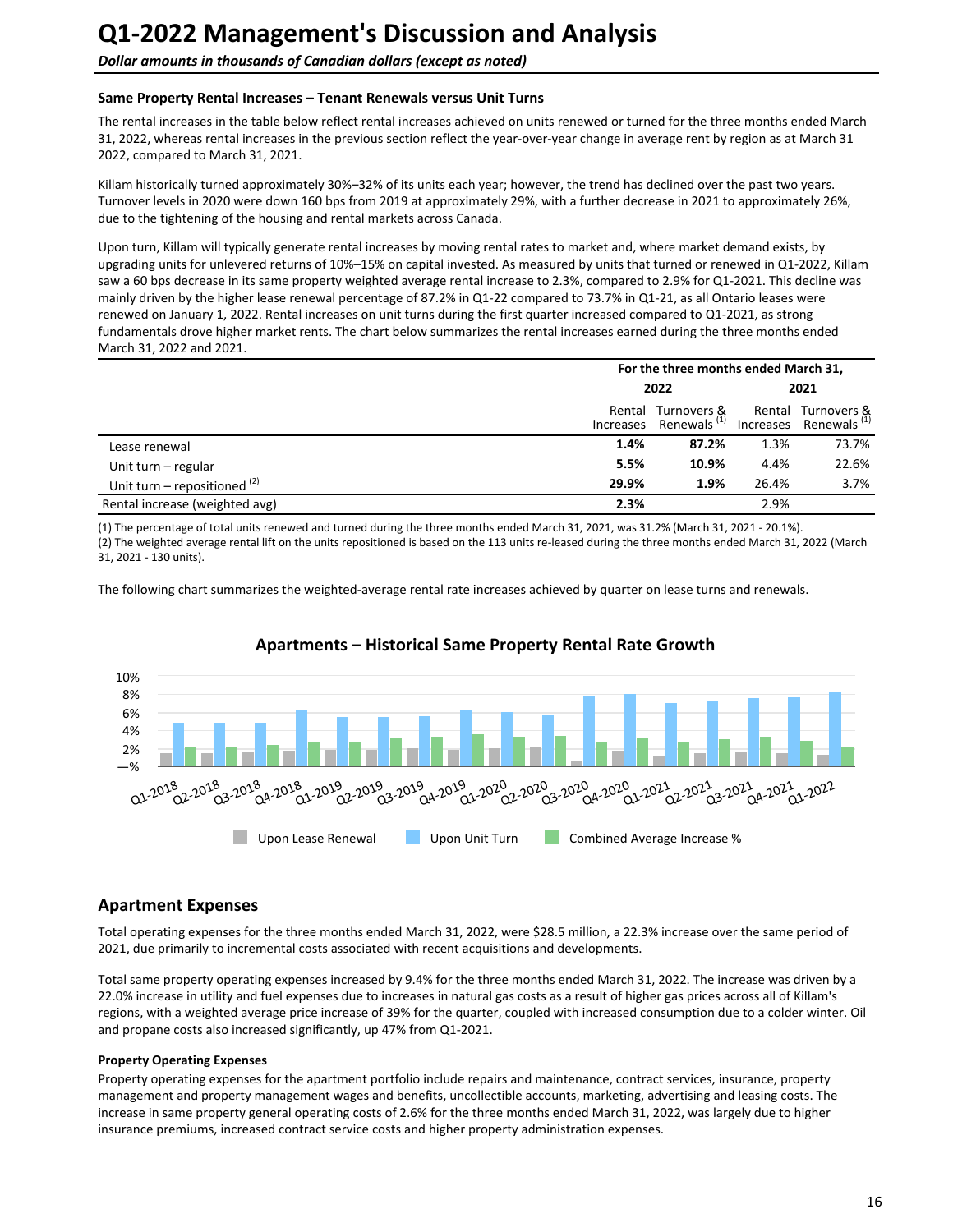**Dollar amounts in thousands of Canadian dollars (except as noted)** 

#### **Same Property Utility and Fuel Expenses**

|                                 |         | Three months ended March 31, |          |  |  |  |
|---------------------------------|---------|------------------------------|----------|--|--|--|
|                                 | 2022    | 2021                         | % Change |  |  |  |
| Natural gas                     | \$3,527 | \$2,441                      | 44.5%    |  |  |  |
| Electricity                     | 2,249   | 2,173                        | 3.5%     |  |  |  |
| Water                           | 1,558   | 1,474                        | 5.7%     |  |  |  |
| Oil & propane                   | 549     | 373                          | 47.2%    |  |  |  |
| Other                           | 19      | 17                           | 11.8%    |  |  |  |
| Total utility and fuel expenses | \$7,902 | \$6,478                      | 22.0%    |  |  |  |

Killam's apartments are heated with natural gas (56%), electricity (36%), oil (3%), district heat (2%), geothermal (2%) and propane (less than 1%). Electricity costs relate primarily to common areas, as unit electricity costs are typically paid by tenants, reducing Killam's exposure to the majority of Killam's 6,000 apartments heated with electricity. Fuel costs associated with central natural gas or oil-fired heating plants are paid by Killam. Killam is replacing oil-fired heating plants with alternative fuel sources when appropriate.

Utility and fuel expenses accounted for approximately 31% of Killam's total apartment same property operating expenses for the three months ended March 31, 2022. Total same property utility and fuel expenses increased 22.0% as a result of increases in commodity pricing and a colder winter, compared to Q1-2021.

Same property natural gas expense increased 44.5% for the three months ended March 31, 2022, due to increases in natural gas pricing and a colder winter in Killam's largest regions. This included commodity pricing increases of 51% in Nova Scotia, 37% in Ontario and 14% in New Brunswick, compared to Q1-2021.

Electricity costs increased 3.5% for the three months ended March 31, 2022, primarily due to increased pricing and consumption as a result of colder temperatures, partially offset by a reduction of unit electricity being included as part of a tenant's monthly rent in certain regions, given strong market fundamentals.

Heating oil and propane costs increased by 47.2% for the three months ended March 31, 2022, compared to the same period of 2021, as a result of a 37% increase in oil prices quarter-over-quarter, coupled with a colder winter. The majority of Killam's heating oil and propane costs are in Prince Edward Island.

#### **Property Taxes**

Property tax expense for the three months ended March 31, 2022, was \$8.0 million, a 6.8% increase from the same period of 2021. Killam experienced property tax increases across the majority of its markets, including 15% in New Brunswick and 6% in Nova Scotia. Killam actively reviews its property tax assessments and appeals tax assessment increases wherever possible to minimize this impact.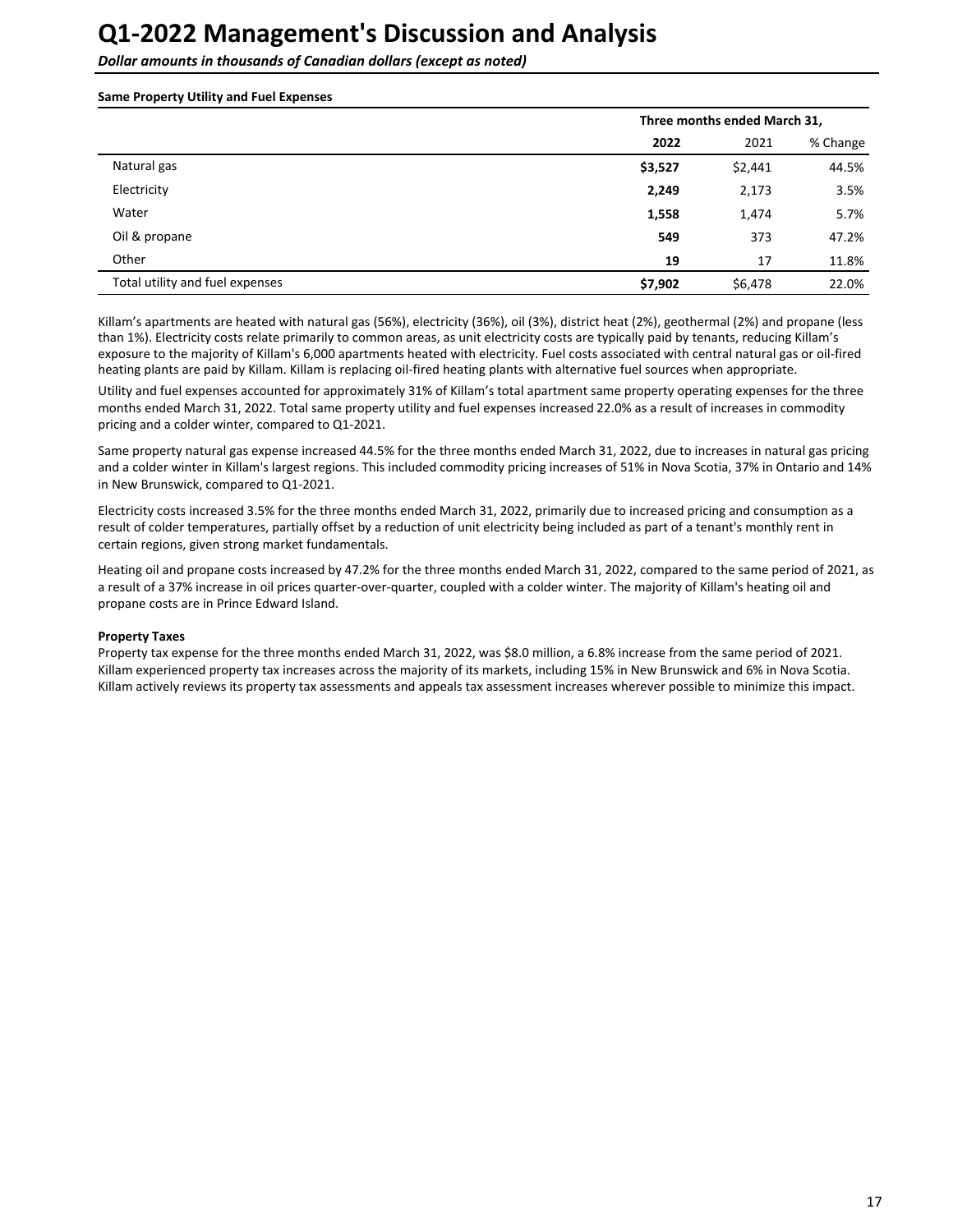**Dollar amounts in thousands of Canadian dollars (except as noted)** 

## **Apartment Same Property NOI by Region**

Three months ended March 31,

|                                    |          | <b>Property Revenue</b> |          |              | <b>Property Expenses</b> |               |          | <b>Net Operating Income</b> |          |
|------------------------------------|----------|-------------------------|----------|--------------|--------------------------|---------------|----------|-----------------------------|----------|
|                                    | 2022     | 2021                    | % Change | 2022         |                          | 2021 % Change | 2022     | 2021                        | % Change |
| <b>Nova Scotia</b>                 |          |                         |          |              |                          |               |          |                             |          |
| Halifax                            | \$23,126 | \$21,809                | 6.0%     | ( \$8,971)   | (57, 987)                | 12.3%         | \$14,155 | \$13,822                    | 2.4%     |
|                                    | \$23,126 | 21,809                  | 6.0%     | (8,971)      | (7,987)                  | 12.3%         | \$14,155 | 13,822                      | 2.4%     |
| <b>Ontario</b>                     |          |                         |          |              |                          |               |          |                             |          |
| Ottawa                             | 3,947    | 3,906                   | 1.0%     | (1, 359)     | (1, 292)                 | 5.2%          | 2,588    | 2,614                       | (1.0)%   |
| London                             | 2,198    | 2,084                   | 5.5%     | (841)        | (758)                    | 10.9%         | 1,357    | 1,326                       | 2.3%     |
| KWC-GTA                            | 4,348    | 4,192                   | 3.7%     | (1, 426)     | (1, 378)                 | 3.5%          | 2,922    | 2,814                       | 3.8%     |
|                                    | 10,493   | 10,182                  | 3.1%     | (3,626)      | (3, 428)                 | 5.8%          | 6,867    | 6,754                       | 1.7%     |
| <b>New Brunswick</b>               |          |                         |          |              |                          |               |          |                             |          |
| Moncton                            | 7,331    | 6,932                   | 5.8%     | (3, 423)     | (3,091)                  | 10.7%         | 3,908    | 3,841                       | 1.7%     |
| Fredericton                        | 5,338    | 5,058                   | 5.5%     | (2, 271)     | (2,090)                  | 8.7%          | 3,067    | 2,968                       | 3.3%     |
| Saint John                         | 3,453    | 3,252                   | 6.2%     | (1,854)      | (1,697)                  | 9.3%          | 1,599    | 1,555                       | 2.8%     |
|                                    | 16,122   | 15,242                  | 5.8%     | (7, 548)     | (6, 878)                 | 9.7%          | 8,574    | 8,364                       | 2.5%     |
| <b>Newfoundland &amp; Labrador</b> |          |                         |          |              |                          |               |          |                             |          |
| St. John's                         | 3,065    | 2,816                   | 8.8%     | (1, 102)     | (1,094)                  | 0.7%          | 1,963    | 1,722                       | 14.0%    |
|                                    | 3,065    | 2,816                   | 8.8%     | (1, 102)     | (1,094)                  | 0.7%          | 1,963    | 1,722                       | 14.0%    |
| <b>Prince Edward Island</b>        |          |                         |          |              |                          |               |          |                             |          |
| Charlottetown                      | 3,733    | 3,473                   | 7.5%     | (1,772)      | (1,583)                  | 11.9%         | 1,961    | 1,890                       | 3.8%     |
|                                    | 3,733    | 3,473                   | 7.5%     | (1, 772)     | (1,583)                  | 11.9%         | 1,961    | 1,890                       | 3.8%     |
| <b>Alberta</b>                     |          |                         |          |              |                          |               |          |                             |          |
| Calgary                            | 1,996    | 1,994                   | 0.1%     | (815)        | (757)                    | 7.7%          | 1,181    | 1,237                       | (4.5)%   |
| Edmonton                           | 2,377    | 2,399                   | (0.9)%   | (943)        | (916)                    | 2.9%          | 1,434    | 1,483                       | (3.3)%   |
|                                    | 4,373    | 4,393                   | (0.5)%   | (1,758)      | (1,673)                  | 5.1%          | 2,615    | 2,720                       | (3.9)%   |
| <b>British Columbia</b>            |          |                         |          |              |                          |               |          |                             |          |
| Victoria                           | 1,735    | 1,668                   | 4.0%     | (519)        | (482)                    | 7.7%          | 1,216    | 1,186                       | 2.5%     |
|                                    | \$62,647 | \$59,583                | 5.1%     | ( \$25, 296) | (523, 125)               | 9.4%          | \$37,351 | \$36,458                    | 2.5%     |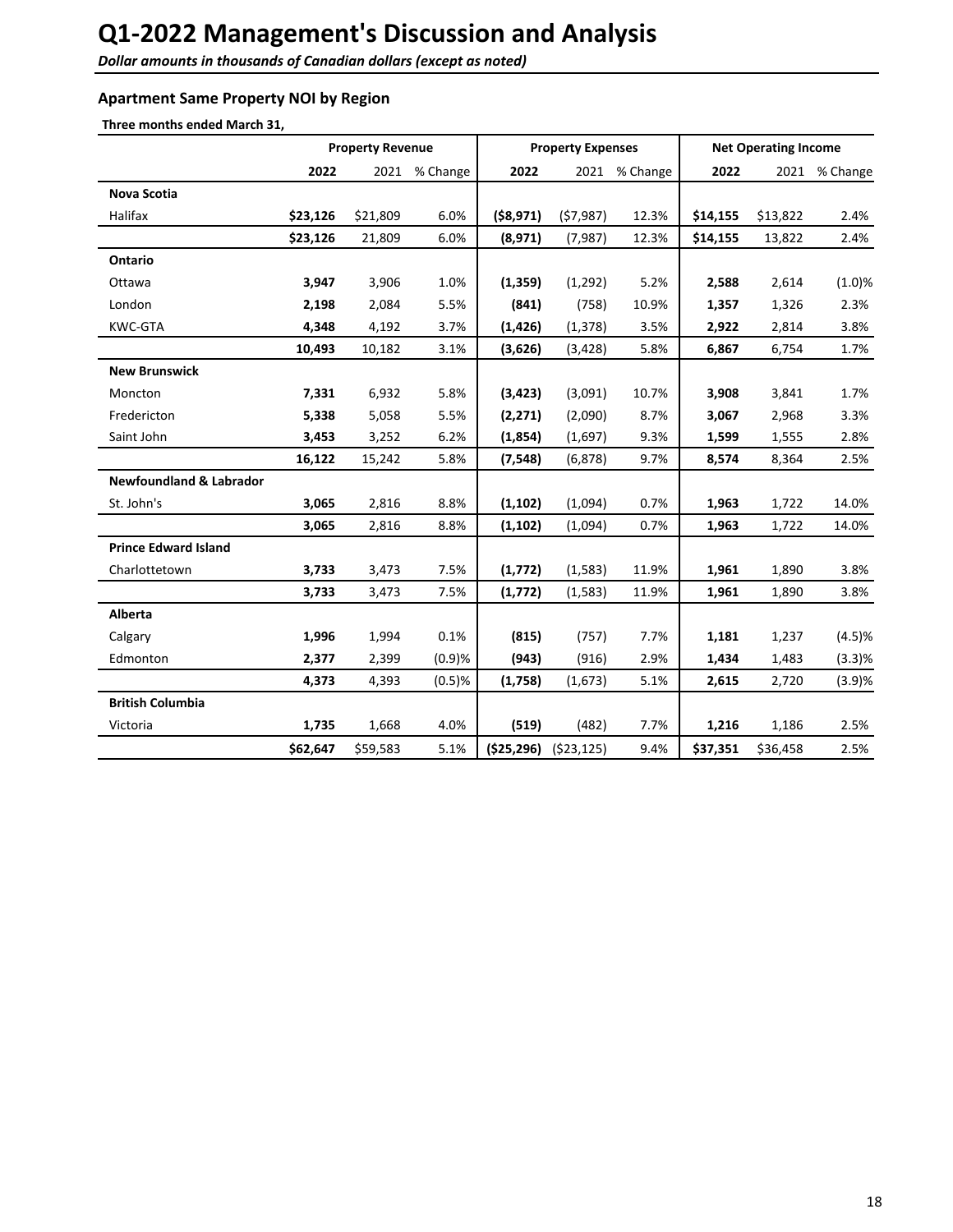## <span id="page-18-0"></span>**MHC Results**

For the three months ended March 31,

|                             | <b>Total Portfolio</b> |         |          | <b>Same Property</b> |         |            |  |
|-----------------------------|------------------------|---------|----------|----------------------|---------|------------|--|
|                             | 2022                   | 2021    | % Change | 2022                 | 2021    | % Change   |  |
| Property revenue            | \$3,515                | \$3,348 | 5.0%     | \$3,511              | \$3,398 | 3.3%       |  |
| Property operating expenses | 1,508                  | 1,624   | (7.1)%   | 1.543                | 1.489   | 3.6%       |  |
| <b>NOI</b>                  | \$2,007                | \$1.724 | 16.4%    | \$1,968              | \$1,909 | 3.1%       |  |
| Operating margin %          | 57.1%                  | 51.5%   | 560 bps  | 56.1%                | 56.2%   | $(10)$ bps |  |

The MHC business generated 4.4% of Killam's NOI for the three months ended March 31, 2022. The MHC portfolio generates its highest revenues and NOI during the second and third quarters of each year due to the contribution from its nine seasonal resorts that earn approximately 60% of their NOI between July and October. Overall, the MHC portfolio generated same property NOI growth of 3.1% for the three months ended March 31, 2022. This growth is mainly attributable to a 2.5% increase in lot rent and higher ancillary revenue.

## **Commercial Results**

#### For the three months ended March 31,

|                             | <b>Total Portfolio</b> |         |          | <b>Same Property</b> |         |          |  |
|-----------------------------|------------------------|---------|----------|----------------------|---------|----------|--|
|                             | 2022                   | 2021    | % Change | 2022                 | 2021    | % Change |  |
| Property revenue            | \$4,608                | \$4,094 | 12.6%    | \$3,342              | \$3,125 | 6.9%     |  |
| Property operating expenses | 2.152                  | 2.145   | 0.3%     | 1.413                | 1.488   | (5.0)%   |  |
| <b>NOI</b>                  | \$2,456                | \$1,949 | 26.0%    | \$1,929              | \$1,637 | 17.8%    |  |

Killam's commercial property portfolio contributed \$2.5 million, or 5.5%, of Killam's total NOI for the three months ended March 31, 2022. 

Killam's commercial property portfolio totals 946,372 SF, located in four of Killam's core markets. The commercial portfolio includes Westmount Place, a 300,000 SF retail and office complex located in Waterloo; Royalty Crossing, a 383,000 SF shopping mall in PEI for which Killam has a 75% interest and is the property manager; the Brewery Market, a 180,000 SF retail and office property in downtown Halifax, and other smaller properties located in Halifax and Moncton. Total commercial occupancy was 92.4% for Q1-2022, compared to 89.7% in Q1-2021.

The increase in NOI during the three months ended March 31, 2022, relates largely to the acquisition of the additional ownership of Royalty Crossing, along with an increase in occupancy. Commercial same property results represent approximately 60.3% of Killam's commercial square footage. Same property results do not include properties that were recently acquired or those that are slated for redevelopment and not operating as stabilized properties. Same property growth during the quarter is attributable to increased occupancy and net rent growth.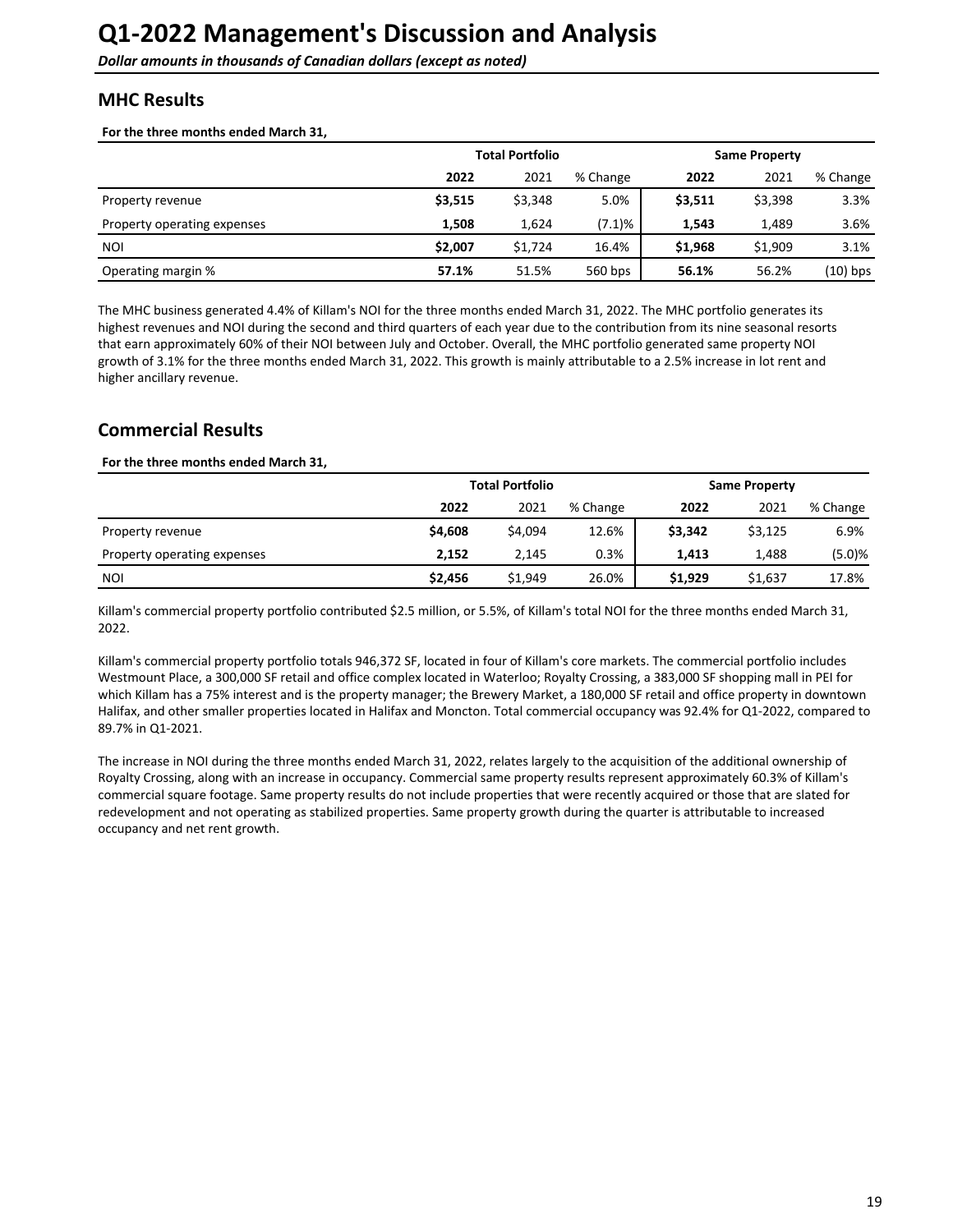## <span id="page-19-0"></span>**PART V**

## **Other Income and Expenses and Net Income**

### **Net Income and Other Comprehensive Income**

|                                                  | Three months ended March 31, |           |             |  |
|--------------------------------------------------|------------------------------|-----------|-------------|--|
|                                                  | 2022                         | 2021      | % Change    |  |
| Net operating income                             | \$45,263                     | \$40,263  | 12.4%       |  |
| Other income                                     | 379                          | 237       | 59.9%       |  |
| Financing costs                                  | (13, 269)                    | (12, 348) | 7.5%        |  |
| Depreciation                                     | (139)                        | (133)     | 4.5%        |  |
| Administration                                   | (4, 265)                     | (3,653)   | 16.8%       |  |
| Fair value adjustment on unit-based compensation | 1,084                        | (211)     | $(613.7)\%$ |  |
| Fair value adjustment on exchangeable units      | 8,689                        | (5,742)   | $(251.3)\%$ |  |
| Fair value adjustment on investment properties   | 27,988                       | 13,809    | 102.7%      |  |
| Income before income taxes                       | 65,730                       | 32,222    | 104.0%      |  |
| Deferred tax expense                             | (5,703)                      | (4,800)   | 18.8%       |  |
| Net income and comprehensive income              | \$60,027                     | \$27,422  | 118.9%      |  |

Net income and comprehensive income increased \$32.6 million for the three months ended March 31, 2022, as a result of \$28.0 million of fair value gains on Killam's investment properties and a \$5.0 million increase in net operating income driven by acquisitions and same property NOI growth. These factors were offset by a \$0.9 million increase in deferred tax expense.

## **Financing Costs**

|                                                        | Three months ended March 31, |          |            |  |
|--------------------------------------------------------|------------------------------|----------|------------|--|
|                                                        | 2022                         | 2021     | % Change   |  |
| Mortgage, loan and construction loan interest          | \$12,375                     | \$11,139 | 11.1%      |  |
| Interest on credit facilities                          | 197                          | 307      | $(35.8)$ % |  |
| Interest on exchangeable units                         | 701                          | 697      | 0.6%       |  |
| Amortization of deferred financing costs               | 860                          | 877      | (1.9)%     |  |
| Amortization of fair value adjustments on assumed debt | 20                           | 12       | 66.7%      |  |
| Unrealized gain on derivative liability                | (108)                        | (40)     | 170.0%     |  |
| Interest on lease liabilities                          | 98                           | 97       | 1.0%       |  |
| Capitalized interest                                   | (874)                        | (741)    | 17.9%      |  |
|                                                        | \$13,269                     | \$12,348 | 7.5%       |  |

Total financing costs increased \$0.9 million, or 7.5%, for the three months ended March 31, 2022, as compared to the same period of 2021. Mortgage, loan and construction loan interest expense was \$12.4 million for the three months ended March 31, 2022, an increase of \$1.2 million, or 11.1%, compared to the same period of 2021. Killam's mortgage, loan and construction loan liability balance increased by \$282.8 million over the past 12 months as Killam upfinanced maturing mortgages within its existing portfolio and obtained financing for acquisitions. The average interest rate on refinancings for the three months ended March 31, 2022, was 3.08%, 3 bps lower than the average interest rate on expiring debt, and same property interest expense decreased \$0.1 million quarter-over-quarter.

Deferred financing costs include mortgage assumption fees, application fees and legal costs related to financings and refinancings. These costs are amortized over the term of the respective mortgages. CMHC insurance fees are amortized over the amortization period of the mortgage. Deferred financing costs amortization decreased 1.9% for the three months ended March 31, 2022.

Capitalized interest increased 17.9% for the three months ended March 31, 2022, compared to the same period of 2021. Capitalized interest will vary depending on the number of development projects underway and their stages in the development cycle. Interest costs associated with development projects are capitalized to the respective development property until substantial completion.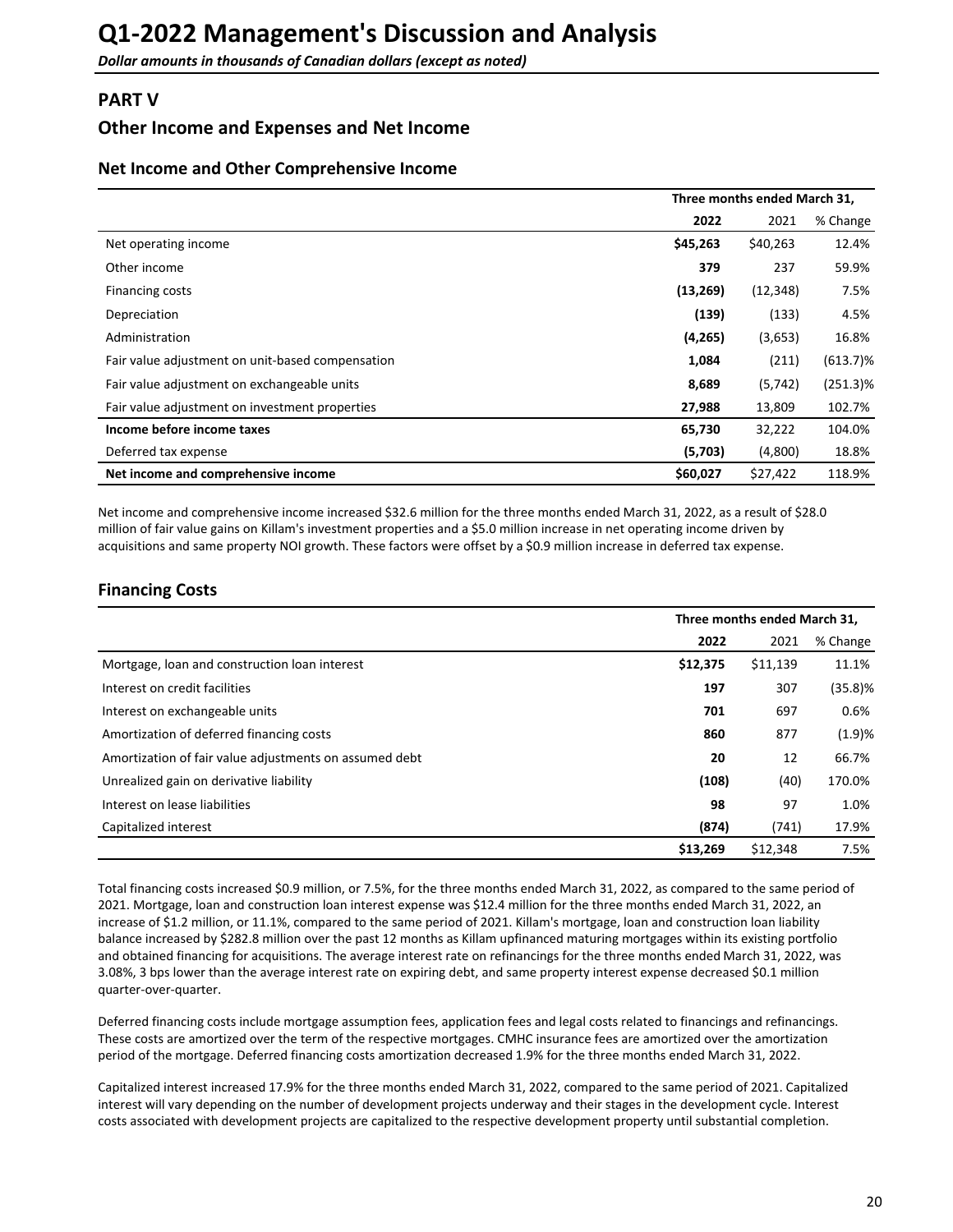<span id="page-20-0"></span>**Dollar amounts in thousands of Canadian dollars (except as noted)** 

### **Administration Expenses**

|                                   |         | Three months ended March 31, |          |  |  |
|-----------------------------------|---------|------------------------------|----------|--|--|
|                                   | 2022    | 2021                         | % Change |  |  |
| Administration                    | \$4.265 | \$3,653                      | 16.8%    |  |  |
| As a percentage of total revenues | 5.5%    | 5.4%                         | 10 bps   |  |  |

Administration expenses include expenses that are not specific to individual properties, including TSX-related costs, Management and head office salaries and benefits, marketing costs, office equipment leases, professional fees, and other head office and regional office expenses.

For the three months ended March 31, 2022, total administration expenses increased \$0.6 million, or 16.8%, compared to the same period of 2021, due to costs associated with Killam's annual incentive plan based on year-to-date results, as well as higher information technology costs. Administration expenses as a percentage of total revenue were 5.5% for Q1-2022, a 10 bps increase over Q1-2021. 

### **Fair Value Adjustments**

|                                  | Three months ended March 31, |          |             |
|----------------------------------|------------------------------|----------|-------------|
|                                  | 2022                         | 2021     | % Change    |
| Investment properties            | \$27,988                     | \$13,809 | 102.7%      |
| Deferred unit-based compensation | 1,084                        | (211)    | $(613.7)\%$ |
| Exchangeable units               | 8,689                        | (5,742)  | $(251.3)\%$ |
|                                  | \$37,761                     | \$7,856  | 380.7%      |

Killam recognized \$28.0 million in fair value gains related to its investment properties for the three months ended March 31, 2022, compared to \$13.8 million in fair value gains for the three months ended March 31, 2021. The increase in fair value gains recognized is due to continued high demand for apartments across the country driving NOI growth.

RTUs governed by Killam's RTU Plan are awarded to certain members of Management as a portion of their compensation. Nonexecutive members of the Board of Trustees have the right to receive a percentage of their annual retainer in the form of RTUs. This aligns the interests of Management and the Trustees with those of unitholders. For the three months ended March 31, 2022, there was an unrealized fair value gain of \$1.1 million, compared to a \$0.2 million loss for the same period of 2021, due to changes in the market price of the underlying Killam trust units.

Distributions paid on exchangeable units are consistent with distributions paid to Killam's unitholders. The exchangeable units are redeemable on a one-for-one basis into trust units at the option of the holder. The fair value of the exchangeable units is based on the trading price of Killam's trust units. For the three months ended March 31, 2022, there was an unrealized gain on remeasurement of \$8.7 million, compared to an unrealized loss of \$5.7 million in Q1-2021. The unrealized gain in the quarter reflects a decrease in Killam's unit price as at March 31, 2022, compared to December 31, 2021.

## **Deferred Tax Expense**

|                    | Three months ended March 31, |  |  |
|--------------------|------------------------------|--|--|
| 2022               | 2021 % Change                |  |  |
| \$5,703<br>\$4,800 | 18.8%                        |  |  |

Killam converted to a real estate investment trust effective January 1, 2016, and, as such, qualifies as a REIT pursuant to the *Income* Tax Act (Canada) (the "Tax Act"). The Tax Act contains legislation affecting the tax treatment of publicly traded trusts (the "SIFT Legislation") and the criteria for qualifying for the real estate investment trust exemption (the "REIT Exemption"), which would exempt Killam from income tax under the SIFT Legislation. Killam is classified as a flow-through vehicle: therefore, only deferred taxes of Killam's corporate subsidiaries are recorded. If Killam fails to distribute the required amount of income to unitholders or if Killam fails to qualify as a REIT under the Tax Act, substantial adverse tax consequences may occur. Management operates Killam in a manner that enables Killam to continually qualify as a REIT and expects to distribute all of its taxable income to unitholders, and therefore is entitled to deduct such distributions for income tax purposes.

Killam's deferred tax expense increased \$0.9 million for the three months ended March 31, 2022, compared to the same period of 2021, primarily due to fair value gains on investment properties during the quarter.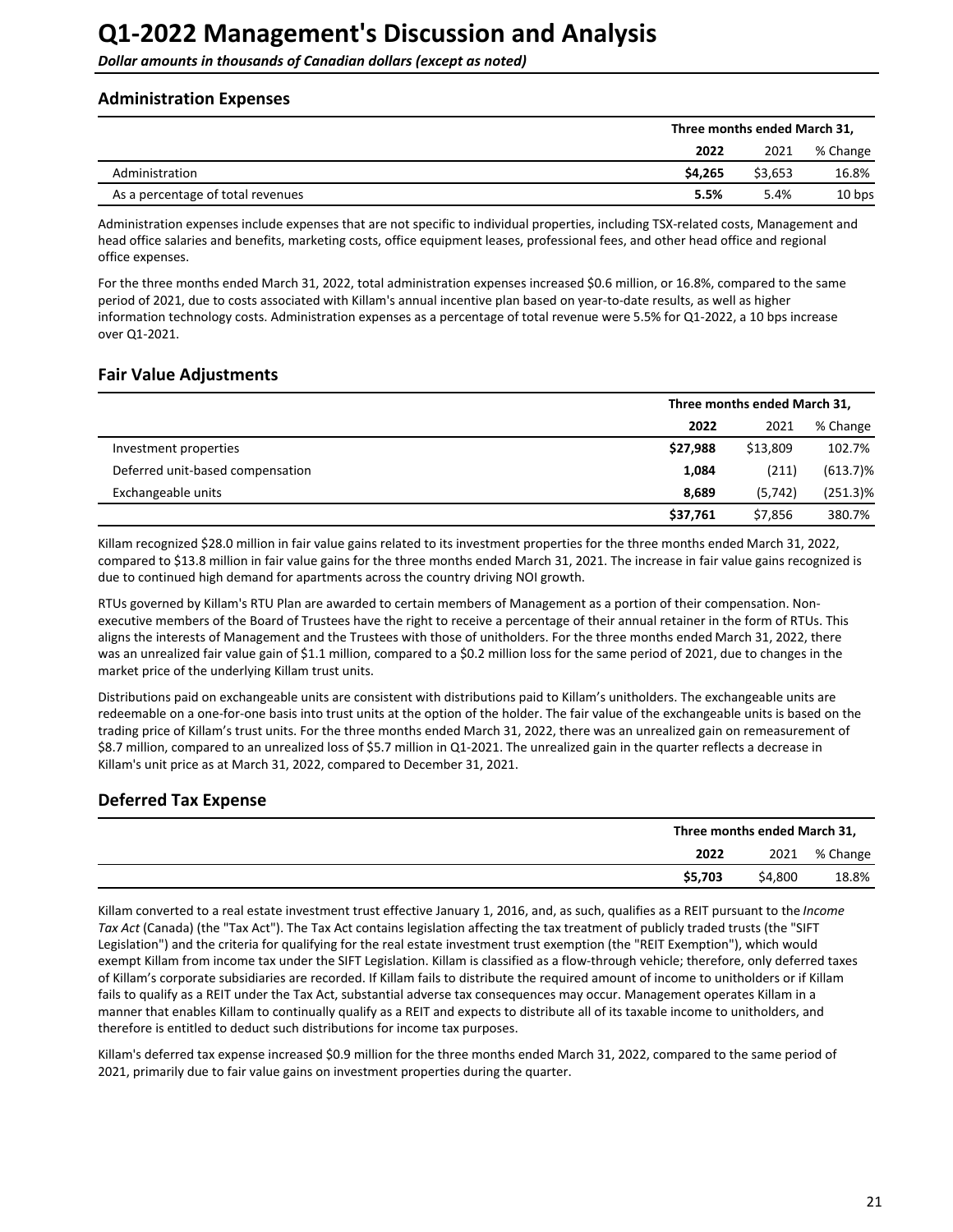## <span id="page-21-0"></span>**PART VI**

## **Per Unit Calculations**

As Killam is an open-ended mutual fund trust, unitholders may redeem their trust units, subject to certain restrictions. As a result, Killam's trust units are classified as financial liabilities under IFRS. Consequently, all per unit calculations are considered non-IFRS measures. The following table reconciles the number of units used in the calculation of non-IFRS financial measures on a per unit basis:

|                                     | <b>Weighted Average</b><br>Number of Units (000s)<br>Three months ended March 31, |         |        | <b>Outstanding</b><br><b>Number of Units</b><br>$(000s)$ as at<br>March 31, |
|-------------------------------------|-----------------------------------------------------------------------------------|---------|--------|-----------------------------------------------------------------------------|
|                                     | 2022                                                                              | 2022    |        |                                                                             |
| Trust units                         | 113,594                                                                           | 103,407 | 9.9%   | 115,612                                                                     |
| Exchangeable units                  | 4,004                                                                             | 4,102   | (2.4)% | 4,004                                                                       |
| Basic number of units               | 117,598                                                                           | 107,509 | 9.4%   | 119,616                                                                     |
| Plus:                               |                                                                                   |         |        |                                                                             |
| Units under RTU plan <sup>(1)</sup> | 167                                                                               | 160     | 4.4%   |                                                                             |
| Diluted number of units             | 117,765                                                                           | 107,669 | 9.4%   |                                                                             |

(1) Units are shown on an after-tax basis. RTUs are net of attributable personal taxes when converted to REIT units.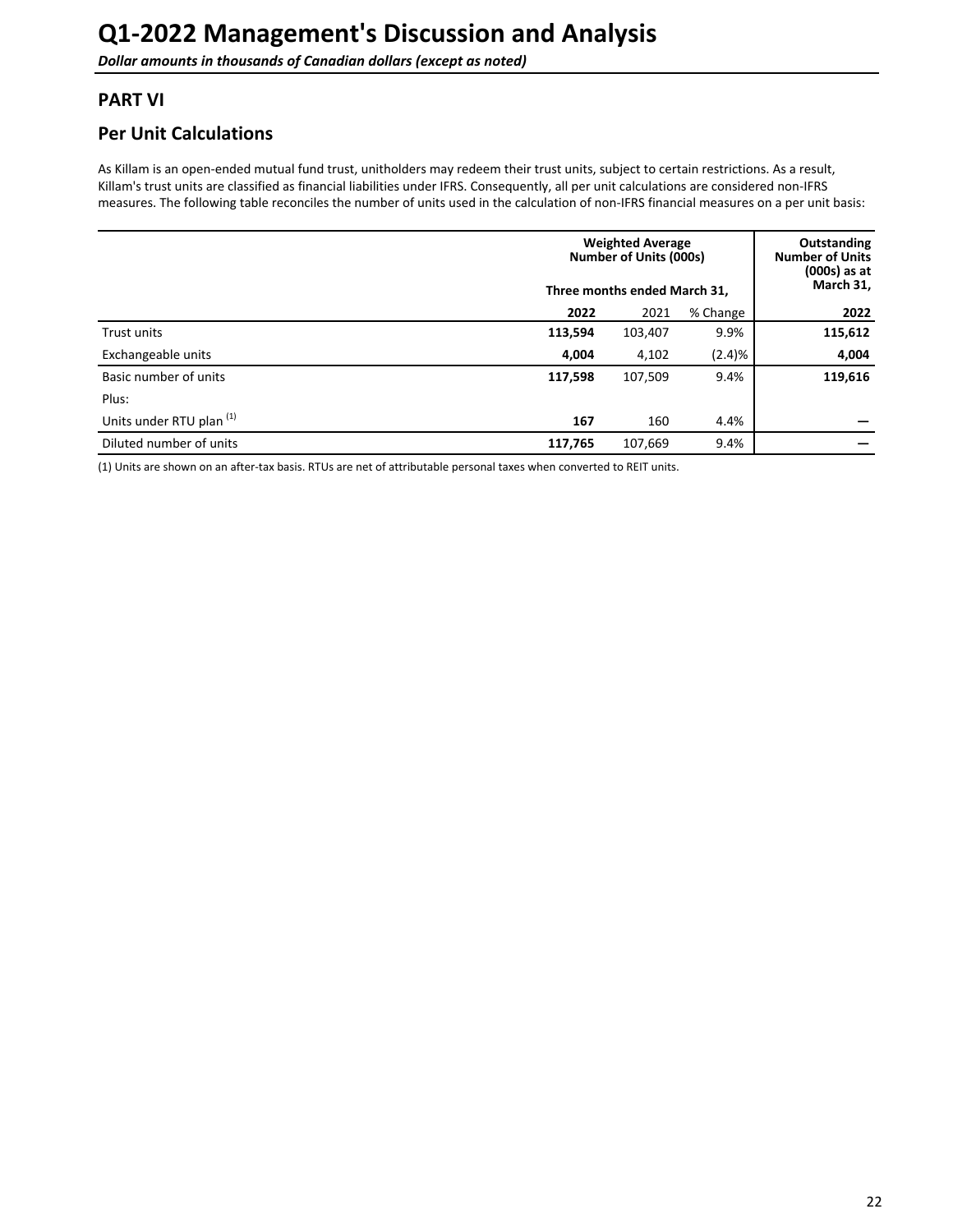<span id="page-22-0"></span>**Dollar amounts in thousands of Canadian dollars (except as noted)** 

## **Funds from Operations**

FFO is recognized as an industry-wide standard measure of a real estate entity's operating performance, and Management considers FFO per unit to be a key measure of operating performance. REALPAC, Canada's senior national industry association for owners and managers of investment real estate, has recommended guidelines for a standard industry calculation of FFO based on IFRS. Killam calculates FFO in accordance with the REALPAC definition. Notwithstanding the foregoing, FFO does not have a standardized meaning under IFRS and is considered a non-IFRS financial measure; therefore, it may not be comparable to similarly titled measures presented by other publicly traded companies. FFO for the three months ended March 31, 2022 and 2021 are calculated as follows:

|                                                   | Three months ended March 31, |          |            |
|---------------------------------------------------|------------------------------|----------|------------|
|                                                   | 2022                         | 2021     | % Change   |
| Net income                                        | \$60,027                     | \$27,422 | 118.9%     |
| Fair value adjustments                            | (37,761)                     | (7, 856) | 380.7%     |
| Non-controlling interest                          | (3)                          | (2)      | 50.0%      |
| Internal commercial leasing costs                 | 75                           | 52       | 44.2%      |
| Deferred tax expense                              | 5,703                        | 4,800    | 18.8%      |
| Interest expense on exchangeable units            | 701                          | 697      | 0.6%       |
| Unrealized gain on derivative liability           | (108)                        | (40)     | 170.0%     |
| Depreciation on owner-occupied building           | 25                           | 27       | (7.4)%     |
| Change in principal related to lease liabilities  | 6                            | 7        | $(14.3)\%$ |
| <b>FFO</b>                                        | \$28,665                     | \$25,107 | 14.2%      |
| FFO per unit - basic                              | \$0.24                       | \$0.23   | 4.3%       |
| FFO per unit - diluted                            | \$0.24                       | \$0.23   | 4.3%       |
| Weighted average number of units – basic (000s)   | 117,598                      | 107,509  | 9.4%       |
| Weighted average number of units – diluted (000s) | 117,765                      | 107,669  | 9.4%       |

Killam earned FFO of \$28.7 million, or \$0.24 per unit (diluted), for the three months ended March 31, 2022, compared to \$25.1 million, or \$0.23 per unit (diluted), for the three months ended March 31, 2021. FFO growth is primarily attributable to contributions from acquisitions and completed developments (\$2.6 million) and same property NOI growth (\$1.2 million). These increases were partially offset by a 9.4% increase in the weighted average number of units outstanding.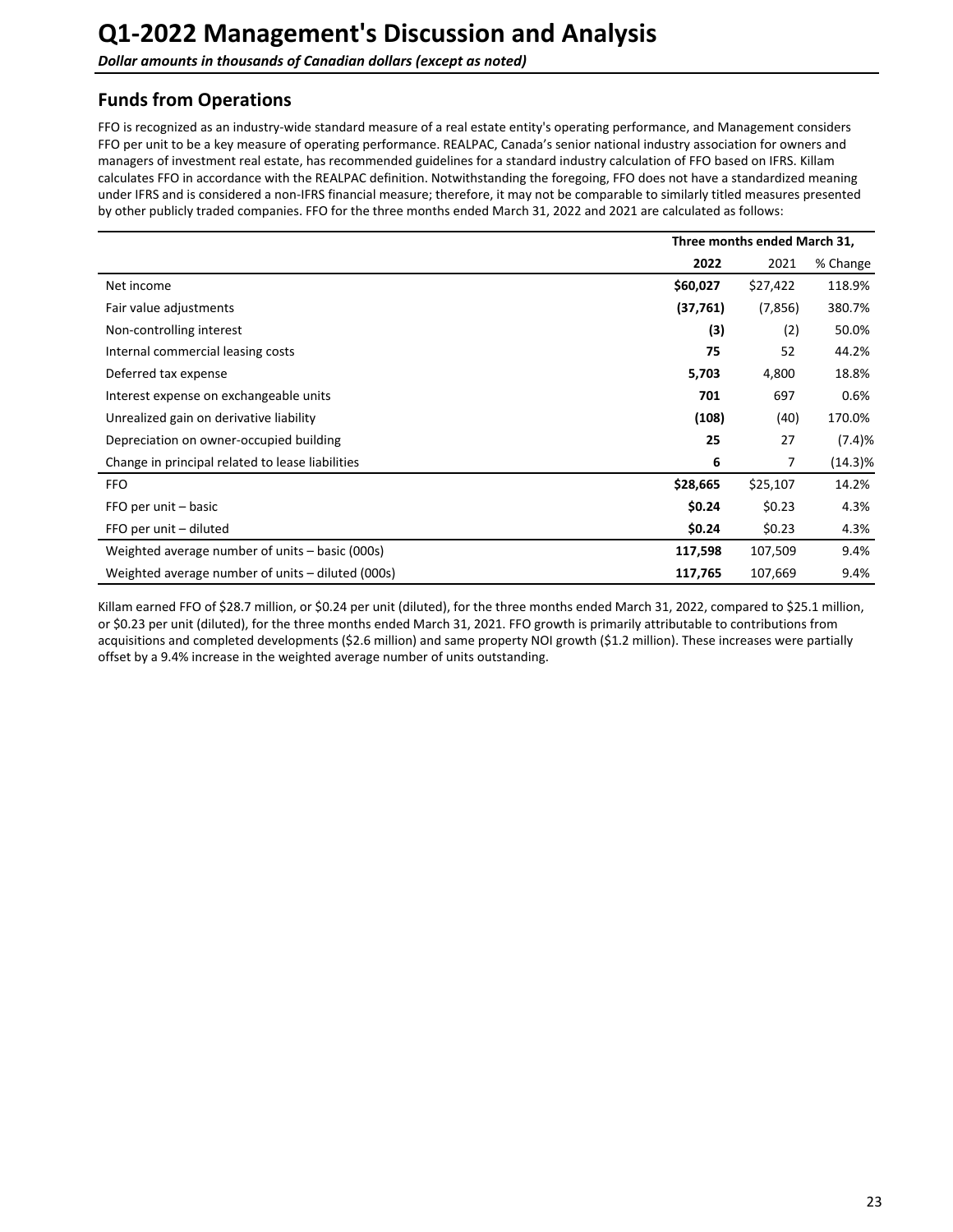## <span id="page-23-0"></span>**Adjusted Funds from Operations**

AFFO is a non-IFRS measure used by real estate analysts and investors to assess FFO after taking into consideration capital invested to maintain the earning capacity of a portfolio. AFFO may not be comparable to similar measures presented by other real estate trusts or companies. Management believes that significant judgment is required to determine the annual capital expenditures that relate to maintaining the earning capacity of an asset, compared to the capital expenditures that generate higher rents or more efficient operations.

Killam uses a rolling three-year historic average of actual maintenance capex for its apartment and MHC portfolios to calculate AFFO. For 2021, this included a maintenance capex reserve of \$900 per apartment unit, \$300 per MHC site and \$0.80 per SF for commercial properties. Details regarding the maintenance capex calculations are included in Killam's 2021 MD&A.

The weighted average number of units, MHC sites and square footage owned during the quarter were used to determine the capital adjustment applied to FFO to calculate AFFO:

|                                                      |          | Three months ended March 31, |             |
|------------------------------------------------------|----------|------------------------------|-------------|
|                                                      | 2022     | 2021                         | % Change    |
| <b>FFO</b>                                           | \$28,665 | \$25,107                     | 14.2%       |
| Maintenance capital expenditures                     | (4, 733) | (4,369)                      | 8.3%        |
| Commercial straight-line rent adjustment             | (114)    | (173)                        | $(34.1)\%$  |
| Internal commercial leasing costs                    | (79)     | (79)                         | -%          |
| AFFO                                                 | \$23,739 | \$20,486                     | 15.9%       |
| AFFO per unit – basic                                | \$0.20   | \$0.19                       | 5.3%        |
| AFFO per unit – diluted                              | \$0.20   | \$0.19                       | 5.3%        |
| AFFO payout ratio - diluted                          | 87%      | 89%                          | $(200)$ bps |
| AFFO payout ratio – rolling 12 months <sup>(1)</sup> | 76%      | 81%                          | (500) bps   |
| Weighted average number of units - basic (000s)      | 117,598  | 107,509                      | 9.4%        |
| Weighted average number of units – diluted (000s)    | 117,765  | 107,699                      | 9.3%        |

(1) Based on Killam's annual distribution of \$0.69166 for the 12-month period ended March 31, 2022, and \$0.68004 for the 12-month period ended March 31, 2021.

The payout ratio of 87% in Q1-2022, compared to the rolling 12-month payout ratio of 76%, corresponds with the seasonality of Killam's business. Killam's first quarter typically has the highest payout ratio due to the lower operating margin in the period attributable to higher heating costs in the winter months. In addition, the MHC portfolio typically generates its highest revenues and NOI during the second and third quarters of the year due to the contribution from its seasonal resorts that generate approximately 60% of their NOI between July and October each year.

The improvement in the AFFO payout ratio for the three months ended March 31, 2022, is attributable to higher AFFO per unit growth of 5.3%, driven by strong same property results and contributions from acquisitions and completed developments. Killam's Board of Trustees evaluates the Trust's payout ratio quarterly. The Board of Trustees has not established an AFFO payout target.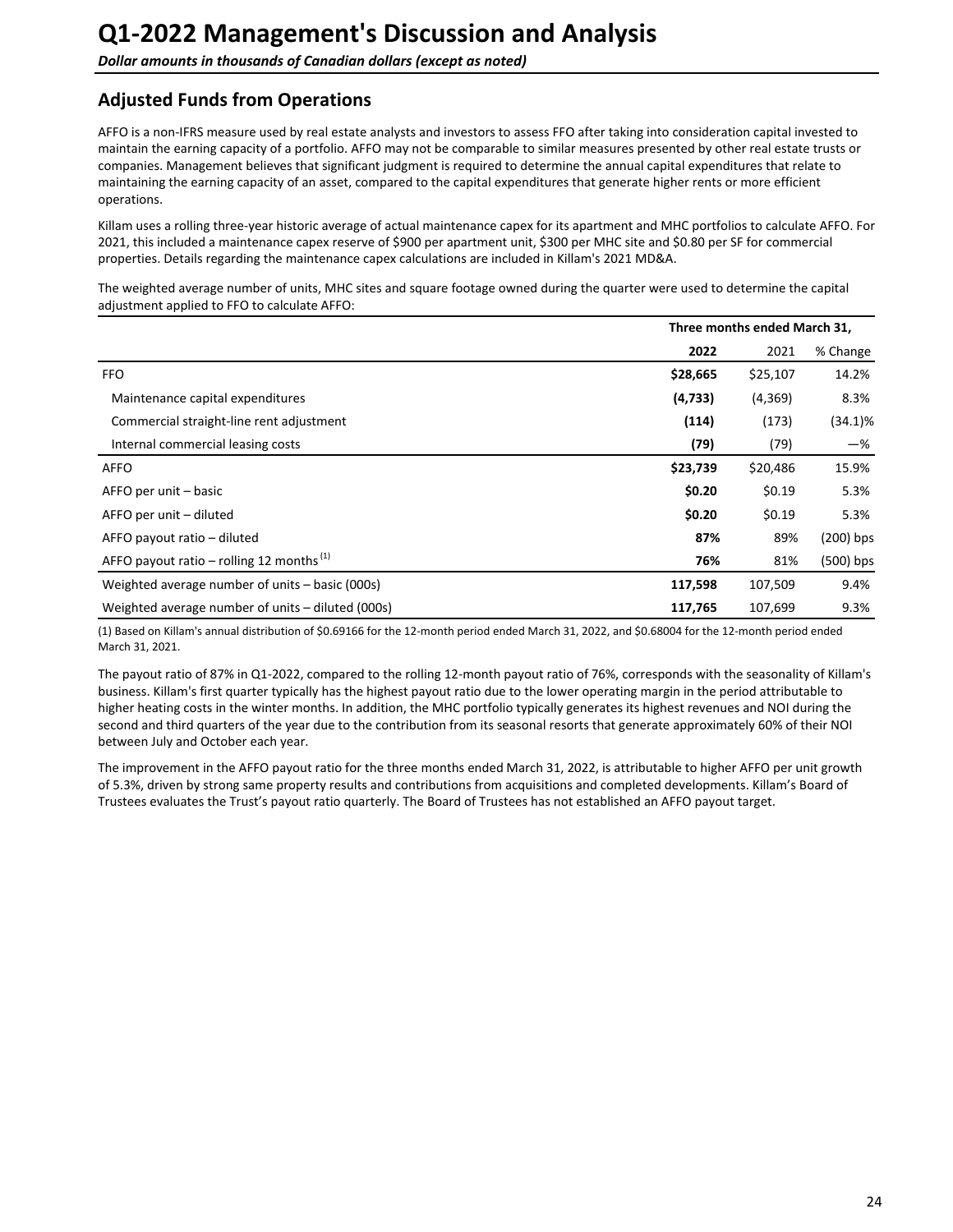## <span id="page-24-0"></span>**Adjusted Cash Flow from Operations**

ACFO is a non-IFRS financial measure and was introduced in February 2017 in REALPAC's "White Paper on Adjusted Cash Flow from Operations (ACFO) for IFRS" as a sustainable, economic cash flow metric. Upon review of REALPAC's white paper, Management incorporated ACFO as a useful measure to evaluate Killam's ability to fund distributions to unitholders. ACFO should not be construed as an alternative to cash flows provided by or used in operating activities determined in accordance with IFRS.

Killam calculates ACFO in accordance with the REALPAC definition but may differ from other REITs' methods and, accordingly, may not be comparable to ACFO reported by other issuers. ACFO is adjusted each quarter for fluctuations in non-cash working capital not indicative of sustainable cash flows, including prepaid property taxes, prepaid insurance and construction holdbacks related to developments. ACFO is also adjusted quarterly for capital expenditure accruals, which are not related to sustainable operating activities.

A reconciliation from cash provided by operating activities (refer to the condensed consolidated interim statements of cash flows for the three months ended March 31, 2022 and 2021) to ACFO is as follows:

|                                                                              | Three months ended March 31, |          |            |
|------------------------------------------------------------------------------|------------------------------|----------|------------|
|                                                                              | 2022                         | 2021     | % Change   |
| Cash provided by operating activities                                        | \$23,799                     | \$27,755 | $(14.3)\%$ |
| Adjustments:                                                                 |                              |          |            |
| Changes in non-cash working capital not indicative of sustainable cash flows | 5,409                        | (2, 475) | 318.5%     |
| Maintenance capital expenditures                                             | (4, 733)                     | (4,369)  | 8.3%       |
| Internal commercial leasing costs                                            | (118)                        | (42)     | 181.0%     |
| Amortization of deferred financing costs                                     | (860)                        | (877)    | (1.9)%     |
| Interest expense related to lease liability                                  | (6)                          | (7)      | $(14.3)\%$ |
| Non-controlling interest                                                     | (3)                          | (2)      | 50.0%      |
| <b>ACFO</b>                                                                  | \$23,488                     | \$19,983 | 17.5%      |
| Distributions declared <sup>(1)</sup>                                        | 20,891                       | 18,531   | 12.7%      |
| Excess of ACFO over cash distributions                                       | \$2,597                      | \$1,452  | 78.9%      |
| ACFO payout ratio – diluted $(2)$                                            | 89%                          | 93%      | (400) bps  |

(1) Includes distributions on trust units, exchangeable units and restricted trust units, as summarized on page 36.

(2) Based on Killam's monthly distribution of \$0.05667 per unit for April 2021 to August 2021, and \$0.05833 for September 2021 to March 2022.

Killam's ACFO payout ratio is 89% for the three months ended March 31, 2022, lower than the payout ratio for the three months ended March 31, 2021. Similarly to the AFFO payout ratio, Killam's first quarter typically has the highest ACFO payout ratio due to the lower operating margin in the period attributable to higher heating costs in the winter and the fact the MHC portfolio typically generates its highest revenues and NOI during the second and third quarters of the year.

## **Cash Provided by Operating Activities and Distributions Declared**

As required by National Policy 41-201, "Income Trusts and Other Indirect Offerings," the following table outlines the differences between cash provided by operating activities and total distributions declared, as well as the differences between net income and total distributions, in accordance with the guidelines.

|                                                                                   | Three months ended March 31, |          |
|-----------------------------------------------------------------------------------|------------------------------|----------|
|                                                                                   | 2022                         | 2021     |
| Net income                                                                        | \$60,027                     | \$27,422 |
| Cash provided by operating activities                                             | \$23,799                     | \$27,755 |
| Total distributions declared                                                      | \$20,891                     | \$18,531 |
| Excess of net income over total distributions declared                            | \$39,136                     | \$8,891  |
| Excess of net income over net distributions paid (1)                              | \$45,618                     | \$14,941 |
| Excess of cash provided by operating activities over total distributions declared | \$2.908                      | \$9.224  |

(1) Killam has a distribution reinvestment plan, which allows unitholders to elect to have all cash distributions from the Trust reinvested in additional units.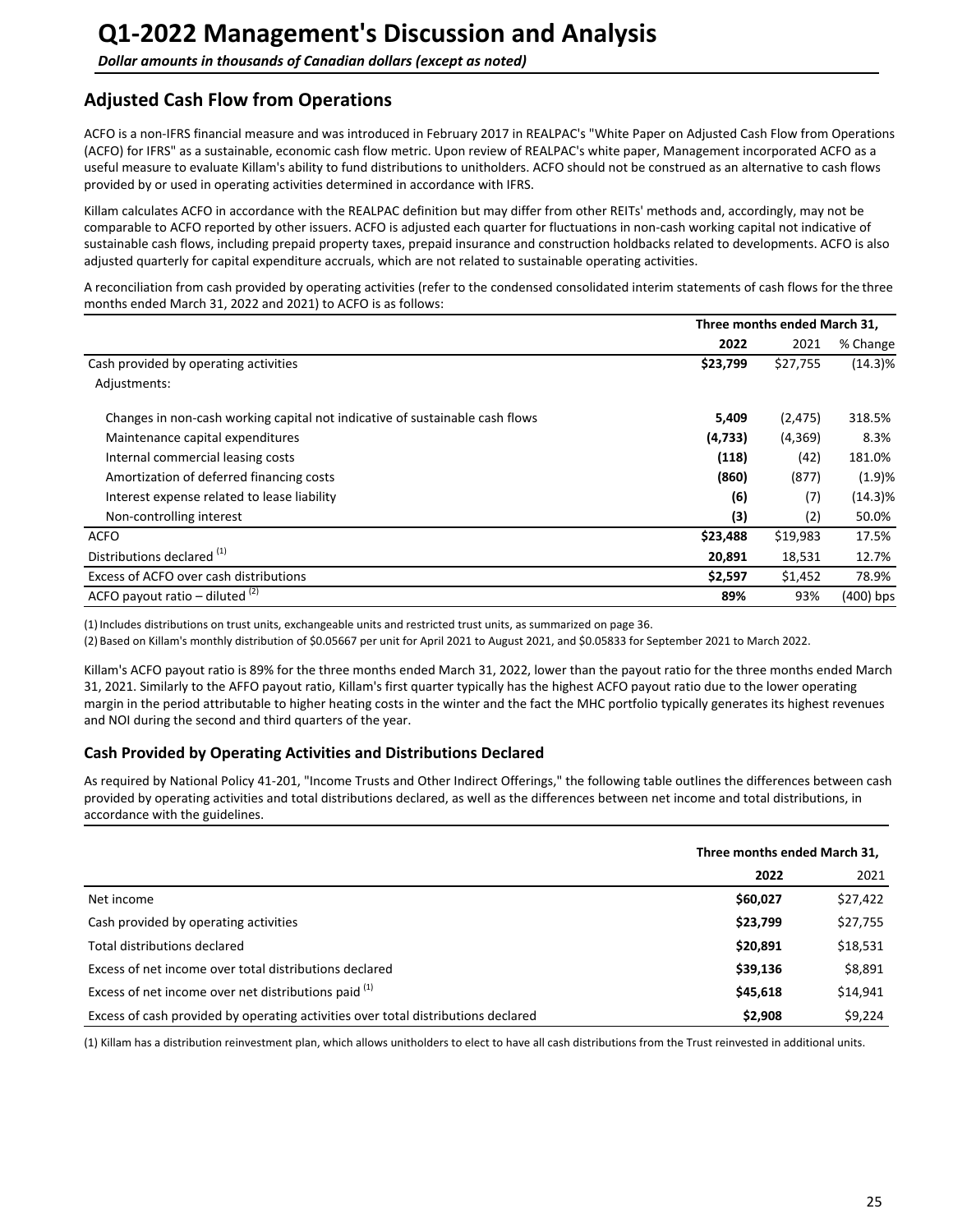## <span id="page-25-0"></span>**PART VII**

## **Liquidity and Capital Resources**

Management oversees Killam's liquidity to fund major property maintenance and improvements, debt principal and interest payments, distributions to unitholders, and property acquisitions and developments. Killam's sources of capital include: (i) cash flows generated from operating activities; (ii) cash inflows from mortgage refinancings; (iii) mortgage debt secured by investment properties; (iv) credit facilities with two Canadian chartered banks; and (v) equity and debt issuances.

Management expects to have sufficient liquidity for the foreseeable future, based on its evaluation of capital resources:

- (i) Cash flows from operating activities are expected to be sufficient to fund the current level of distributions and maintenance capex.
- (ii) Killam currently has capacity of approximately \$200.0 million of capital under its credit facilities and cash on hand and acquisition capacity of over \$300.0 million.
- (iii) Mortgage refinancings and construction loans are expected to be sufficient to fund value-enhancing capex, principal repayments and developments. Killam has \$125.0 million of mortgage debt scheduled for refinancing in the remainder of 2022, expected to lead to upfinancing opportunities of approximately \$45.0 million.
- (iv) Upcoming mortgage maturities are expected to be renewed through Killam's mortgage program.
- (v) Killam has unencumbered assets of approximately \$50.0 million, for which debt could be placed.

Killam is in compliance with all financial covenants contained in the DOT and through its credit facilities. Under the DOT, total indebtedness of Killam is limited to 70% of gross book value determined as the greater of (i) the value of Killam's assets as shown on the most recent condensed consolidated interim statement of financial position and (ii) the historical cost of Killam's assets. Total debt as a percentage of assets as at March 31, 2022, was 43.3%.

Killam has financial covenants on its credit facilities. The covenants require Killam to maintain a leverage limit of not more than 70% of debt to total assets, debt to service coverage of not less than 1.3 times and unitholders' equity of not less than \$900.0 million. As at May 4, 2022, Killam was in compliance with said covenants.

The table below outlines Killam's key debt metrics:

| As at                                        | March 31, 2022 | December 31, 2021 | Change          |
|----------------------------------------------|----------------|-------------------|-----------------|
| Weighted average years to debt maturity      | 4.0            | 4.0               |                 |
| Total debt as a percentage of total assets   | 43.3%          | 45.0%             | (170) bps       |
| Interest coverage                            | 3.58x          | 3.53x             | 1.4%            |
| Debt service coverage                        | 1.53x          | 1.53x             | $-\%$           |
| Debt to normalized EBITDA <sup>(1)</sup>     | 10.94x         | 11.33x            | (3.4)%          |
| Weighted average mortgage interest rate      | 2.58%          | 2.58%             | $-\mathsf{bps}$ |
| Weighted average interest rate of total debt | 2.56%          | 2.52%             | 4 bps           |

(1) Ratio calculated net of cash.

Killam's primary measure of capital management is the total debt as a percentage of total assets ratio. The calculation of the total debt as a percentage of total assets is summarized as follows:

| As at                                      | March 31, 2022 | December 31, 2021 |
|--------------------------------------------|----------------|-------------------|
| Mortgages and loans payable                | \$1,914,333    | \$1,915,334       |
| Credit facilities                          | \$13,526       | \$61,730          |
| <b>Construction loans</b>                  | \$91.348       | \$77,596          |
| Total interest bearing debt                | \$2,019,207    | \$2,054,660       |
| Total assets <sup>(1)</sup>                | \$4,665,584    | \$4,568,903       |
| Total debt as a percentage of total assets | 43.3%          | 45.0%             |

(1) Excludes right-of-use asset of \$9.6 million as at March 31, 2022 (December 31, 2021 - \$9.6 million).

Total debt as a percentage of total assets was 43.3% at March 31, 2022, compared to 45.0% at December 31, 2021. The decrease in total leverage is attributable to the repayment of the balance on Killam's credit facility with funds from the equity raise completed in February 2022 and fair value gains related to NOI growth. Management is focused on maintaining conservative debt levels. Total debt to total assets is sensitive to changes in the fair value of investment properties, in particular cap-rate changes.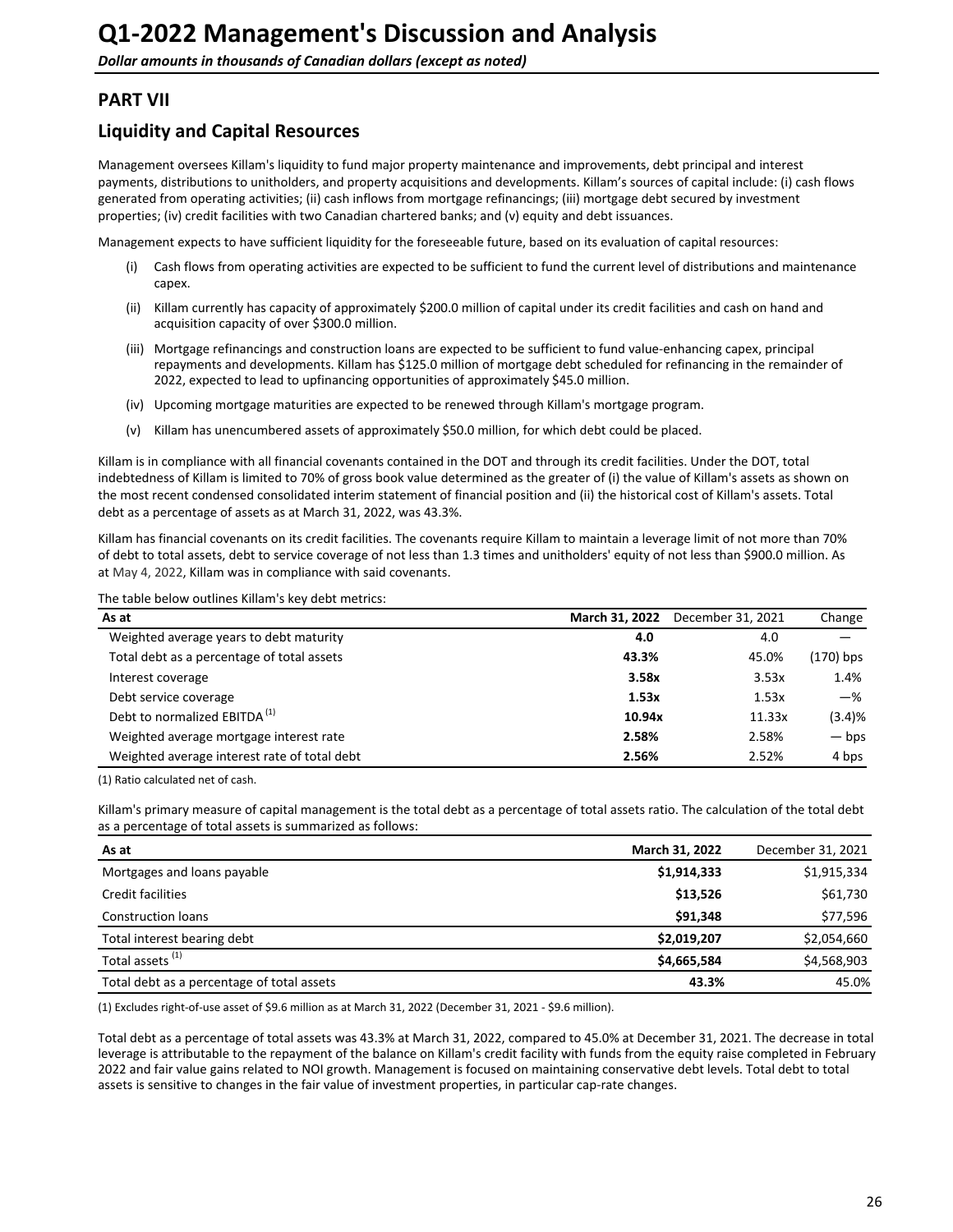### **Dollar amounts in thousands of Canadian dollars (except as noted)**

The quantitative sensitivity analysis shown below illustrates the value increase or decrease in Killam's debt to asset ratio given the change in the noted input:

| <b>Cap-Rate Sensitivity</b> | <b>Fair Value of Investment</b> | <b>Total Debt as % of Total</b> |               |              |
|-----------------------------|---------------------------------|---------------------------------|---------------|--------------|
| Increase (Decrease)         | Properties <sup>(1)</sup>       | <b>Total Assets</b>             | <b>Assets</b> | Change (bps) |
| $(0.50)$ %                  | \$5,141,898                     | \$5,179,962                     | 39.0%         | (430)        |
| $(0.25)$ %                  | \$4,862,959                     | \$4,901,023                     | 41.2%         | (210)        |
| $-$ %                       | \$4,627,520                     | \$4,665,584                     | 43.3%         |              |
| 0.25%                       | \$4,170,787                     | \$4,208,851                     | 48.0%         | 470          |
| 0.50%                       | \$3,971,887                     | \$4,009,951                     | 50.4%         | 710          |

(1) The cap-rate sensitivity calculates the impact on Killam's apartment and MHC portfolios, which are valued using the direct income capitalization method, and Killam's commercial portfolio, which is valued using the discounted cash flow method.

#### **Normalized Adjusted EBITDA**

The following table reconciles Killam's net income to normalized adjusted EBITDA for the 12 months ended March 31, 2022, and December 31, 2021:

| Twelve months ended,                             | March 31, 2022 | December 31, 2021 | % Change   |
|--------------------------------------------------|----------------|-------------------|------------|
| Net income                                       | \$318,132      | \$285,527         | 11.4%      |
| Deferred tax expense                             | 43,295         | 42,393            | 2.1%       |
| Financing costs                                  | 52,442         | 51,521            | 1.8%       |
| Depreciation                                     | 580            | 573               | 1.2%       |
| Fair value adjustment on unit-based compensation | 573            | 1,869             | $(69.3)$ % |
| Fair value adjustment on exchangeable units      | 11,676         | 26,107            | (55.3)%    |
| Fair value adjustment on investment properties   | (253, 862)     | (239, 684)        | 5.9%       |
| <b>Adjusted EBITDA</b>                           | 172,836        | 168,306           | 2.7%       |
| Normalizing adjustment <sup>(1)</sup>            | 11,536         | 12,999            | (11.3)%    |
| Normalized adjusted EBITDA                       | 184,372        | 181,305           | 1.7%       |
| Net debt                                         | \$2,016,328    | \$2,054,225       | (1.8)%     |
| Debt to normalized adjusted EBITDA               | 10.94x         | 11.33x            | (39) bps   |

(1) Killam's normalizing adjustment includes NOI adjustments for recently completed acquisitions and developments, to account for the difference between NOI booked in the period and stabilized NOI over the next twelve months.

### **Interest and Debt Service Coverage**

| Rolling 12 months ending,       | March 31, 2022 | December 31, 2021 | % Change |
|---------------------------------|----------------|-------------------|----------|
| <b>NOI</b>                      | 188,235        | 183,235           | 2.7%     |
| Other income                    | 1,201          | 1,059             | 13.4%    |
| Administration                  | (16,600)       | (15,988)          | 3.8%     |
| <b>Adjusted EBITDA</b>          | 172,836        | 168,306           | 2.7%     |
| Interest expense <sup>(1)</sup> | 48,301         | 47,746            | 1.2%     |
| Interest coverage ratio         | 3.58x          | 3.52x             | 1.7%     |
| Principal repayments            | 64,726         | 62,246            | 4.0%     |
| Interest expense                | 48,301         | 47,746            | 1.2%     |
| Debt service coverage ratio     | 1.53x          | 1.53x             | $-$ %    |

(1) Interest expense includes mortgage, loan and construction loan interest and interest on credit facilities.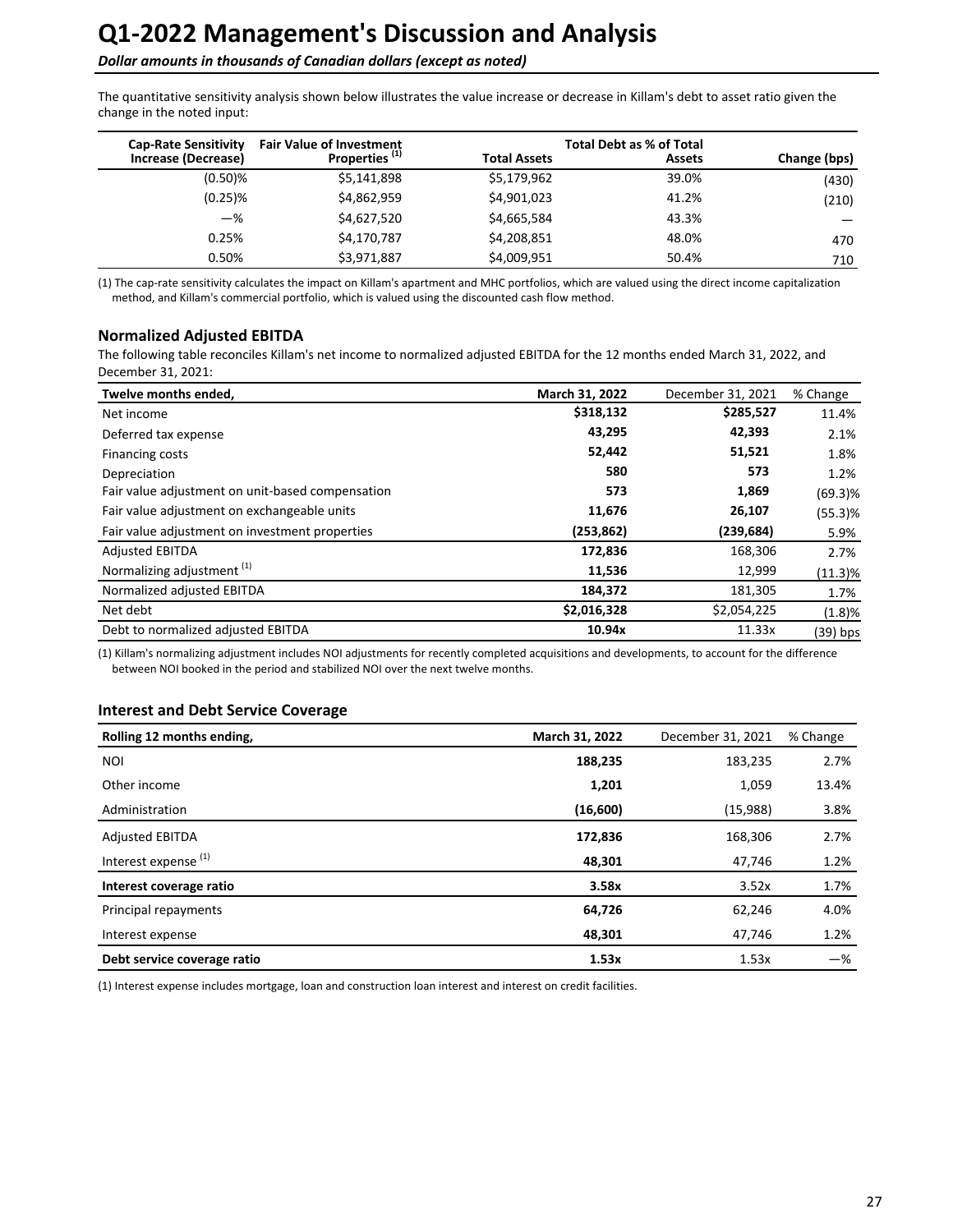<span id="page-27-0"></span>**Dollar amounts in thousands of Canadian dollars (except as noted)** 

## **Mortgages and Other Loans**

Killam's long-term debt consists largely of fixed-rate, long-term mortgages. Mortgages are secured by a first or second charge against individual properties. Killam's weighted average interest rate on mortgages as at March 31, 2022, was 2.58%, consistent with the rate as at December 31, 2021.

### **Refinancings**

For the three months ended March 31, 2022, Killam refinanced the following mortgages:

|            | <b>Mortgage Debt</b><br><b>Maturities</b> |       | <b>Mortgage Debt</b><br>on Refinancing |       | Weighted<br><b>Average Term</b> | <b>Net Proceeds</b> |
|------------|-------------------------------------------|-------|----------------------------------------|-------|---------------------------------|---------------------|
| Apartments | \$36.181                                  | 3.11% | \$58.785                               | 3.08% | 8.3 years                       | \$22,604            |
|            | \$36.181                                  | 3.11% | \$58,785                               | 3.08% | 8.3 years                       | \$22,604            |

The following table details the maturity dates and average interest rates of mortgage and vendor debt, and the percentage of apartment mortgages that are CMHC-insured by year of maturity:

|                            |                            | <b>Apartments</b>              |                                    |                            | <b>MHCs and Commercial</b>     |                                  | <b>Total</b>                   |  |
|----------------------------|----------------------------|--------------------------------|------------------------------------|----------------------------|--------------------------------|----------------------------------|--------------------------------|--|
| Year of<br><b>Maturity</b> | <b>Balance</b><br>March 31 | Weighted<br>Avg<br>Int. Rate % | %<br><b>CMHC</b><br><b>Insured</b> | <b>Balance</b><br>March 31 | Weighted<br>Avg<br>Int. Rate % | <b>Balance</b><br>March 31 $(1)$ | Weighted<br>Avg Int. Rate<br>% |  |
| 2022                       | \$104,153                  | 2.53%                          | 52.4%                              | \$22,700                   | 3.58%                          | \$126,853                        | 2.72%                          |  |
| 2023                       | 249,873                    | 2.99%                          | 52.2%                              | 33,204                     | 3.62%                          | 283,077                          | 3.06%                          |  |
| 2024                       | 293,845                    | 2.55%                          | 73.3%                              | 25,746                     | 2.89%                          | 319,591                          | 2.57%                          |  |
| 2025                       | 342,468                    | 1.99%                          | 54.6%                              | 21,402                     | 2.61%                          | 363,870                          | 2.03%                          |  |
| 2026                       | 232,463                    | 2.33%                          | 88.2%                              | 7,870                      | 2.69%                          | 240,333                          | 2.34%                          |  |
| Thereafter                 | 612,566                    | 2.76%                          | 97.6%                              | 4,073                      | 2.44%                          | 616,639                          | 2.76%                          |  |
|                            | \$1,835,368                | 2.55%                          | 75.7%                              | \$114,995                  | 3.18%                          | \$1,950,363                      | 2.58%                          |  |

(1) Excludes \$3.8 million in variable rate demand loans secured by development properties, which are classified as mortgages and loans payable as at March 31, 2022.



### **Apartment Mortgage Maturities by Year**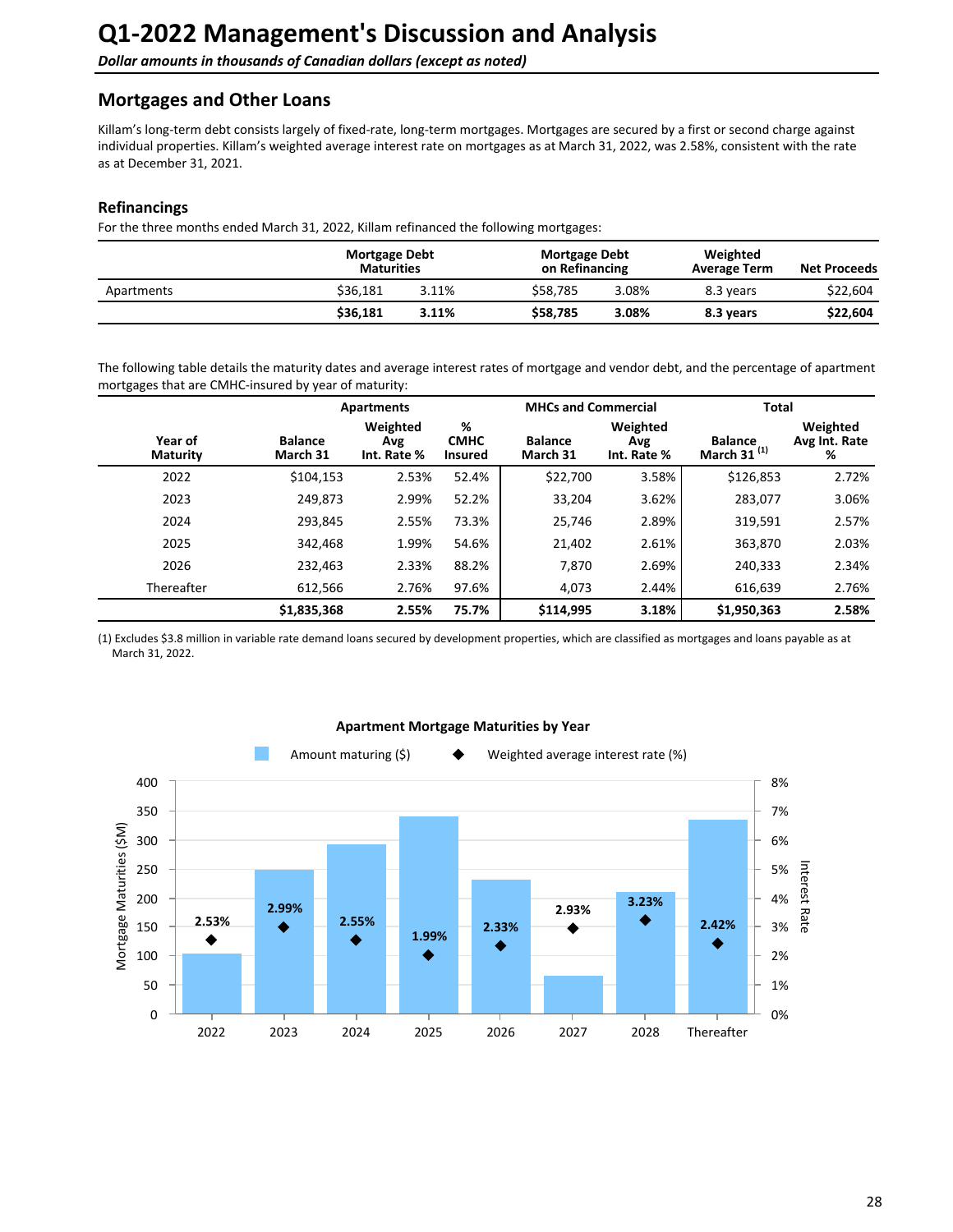**Dollar amounts in thousands of Canadian dollars (except as noted)** 

Access to mortgage debt is essential in refinancing maturing debt and financing acquisitions. Management has diversified Killam's mortgages to avoid dependence on any one lending institution and has staggered maturity dates to manage interest rate risk. Management anticipates continued access to mortgage debt for both acquisitions and refinancings. Access to CMHC-insured financing gives apartment owners an advantage over other asset classes, as lenders are provided a government guarantee and, therefore, are able to lend at more favourable rates. As at March 31, 2022, approximately 75.7% of Killam's apartment mortgages were CMHC-insured (71.3% of total mortgages, as MHC and commercial mortgages are not eligible for CMHC insurance) (December 31, 2021 - 75.0% and 70.5%). The weighted average interest rate on the CMHC-insured mortgages was 2.55% as at March 31, 2022 (December 31, 2021 - 2.54%).

The following tables present the NOI for properties that are available to Killam to refinance at debt maturity in the remainder of 2022 and 2023:

| <b>Remaining 2022 Debt Maturities</b>  | Number of<br><b>Properties</b> | <b>Estimated NOI</b>            | Principal<br><b>Balance</b><br>(at maturity) |
|----------------------------------------|--------------------------------|---------------------------------|----------------------------------------------|
| Apartments with debt maturing          | 14                             | \$11,201                        | \$103,416                                    |
| MHCs and commercial with debt maturing | 9                              | 3,153                           | 22,316                                       |
|                                        | 23                             | \$14.354                        | \$125,732                                    |
| <b>2023 Debt Maturities</b>            | Number of                      | <b>Properties Estimated NOI</b> | Principal<br><b>Balance</b><br>(at maturity) |
| Apartments with debt maturing          | 36                             | \$26.075                        | \$239.349                                    |

MHCs and commercial with debt maturing and the community of the community of the community of the community of the community of the community of the community of the community of the community of the community of the commu

## **Future Contractual Debt Obligations**

As at March 31, 2022, the timing of Killam's future contractual debt obligations is as follows:

| Twelve months ending March 31, | Mortgage and<br><b>Loans Payable</b> | <b>Construction</b><br>Loans $(1)$ | <b>Credit Facilities</b> | Total       |
|--------------------------------|--------------------------------------|------------------------------------|--------------------------|-------------|
| 2023                           | \$249,722                            | \$91,348                           | \$13,526                 | \$354,596   |
| 2024                           | 287,705                              |                                    |                          | 287,705     |
| 2025                           | 385,248                              |                                    |                          | 385,248     |
| 2026                           | 312,967                              |                                    |                          | 312,967     |
| 2027                           | 224,870                              |                                    |                          | 224,870     |
| Thereafter                     | 493,651                              |                                    |                          | 493,651     |
|                                | \$1,954,163                          | \$91,348                           | \$13,526                 | \$2,059,037 |

(1) Construction loans are demand loans that are expected to be replaced with permanent mortgage financing on development completion and lease-up.

**47 \$30,194 \$268,598**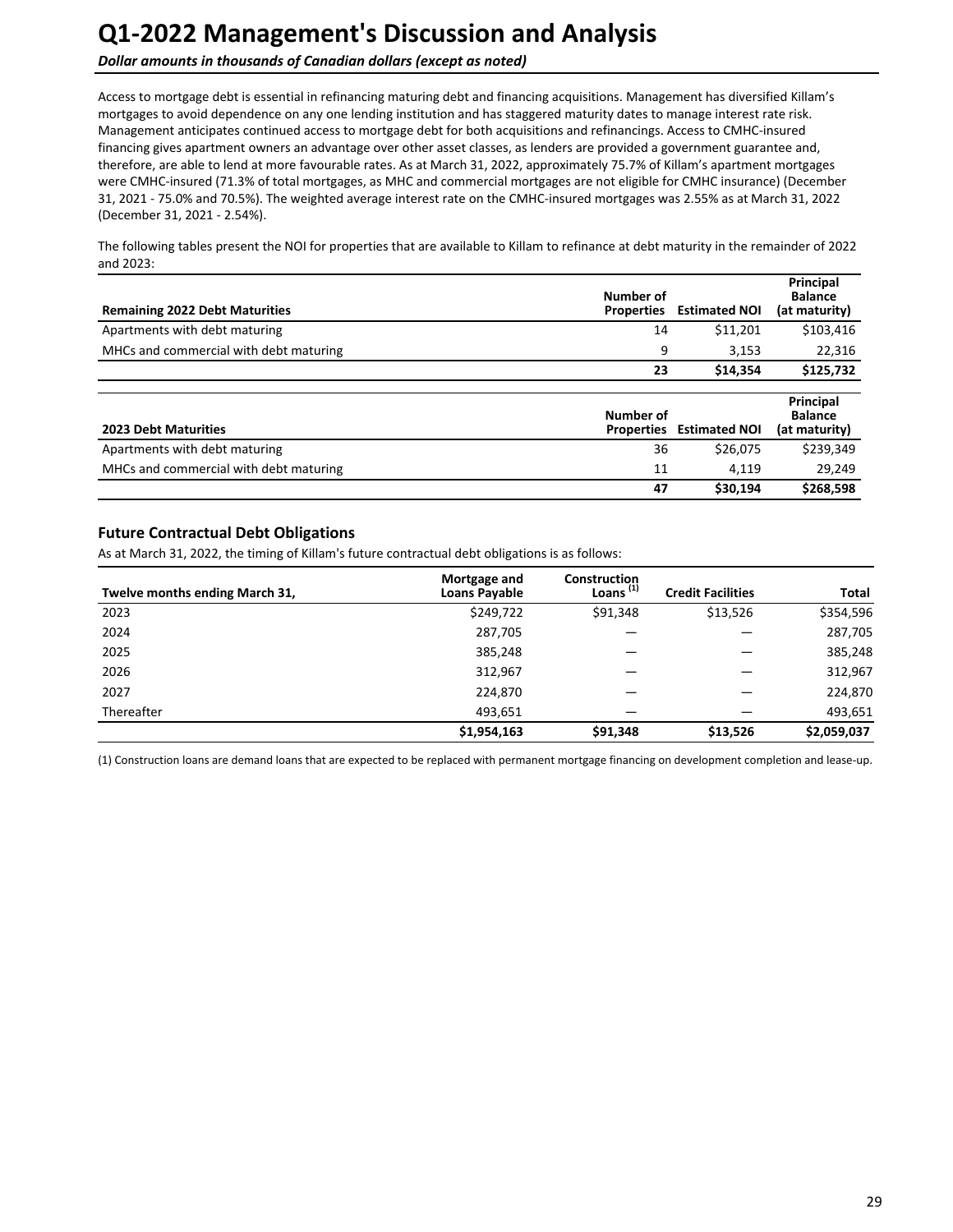<span id="page-29-0"></span>**Dollar amounts in thousands of Canadian dollars (except as noted)** 

### **Credit Facilities**

Killam has access to two credit facilities with credit limits of \$155.0 million (\$175.0 million with the accordion feature) and \$15.0 million (December 31, 2021 - \$155.0 million and \$15.0 million) that can be used for acquisition and general business purposes.

The \$155.0 million facility bears interest at prime plus 55 bps on prime rate advances or 155 bps over bankers' acceptances ("BAs"). The facility includes a \$30.0 million demand revolver and a \$125.0 million committed revolver as well as an accordion option to increase the \$155.0 million facility by an additional \$20.0 million. The agreement includes certain covenants and undertakings with which Killam was in compliance as at March 31, 2022.

The \$15.0 million demand facility bears interest at prime plus 125 bps on advances and 135 bps on issuance of letters of credit in addition to 50 bps per annum. The agreement includes certain covenants and undertakings with which Killam was in compliance as at March 31, 2022.

| As at March 31, 2022     | Maximum Loan<br>Amount <sup>(1)</sup> | Amount<br><b>Drawn</b> | Letters of<br><b>Credit</b> | Amount<br>Available |
|--------------------------|---------------------------------------|------------------------|-----------------------------|---------------------|
| \$155.0 million facility | \$175,000                             | \$10,000               |                             | \$165,000           |
| \$15.0 million facility  | 15.000                                | 3.526                  | 1.732                       | 9.742               |
| <b>Total</b>             | \$190,000                             | \$13.526               | \$1.732                     | \$174.742           |

|                          | <b>Maximum Loan</b>   | Amount       | Letters of    | Amount           |
|--------------------------|-----------------------|--------------|---------------|------------------|
| As at December 31, 2021  | Amount <sup>(1)</sup> | <b>Drawn</b> | <b>Credit</b> | <b>Available</b> |
| \$155.0 million facility | \$175,000             | \$54,500     | S—            | \$120,500        |
| \$15.0 million facility  | 15.000                | 7.230        | 1.745         | 6.025            |
| Total                    | \$190,000             | \$61,730     | \$1,745       | \$126,525        |

(1) Maximum loan includes a \$20.0 million accordion option, for which collateral is pledged.

### **Construction Loans**

As at March 31, 2022, Killam had access to five variable rate non-revolving demand construction loans, for the purpose of financing development projects, totalling \$179.1 million. As at March 31, 2022, \$91.3 million was drawn on the construction loans (December 31, 2021 - \$77.6 million). Payments are made monthly on an interest-only basis. The weighted-average contractual interest rate on amounts outstanding is 2.03% (December 31, 2021 - 2.01%). Once construction is complete and rental targets achieved, the construction loans are expected be repaid in full and replaced with conventional mortgages.

## **Investment Properties**

| <br>× |
|-------|
|       |

|                                                 | March 31, 2022 | December 31, 2021 | % Change |
|-------------------------------------------------|----------------|-------------------|----------|
| Investment properties                           | \$4,404,176    | \$4,284,030       | 2.8%     |
| Investment properties under construction (IPUC) | 171,297        | 201.319           | (14.9)%  |
| Land for development                            | 55.119         | 55.528            | (0.7)%   |
|                                                 | \$4,630,592    | \$4,540,877       | 2.0%     |

### **Continuity of Investment Properties**

|                                                           |             | March 31, 2022 December 31, 2021 | % Change   |
|-----------------------------------------------------------|-------------|----------------------------------|------------|
| Balance, beginning of period                              | \$4,284,030 | \$3,570,198                      | 20.0%      |
| Acquisition of properties                                 | 30,518      | 393,028                          | $(92.2)\%$ |
| Transfer from IPUC                                        | 52,289      | 17,254                           | 203.1%     |
| Transfer from land for development                        | 1,394       |                                  | N/A        |
| Capital expenditures and development costs <sup>(1)</sup> | 12,089      | 76,940                           | $(84.3)\%$ |
| Fair value adjustment - Apartments                        | 21,544      | 210.829                          | $(89.8)$ % |
| Fair value adjustment - MHCs                              | 1,189       | 12,844                           | $(90.7)$ % |
| Fair value adjustment - Commercial                        | 1,123       | 2,937                            | $(61.8)$ % |
| Balance, end of period                                    | \$4,404,176 | \$4,284,030                      | 2.8%       |

(1) Development costs are costs incurred related to development projects subsequent to when they were transferred from IPUC to investment properties.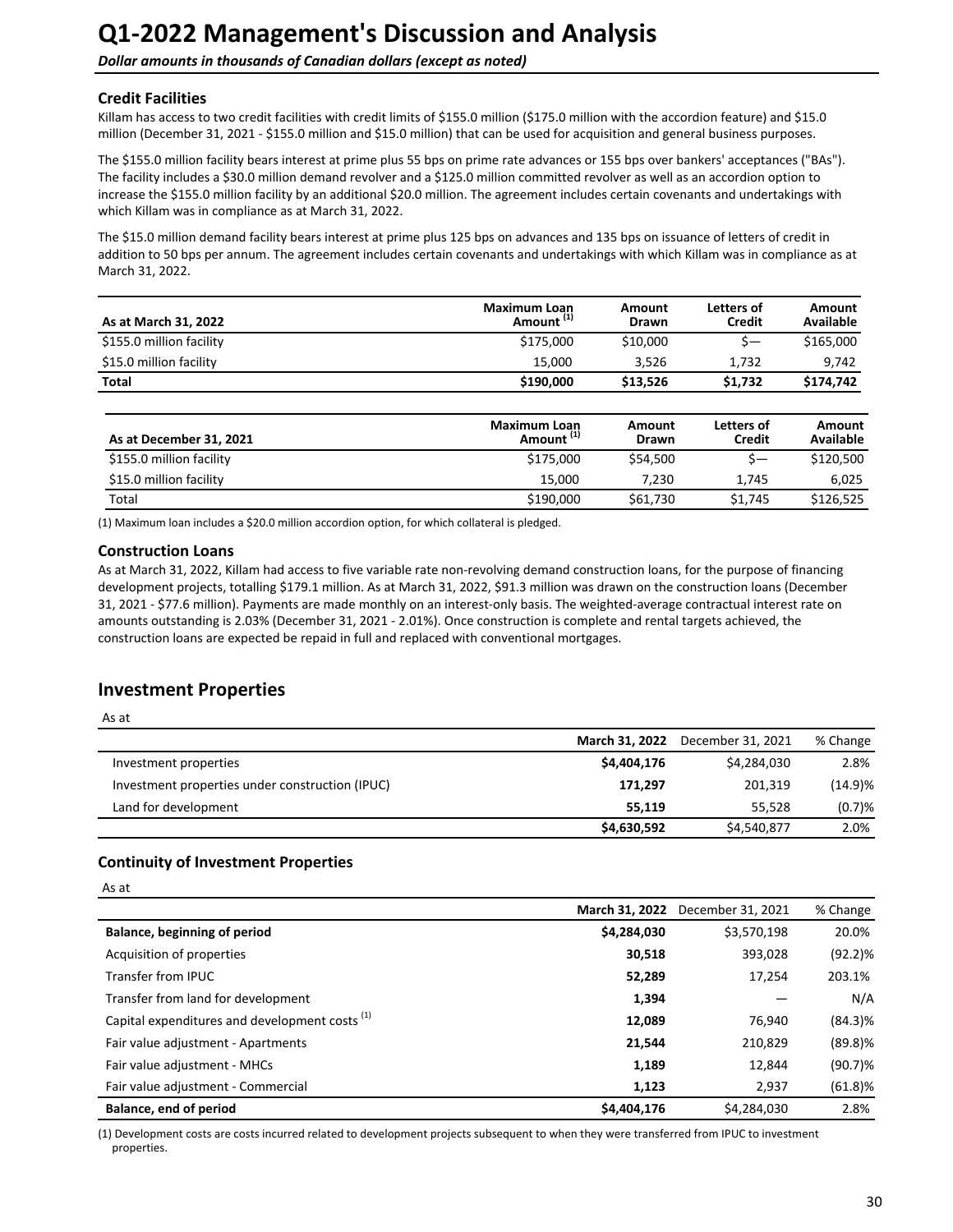## **Dollar amounts in thousands of Canadian dollars (except as noted)**

Killam reviewed its valuation of investment properties in light of COVID-19 as at March 31, 2022, assessing the impact on cap-rates, rental rate growth and occupancy assumptions. It is not possible to forecast with certainty the duration and full scope of the economic impact of COVID-19 and other consequential changes on Killam's business and operations, both in the short term and in the long term. The increase in fair value gains on Killam's apartment portfolio recorded during the quarter is supported by cap-rate compression and robust NOI growth driven by strong apartment fundamentals.

The key valuation assumption in the determination of fair market value, using the direct capitalization method, is the cap-rate. A summary of the high, low and weighted average cap-rates used in the valuation models as at March 31, 2022 and 2021, and December 31, 2021, is as follows:

#### **Capitalization Rates**

|             |       | March 31, 2022 |                                         | December 31, 2021 |       |                                  | March 31, 2021 |       |                                  |
|-------------|-------|----------------|-----------------------------------------|-------------------|-------|----------------------------------|----------------|-------|----------------------------------|
|             | Low   | High           | <b>Effective</b><br>Weighted<br>Average | Low               | High  | Effective<br>Weighted<br>Average | Low            | High  | Effective<br>Weighted<br>Average |
| Apartments  | 3.00% | 7.00%          | 4.41%                                   | 3.00%             | 7.00% | 4.41%                            | 3.50%          | 8.00% | 4.73%                            |
| <b>MHCs</b> | 5.00% | 6.50%          | 5.59%                                   | 5.00%             | 6.50% | 5.59%                            | 5.00%          | 6.50% | 5.64%                            |

Killam's weighted average cap-rate for its apartment and MHC portfolio as at March 31, 2022, was 4.41% and 5.59%, consistent with December 31, 2021. 

### **2022 Acquisitions**

| Property                        | Location     | <b>Acquisition</b><br>Date | Ownership<br><b>Interest</b> | <b>Property Type</b>        | <b>Units</b> | <b>Purchase</b><br>Price <sup>(1)</sup> |
|---------------------------------|--------------|----------------------------|------------------------------|-----------------------------|--------------|-----------------------------------------|
| 1477 & 1479 Carlton Street      | Halifax, NS  | 16-Feb-22                  | 100%                         | Apartment                   | 4            | \$3,500                                 |
| 510-516 Quiet Place             | Waterloo, ON | 7-Mar-22                   | 100%                         | Apartment                   | 24           | 7,900                                   |
| 150 Wissler Road <sup>(2)</sup> | Waterloo, ON | 17-Mar-22                  | 100%                         | Commercial/Development Land |              | 3,850                                   |
| <b>Craigflower House</b>        |              | Victoria, BC 31-Mar-22     | 100%                         | Apartment                   | 49           | 14,000                                  |
| <b>Total Acquisitions</b>       |              |                            |                              |                             |              | \$29,250                                |

(1) Purchase price does not include transaction costs.

(2) Property has in-place income acquired for future development potential.

#### **1477 & 1479 Carlton Street**

On February 16, 2022, Killam completed the acquisition of a four-unit apartment property in Halifax, NS, for \$3.5 million. This building is adjacent to other Killam properties on Spring Garden Road and complete the lot consolidation for the planned future development.

#### **510-516 Quiet Place**

On March 7, 2022, Killam completed the acquisition of a 24-unit apartment property in Waterloo, ON, for \$7.9 million. The four, six-unit buildings are located on a 1.2-acre property which has future development potential, with zoning for approximately 300 units.

#### **150 Wissler Road**

On March 17, 2022, Killam completed the acquisition of a 5,000 square foot retail plaza containing 0.75 acre located adjacent to Northfield Gardens property in Waterloo, ON for \$3.9 million. This property, combined with surplus land already owned, will provide an opportunity to build up to 150 residential units in the future.

#### **Craigflower House**

On March 31, 2022, Killam acquired a 49-unit apartment property in Esquimalt, BC, just outside Victoria, for \$14.0 million.

#### **Completed Developments**

#### **Latitude**

Latitude, containing 208 units, broke ground during Q2-2019 and opened to tenants on January 1, 2022. The total expected final cost is \$87.0 million (\$43.5 million for Killam's 50% interest). Since initial acquisition of the land for development, Killam has recognized \$8.9 million in fair value gains. Latitude reached substantial completion in March 2022, and is currently 61% leased.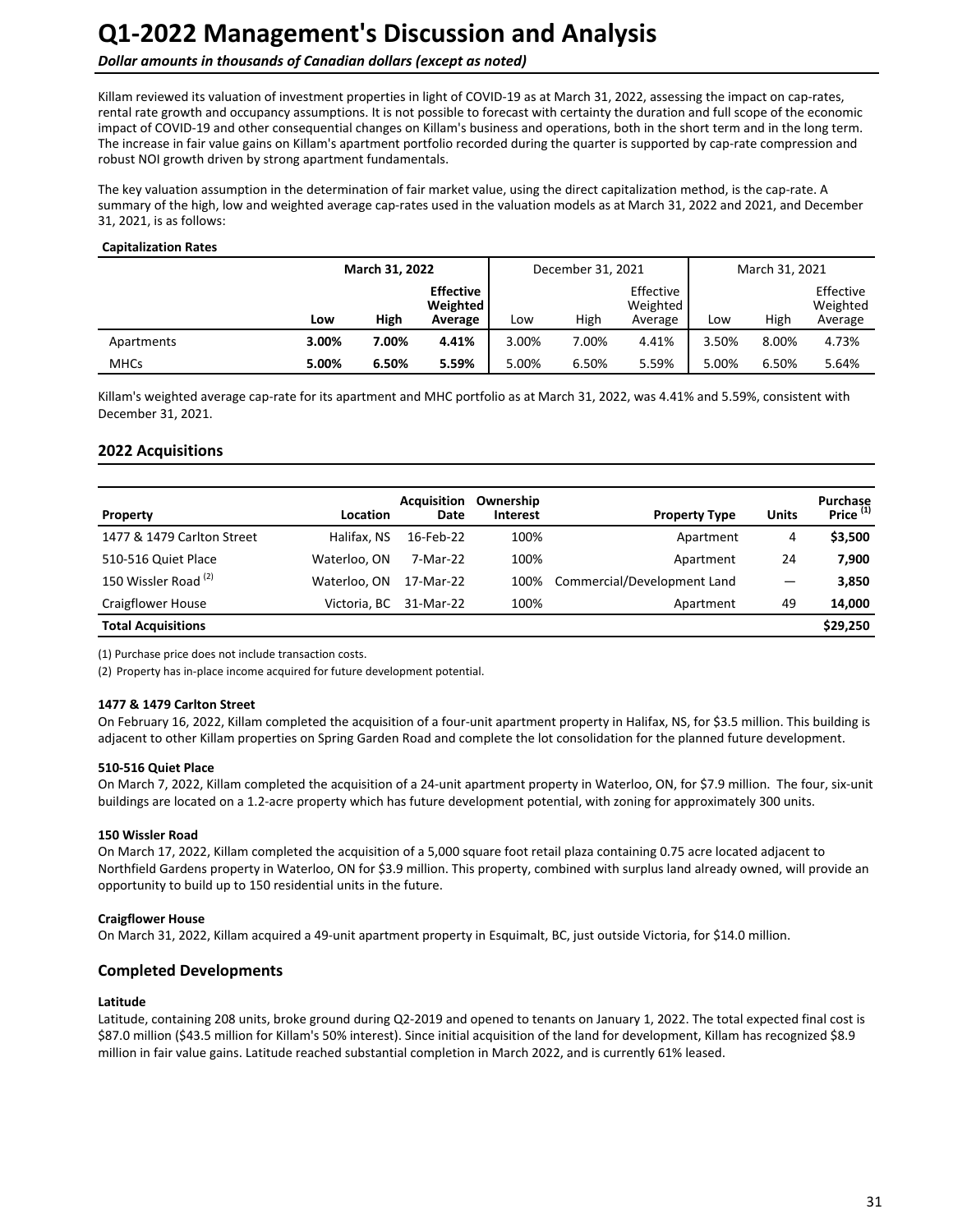## **Investment Properties Under Construction**

As at

|                                    | March 31, 2022 | December 31, 2021 | % Change   |
|------------------------------------|----------------|-------------------|------------|
| Balance, beginning of period       | \$201,319      | \$128,100         | 57.2%      |
| Fair value adjustment              | 4,132          | 11,097            | $(62.8)$ % |
| Capital expenditures               | 20,548         | 73,005            | (71.9)%    |
| Interest capitalized               | 660            | 2,239             | $(70.5)\%$ |
| Transfer to investment properties  | (52, 289)      | (17, 254)         | 203.1%     |
| Transfer to residential inventory  | (3,073)        |                   | N/A        |
| Transfer from land for development |                | 4,132             | (100.0)%   |
| Balance, end of period             | \$171,297      | \$201,319         | (14.9)%    |

## **Land for Development**

As at

|                              |          | March 31, 2022 December 31, 2021 | % Change    |
|------------------------------|----------|----------------------------------|-------------|
| Balance, beginning of period | \$55,528 | \$43,620                         | 27.3%       |
| Capital expenditures         | 771      | 1,905                            | $(59.5)\%$  |
| Interest capitalized         | 214      | 820                              | (73.9)%     |
| Acquisitions                 |          | 13,315                           | $(100.0)\%$ |
| Transfer to apartments       | (1, 394) |                                  | N/A         |
| Transfer to IPUC             |          | (4, 132)                         | $(100.0)\%$ |
| Balance, end of period       | \$55,119 | \$55,528                         | (0.7)%      |

Killam's development projects currently underway include the following four projects:

| <b>Property</b> | Location        | Ownership | Number of<br>Units $^{(1)}$ | <b>Project Budget</b><br>(millions) | <b>Start Date</b> | <b>Estimated</b><br><b>Completion</b> | <b>Anticipated All-</b><br><b>Cash Yield</b> |
|-----------------|-----------------|-----------|-----------------------------|-------------------------------------|-------------------|---------------------------------------|----------------------------------------------|
| The Kay         | Mississauga, ON | 100%      | 128                         | \$57.0                              | 2019              | April 2022                            | 4.50%-4.75%                                  |
| Luma            | Ottawa, ON      | 50%       | 84                          | \$45.8                              | 2019              | 02-2022                               | 4.00%-4.25%                                  |
| Governor        | Halifax, NS     | 100%      | 12                          | \$22.8                              | 2021              | 03-2022                               | 4.25%-4.75%                                  |
| Civic 66        | Kitchener, ON   | 100%      | 169                         | \$69.7                              | 2020              | Q1-2023                               | 4.75%-5.00%                                  |
| Total $(2)(3)$  |                 |           | 393                         | \$195.3                             |                   |                                       |                                              |

(1) Represents Killam's ownership interest in the number of units in the development.

(2) In addition, Killam has a 10% interest in the second phase (234 units) of the Nolan Hill development in Calgary, AB, which broke ground during the fourth quarter of 2021 and is expected to be completed in 2023. Killam has a \$65.0 million commitment in place to purchase the remaining 90% interest of the second phase, following completion of construction and the achievement of certain conditions.

(3) In addition, Killam has a 50% interest in the construction of 18 townhouses for future sale on a portion of the Sherwood Crossing land in Charlottetown, which are expected to be completed in Q3-2022. The investment in townhouses was transferred from IPUC to residential inventory during the quarter.

#### **The Kay**

The Kay, containing 128 units, broke ground in Q3-2019 and opened to tenants at the beginning of April 2022. Final construction is ongoing, and substantial completion is expected in May. The total estimated cost is \$57.0 million.

#### **Luma**

Luma, containing 168 units, broke ground in Q3-2019 and is expected to be completed in Q2-2022. Killam's 50% interest in the cost to construct is \$45.8 million.

#### **Governor**

The Governor, containing 12 luxury apartment units and 3,500 SF of ground floor commercial space, broke ground in early 2021. The building is located adjacent to Killam's 240-unit building, The Alexander, in Halifax, NS. The budget for the development is \$22.8 million. Construction financing is in place, with the first draw expected in Q2-2022.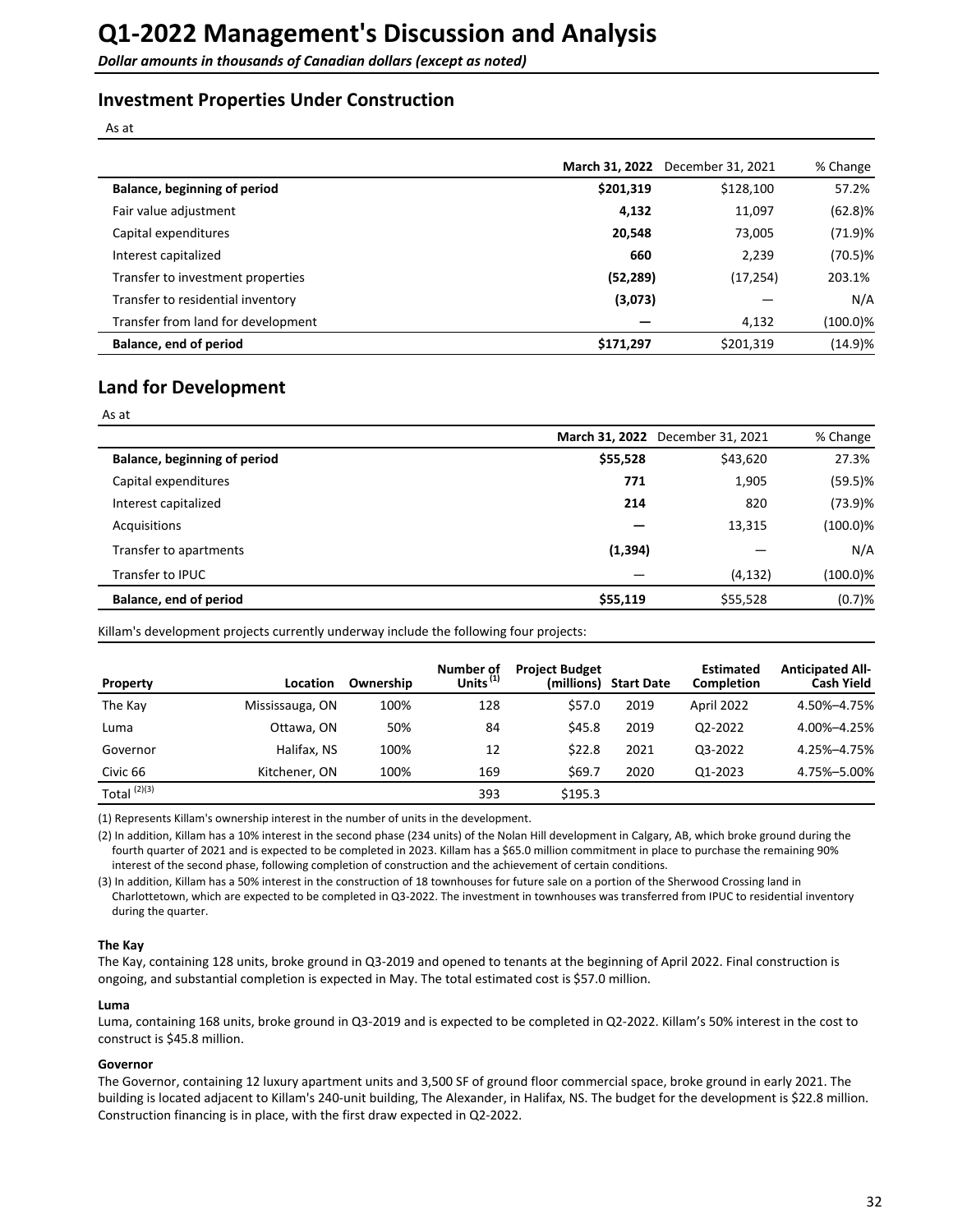**Dollar amounts in thousands of Canadian dollars (except as noted)** 

#### **Civic 66**

Civic 66, containing 169 apartment units and 3,000 SF of ground floor commercial space, broke ground in July 2020, and it is expected to be completed at the beginning of 2023. The budget for the development is \$69.7 million. Construction financing was placed during Q2-2021, and all remaining development costs will be funded through this financing.

#### **Future Development Pipeline**

Killam has a development pipeline, with over half of the future projects located outside of Atlantic Canada. Killam targets yields of 4.0%-5.0% on developments, 50-150 bps higher than the expected market cap-rate on completion. Building out the approximate \$1.7 billion pipeline at a 100 bps spread should create in excess of \$420 million in net asset value (NAV) growth for unitholders. Below is a listing of land currently available for future development:

| Property                                    | Location          | Killam's | <b>Development</b><br><b>Potential</b><br>Interest (# of Units) <sup>(1)</sup> | <b>Status</b>                   | <b>Estimated</b><br>Year of<br>Completion |
|---------------------------------------------|-------------------|----------|--------------------------------------------------------------------------------|---------------------------------|-------------------------------------------|
| Developments expected to start in 2022      |                   |          |                                                                                |                                 |                                           |
| Westmount Place Phase 1                     | Waterloo, ON      | 100%     | 139                                                                            | Final planning approval pending | 2024                                      |
| Eventide & Aurora                           | Halifax, NS       | 100%     | 120                                                                            | Final planning approval pending | 2024                                      |
| Developments expected to start in 2023-2027 |                   |          |                                                                                |                                 |                                           |
| <b>Stratford Land</b>                       | Charlottetown, PE | 100%     | 100                                                                            | In design                       | 2025                                      |
| <b>Sherwood Crossing</b>                    | Charlottetown, PE | 100%     | 325                                                                            | In design                       | 2025                                      |
| <b>Medical Arts</b>                         | Halifax, NS       | 100%     | 200                                                                            | Concept design                  | 2025                                      |
| Westmount Place Phase 2                     | Waterloo, ON      | 100%     | 150                                                                            | In design                       | 2026                                      |
| <b>Hollis Street</b>                        | Halifax, NS       | 100%     | 100                                                                            | Concept design                  | 2026                                      |
| Northfield Gardens Expansion                | Waterloo, ON      | 100%     | 150                                                                            | Concept design                  | 2026                                      |
| Gloucester City Centre Phase 3              | Ottawa, ON        | 50%      | 200                                                                            | Concept design                  | 2026                                      |
| Nolan Hill Phase 3 <sup>(2)</sup>           | Calgary, AB       | 10%      | 200                                                                            | In design                       | 2026                                      |
| Additional future development projects      |                   |          |                                                                                |                                 |                                           |
| Nolan Hill Phase 4 <sup>(2)</sup>           | Calgary, AB       | 10%      |                                                                                | 200 Future development          | <b>TBD</b>                                |
| Christie Point                              | Victoria, BC      | 100%     | 312                                                                            | Development agreement in place  | <b>TBD</b>                                |
| <b>Quiet Place</b>                          | Waterloo, ON      | 100%     | 300                                                                            | Future development              | <b>TBD</b>                                |
| Gloucester City Centre (Phase 4-5)          | Ottawa, ON        | 50%      | 400                                                                            | Future development              | TBD                                       |
| Westmount Place (Phase 3-5)                 | Waterloo, ON      | 100%     | 800                                                                            | Future development              | TBD                                       |
| Kanata Lakes                                | Ottawa, ON        | 50%      | 80                                                                             | Future development              | TBD                                       |
| St. George Street                           | Moncton, NB       | 100%     | 60                                                                             | Future development              | TBD                                       |
| 15 Haviland                                 | Charlottetown, PE | 100%     |                                                                                | 60-90 Future development        | <b>TBD</b>                                |
| <b>Topsail Road</b>                         | St. John's, NL    | 100%     | 225                                                                            | Future development              | TBD                                       |
| Block 4                                     | St. John's, NL    | 100%     | 80                                                                             | Future development              | <b>TBD</b>                                |
| <b>Total Development Opportunities</b>      |                   |          | 4,216                                                                          |                                 |                                           |

(1) Represents total number of units in the potential development.

(2) Killam has a 10% interest in the remaining two phases of the Nolan Hill development in Calgary, AB, with the potential to purchase the remaining 90% interest upon completion of each phase.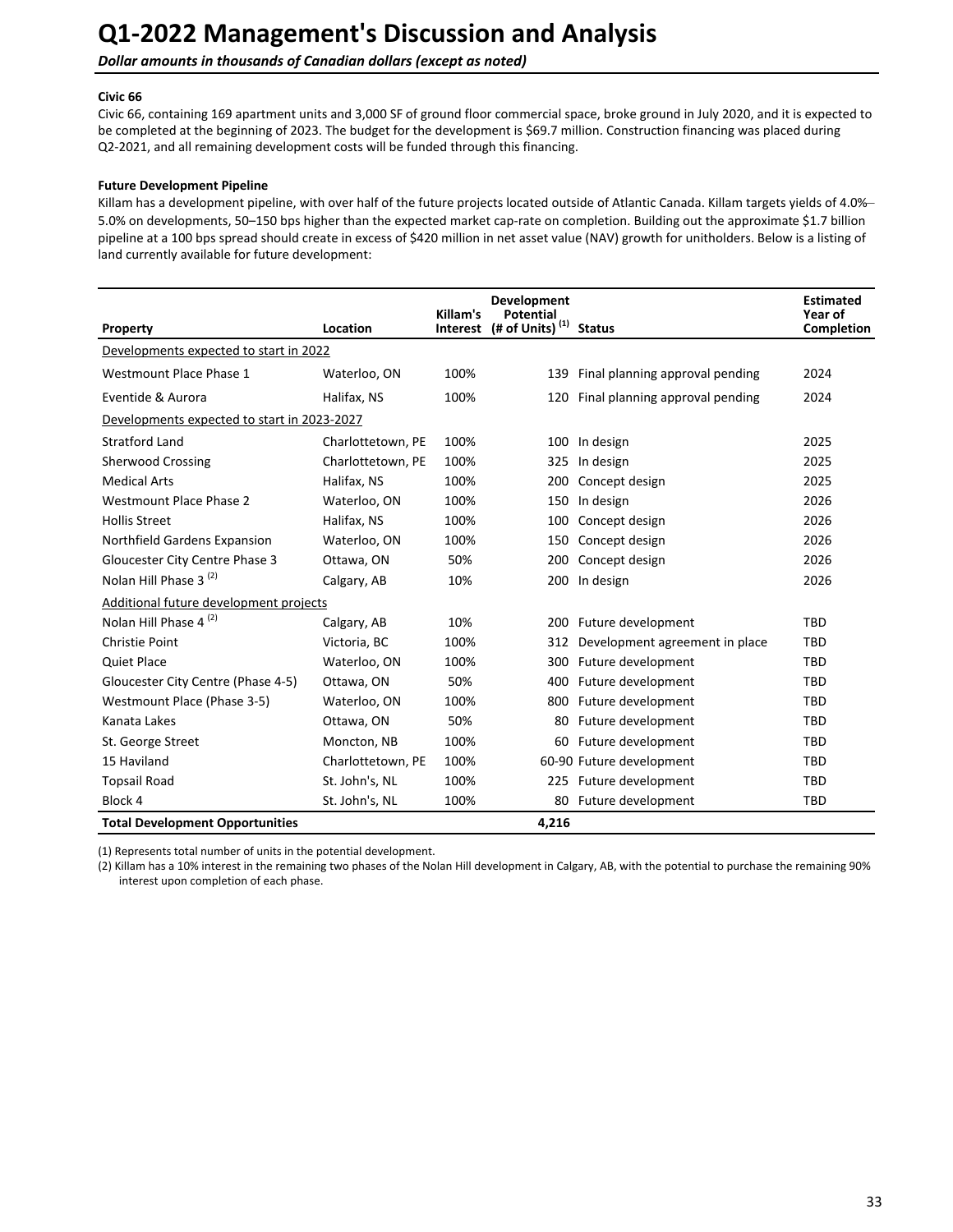## <span id="page-33-0"></span>**Capital Improvements**

Capital improvements are a combination of maintenance capex and value-enhancing upgrades. Maintenance capex investments are not expected to increase the NOI or efficiency of a building; however, these expenditures will extend the life of the asset. Examples of maintenance capex include roof, window and building envelope repairs, and are in addition to repairs and maintenance costs that are expensed to NOI. Value-enhancing capital investments are expected to result in higher rents or lower operating costs. These investments include unit and common area upgrades and energy-efficiency projects. Killam's AFFO discussion provides further disclosure on the allocation between maintenance capex and value-enhancing capex investments.

During the three months ended March 31, 2022, Killam invested \$12.1 million, an increase of 9.5% compared to the same period of 2021. The increase relates to Killam's growing asset base, as well as the timing of larger multi-phase capital projects, increased investment in energy initiatives and Killam's repositioning program. Killam expects to invest in the range of \$80-\$100 million during the year.

|             |          | Three months ended March 31, |          |  |  |
|-------------|----------|------------------------------|----------|--|--|
|             | 2022     | 2021                         | % Change |  |  |
| Apartments  | \$10,942 | \$10,518                     | 4.0%     |  |  |
| <b>MHCs</b> | 711      | 461                          | 54.2%    |  |  |
| Commercial  | 436      | 57                           | 664.9%   |  |  |
|             | \$12,089 | \$11,036                     | 9.5%     |  |  |

## **Apartments - Capital Investment**

A summary of the capital investment on the apartment segment is included below:

|                                                    | Three months ended March 31, |          |            |  |
|----------------------------------------------------|------------------------------|----------|------------|--|
|                                                    | 2022                         | 2021     | % Change   |  |
| Suite renovations and repositionings               | \$5,973                      | \$4,496  | 32.9%      |  |
| <b>Building improvements</b>                       | 2,204                        | 4,598    | $(52.1)\%$ |  |
| Appliances                                         | 1,020                        | 891      | 14.5%      |  |
| Energy                                             | 1,064                        | 380      | 180.0%     |  |
| Common area                                        | 681                          | 153      | 345.1%     |  |
| Total capital invested                             | \$10,942                     | \$10,518 | 4.0%       |  |
| Average number of units outstanding <sup>(1)</sup> | 18,324                       | 16,757   | 9.4%       |  |
| Capital invested - $\oint$ per unit                | \$597                        | \$628    | (4.9)%     |  |

(1) Weighted average number of units, adjusted for Killam's 50% ownership in jointly held properties.

Killam invested \$597 per unit for the three months ended March 31, 2022, compared to \$628 per unit for the same period of 2021. Killam's focus on development and acquisition of newer properties translates into a lower capital investment per unit than many other apartment owners in Canada. Thirty-seven percent of Killam's apartments, as a percentage of 2022 forecasted NOI, were built in the past 10 years, and the average age of Killam's portfolio is 29 years. This portfolio of newer assets allows Killam to focus on valueenhancing opportunities, as the maintenance capital requirements are lower.

#### **Suite Renovations and Repositionings**

Killam invested \$6.0 million in suite renovations during the three months ended March 31, 2022, a 32.9% increase over the total investment of \$4.5 million for the three months ended March 31, 2021. This increase reflects Killam's continued focus on renovations in order to maximize occupancy and rental growth. Killam targets a minimum ROI of 10% for its unit renovations, earning rental growth of 10%-30%. The timing of unit renovation investment is influenced by tenant turnover, market conditions and individual property requirements. The length of time that Killam has owned a property and the age of the property also impact capital requirements. During the quarter, Killam has repositioned 150 units, with an average investment of approximately \$28,650 per suite, generating an average ROI of 13.0%, compared to 149 units in the Q1-2021.

Killam is targeting a minimum of 600 repositionings in 2022. Killam estimates that the repositioning opportunity within its portfolio is approximately an additional 5,500 units, which should generate an estimated \$20.0 million in additional annualized revenue, representing an approximate \$325.0 million increase in NAV.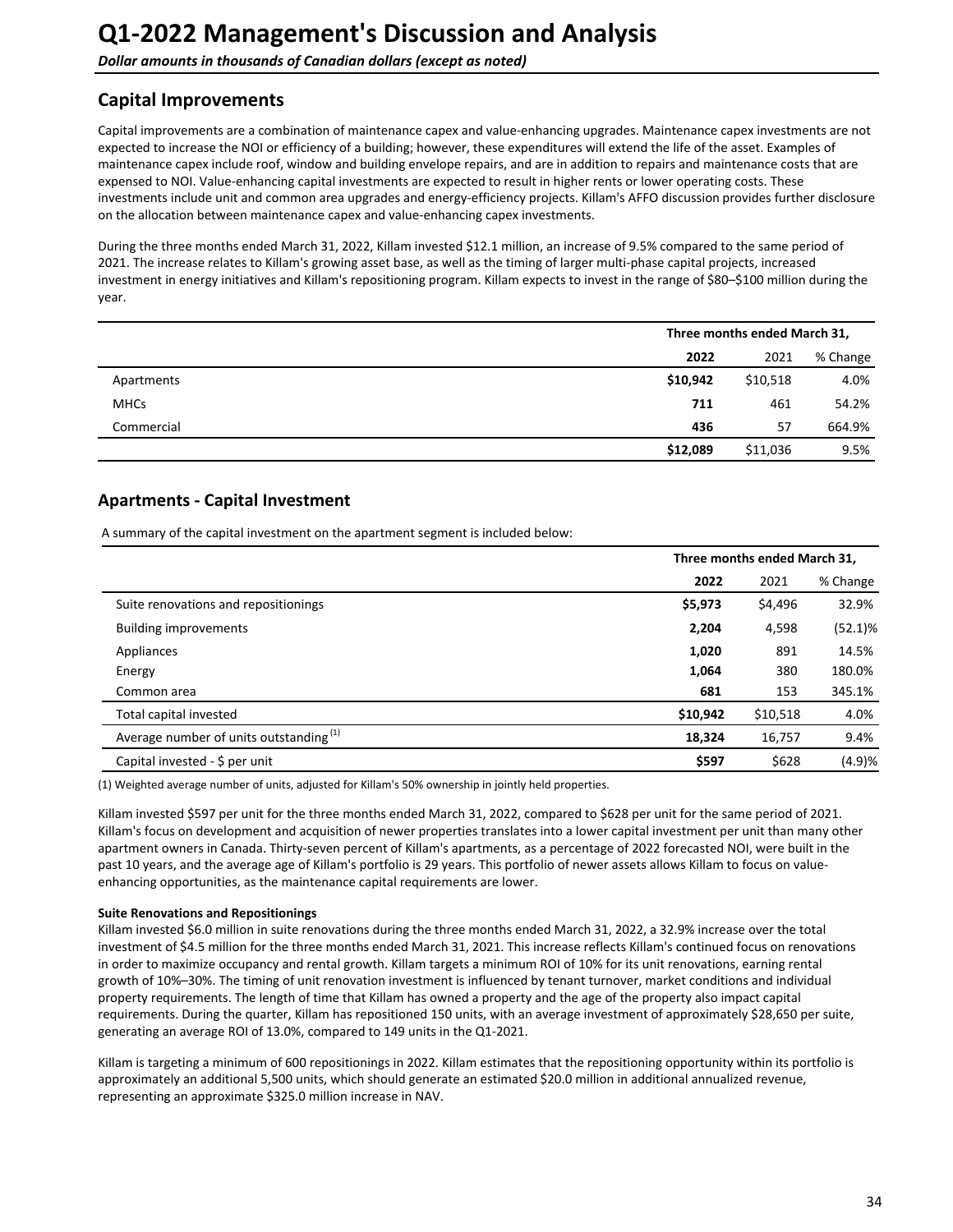**Dollar amounts in thousands of Canadian dollars (except as noted)** 

#### **Building Improvements**

These investments include larger building improvement projects, such as exterior cladding and brick work, balcony refurbishments, and roof upgrades, as well as projects such as plumbing improvements, fire safety, security systems and window upgrades. The decrease in building investments for the three months ended March 31, 2022, relates primarily to the timing of multi-phase building envelope projects.

#### **Energy**

Killam continues to invest in energy-efficiency initiatives, augmenting its sustainability programs and reducing operating expenses. Killam is committed to continuously lowering and reporting on its greenhouse gas emissions and also completing benchmarking using third-party validation. Energy-related projects planned for 2022 include the installation of photovoltaic solar panels at select properties, installation of electric vehicle chargers, boiler, heat pump and window replacements, insulation upgrades, as well as electricity and water conservation projects. Specifically, during Q1-22, Killam invested an additional \$0.4 million in solar panels, \$0.3 million in electric vehicle chargers, as well as invested in new boilers at various buildings across the portfolio.

### **MHCs - Capital Investment**

A summary of the capital investment for the MHC segment is included below:

|                                      | Three months ended March 31, |       |            |
|--------------------------------------|------------------------------|-------|------------|
|                                      | 2022                         | 2021  | % Change   |
| Water and sewer upgrades             | \$226                        | \$210 | 7.6%       |
| Site expansion and land improvements |                              | 49    | N/A        |
| Other                                | 172                          | 145   | 18.6%      |
| Roads and paving                     | 288                          | 29    | 893.1%     |
| Equipment                            | 25                           | 28    | $(10.7)\%$ |
| Total capital invested - MHCs        | \$711                        | \$461 | 54.2%      |
| Average number of sites              | 5,875                        | 5,786 | 1.5%       |
| Capital invested - \$ per site       | \$121                        | \$80  | 51.3%      |

Management expects to invest between \$700 and \$950 per MHC site annually. Consistent with the apartment portfolio, a portion of the MHC capital is considered maintenance capital and a portion is considered value enhancing. Maintenance capital includes costs to support the existing infrastructure, and value-enhancing capital includes improvements to roadways, work to accommodate future expansion, and community enhancements. A portion of MHC capital may be recovered through above guideline increases in provinces with rent control, leading to increased NOI from the investments.

Total capital invested during the three months ended March 31, 2022, was \$0.7 million. The increase in capital spend relates to various community enhancements, paving and land improvements. As with the apartment portfolio, the timing of MHC capital investment changes based on requirements at each community.

### **Commercial — Capital Investment**

During the three months ended March 31, 2022, Killam invested \$0.4 million in its commercial portfolio, compared to \$0.1 million for the three months ended March 31, 2021. These investments relate primarily to property upgrades and tenant improvements for new leasing opportunities at Killam's three standalone commercial properties, The Brewery, Westmount Place and Royalty Crossing. The timing of capital investment will vary based on tenant turnover.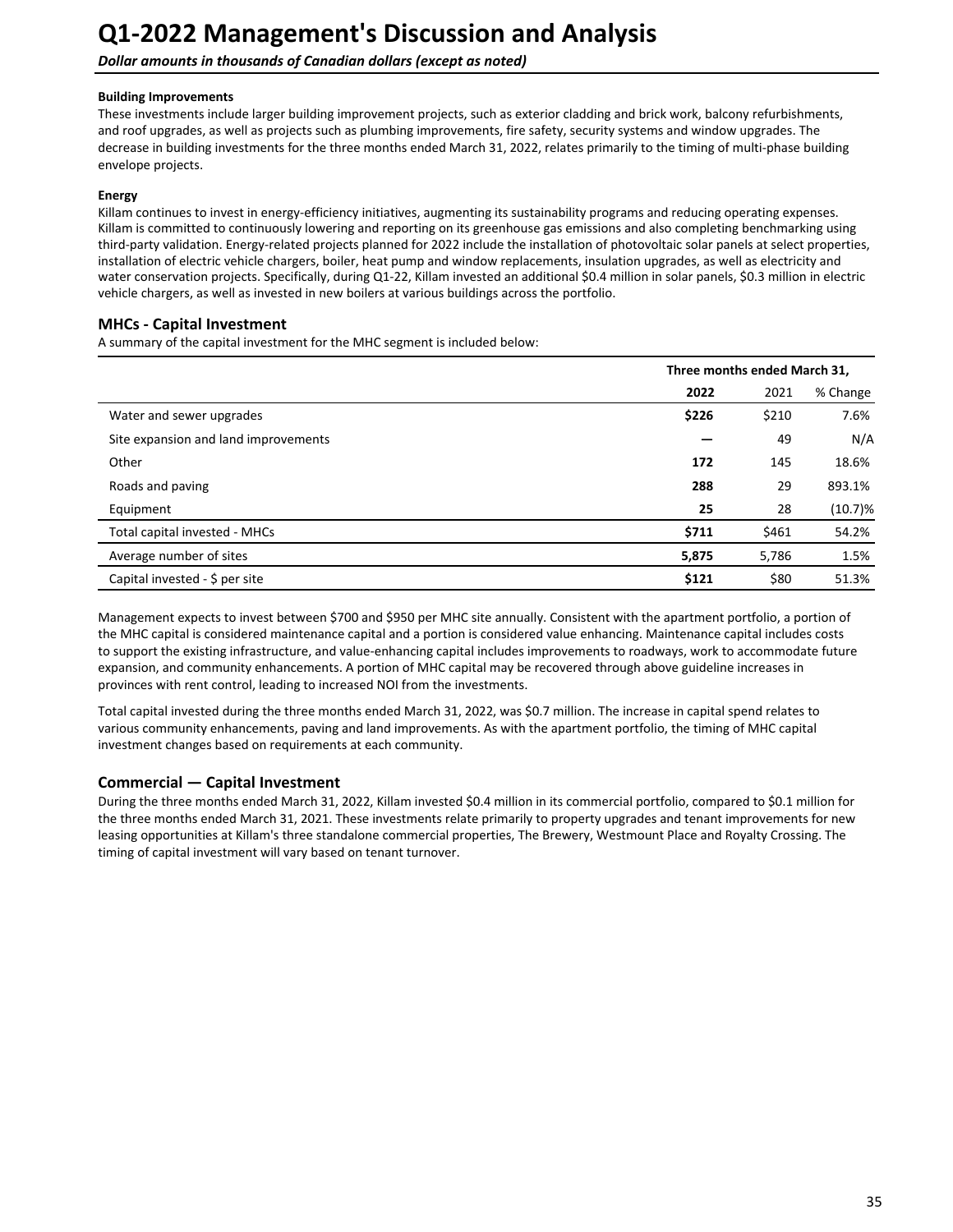<span id="page-35-0"></span>**Dollar amounts in thousands of Canadian dollars (except as noted)** 

## **Unitholders' Equity**

As Killam is an open-ended mutual fund trust, unitholders of trust units are entitled to redeem their trust units at any time at prices determined and payable in accordance with the conditions specified in Killam's DOT. Consequently, under IFRS, trust units are defined as financial liabilities; however, for purposes of financial statement classification and presentation, trust units may be presented as equity instruments, as they meet the puttable instrument exemption under IAS 32.

All trust units outstanding are fully paid, have no par value and are voting trust units. The DOT authorizes the issuance of an unlimited number of trust units. Trust units represent a unitholder's proportionate undivided beneficial interest in Killam. No trust unit has any preference or priority over another. No unitholder has or is deemed to have any right of ownership in any of the assets of Killam. Each unit confers the right to one vote at any meeting of unitholders and to participate pro rata in any distributions and, on liquidation, to a pro rata share of the residual net assets remaining after preferential claims thereon of debt holders.

Unitholders have the right to redeem their units at the lesser of (i) 90% of the market price of the trust unit (market price is defined as the weighted average trading price of the previous 10 trading days), and (ii) the most recent closing market price (closing market price is defined as the weighted average trading price on the specified date) at the time of the redemption. The redemption price will be satisfied by cash, up to a limit of \$50 thousand for all redemptions in a calendar month, or a note payable. For the three months ended March 31, 2022, no unitholders redeemed units.

Killam's Distribution Reinvestment Plan (DRIP) allows unitholders to elect to have all cash distributions from the Trust reinvested in additional units. Unitholders who participate in the DRIP receive an additional distribution of units equal to 3% of each cash distribution reinvested. The price per unit is calculated by reference to the 10-day volume weighted average price of Killam's units on the Toronto Stock Exchange preceding the relevant distribution date, which typically is on or about the 15th day of the month following the distribution declaration.

The following chart highlights Killam's distributions paid and trust units reinvested.

### **Distribution Reinvestment Plan and Net Distributions Paid**

|                                                             | Three months ended March 31, |          |          |
|-------------------------------------------------------------|------------------------------|----------|----------|
|                                                             | 2022                         | 2021     | % Change |
| Distributions declared on trust units                       | \$20,121                     | \$17,766 | 13.3%    |
| Distributions declared on exchangeable units                | 701                          | 697      | 0.6%     |
| Distributions declared on awards outstanding under RTU plan | 69                           | 68       | 1.5%     |
| Total distributions declared                                | \$20,891                     | \$18,531 | 12.7%    |
| Less:                                                       |                              |          |          |
| Distributions on trust units reinvested                     | (6, 413)                     | (5,982)  | 7.2%     |
| Distributions on RTUs reinvested                            | (69)                         | (68)     | 1.5%     |
| Net distributions paid                                      | \$14,409                     | \$12,481 | 15.4%    |
| Percentage of distributions reinvested                      | 31.0%                        | 32.6%    |          |

## **PART VIII**

## **Summary of Selected Consolidated Quarterly Results**

|                                         | 01-2022  | Q4-2021  | Q3-2021  | Q2-2021   | Q1-2021  | Q4-2020  | Q3-2020  | Q2-2020  |
|-----------------------------------------|----------|----------|----------|-----------|----------|----------|----------|----------|
| Property revenue                        | \$77.464 | \$76.998 | \$76.244 | \$70,300  | \$67,374 | \$66,845 | \$66,653 | \$64,899 |
| <b>NOI</b>                              | \$45.263 | \$47.921 | \$50.455 | \$44,596  | \$40,263 | \$41,702 | \$43,198 | \$41,516 |
| Net income                              | \$60.027 | \$74.801 | \$46.634 | \$136,672 | \$27,422 | \$48,563 | \$37,465 | \$21,509 |
| <b>FFO</b>                              | \$28.665 | \$30.514 | \$34,246 | \$29,369  | \$25,107 | \$26,537 | \$28,512 | \$26.617 |
| FFO per unit - diluted                  | \$0.24   | \$0.27   | \$0.30   | \$0.27    | \$0.23   | \$0.25   | \$0.27   | \$0.26   |
| <b>AFFO</b>                             | \$23.739 | \$25.669 | \$29,510 | \$24,774  | \$20,486 | \$22,012 | \$24.099 | \$22,136 |
| AFFO per unit - diluted                 | \$0.20   | \$0.22   | \$0.26   | \$0.23    | \$0.19   | \$0.21   | \$0.23   | \$0.22   |
| Weighted average units - diluted (000s) | 117.765  | 114.571  | 114.250  | 109.929   | 107.669  | 107.300  | 105.691  | 102.620  |